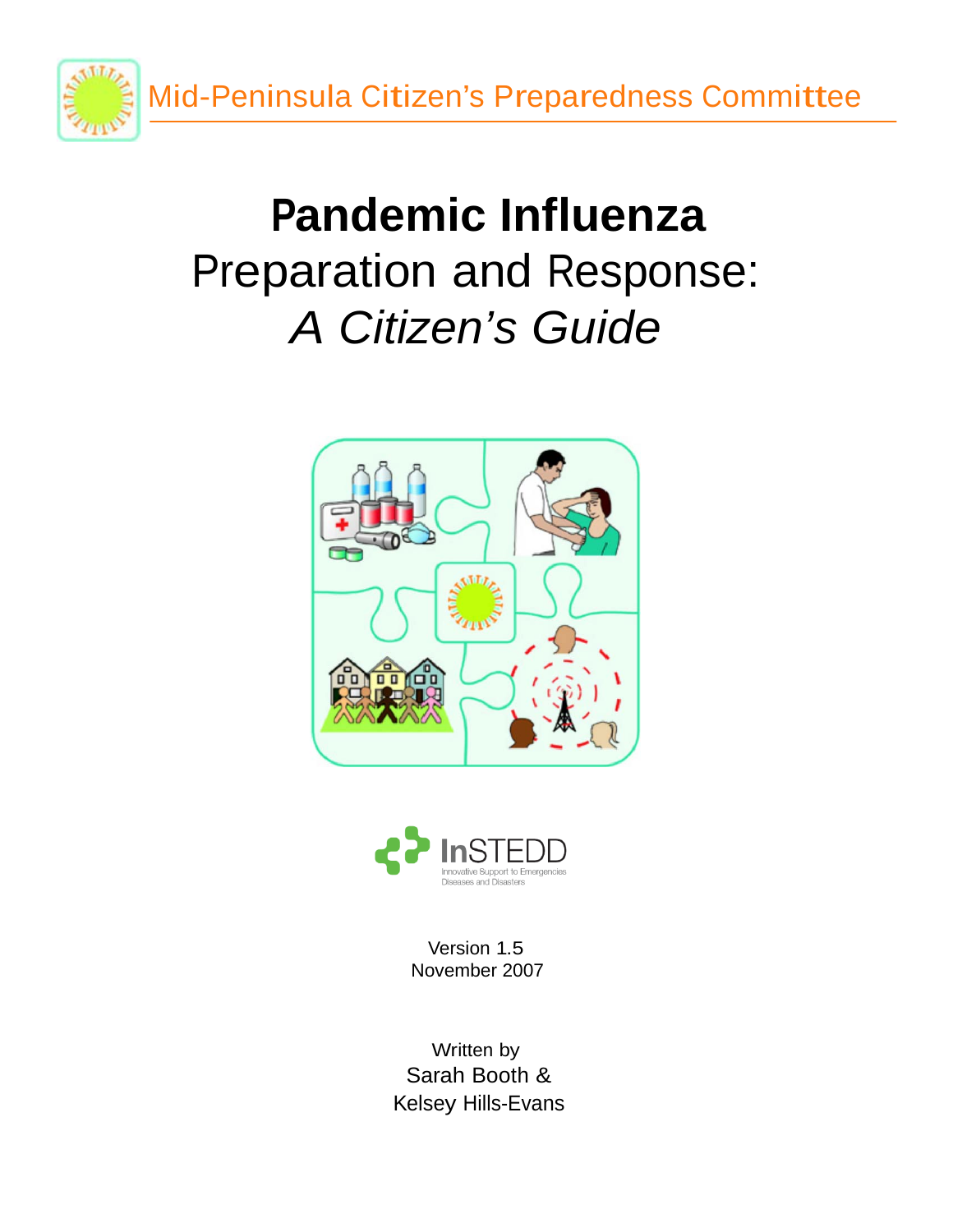## **This Guide is for you!**

It was written so that you can educate yourself, your family, and your community about pandemic influenza.

The *Guide* covers many subjects, so please refer to the Appendices for quick-reference information and essential lists.

We hope this *Citizen's Guide* will help you stay safe, aware and healthy!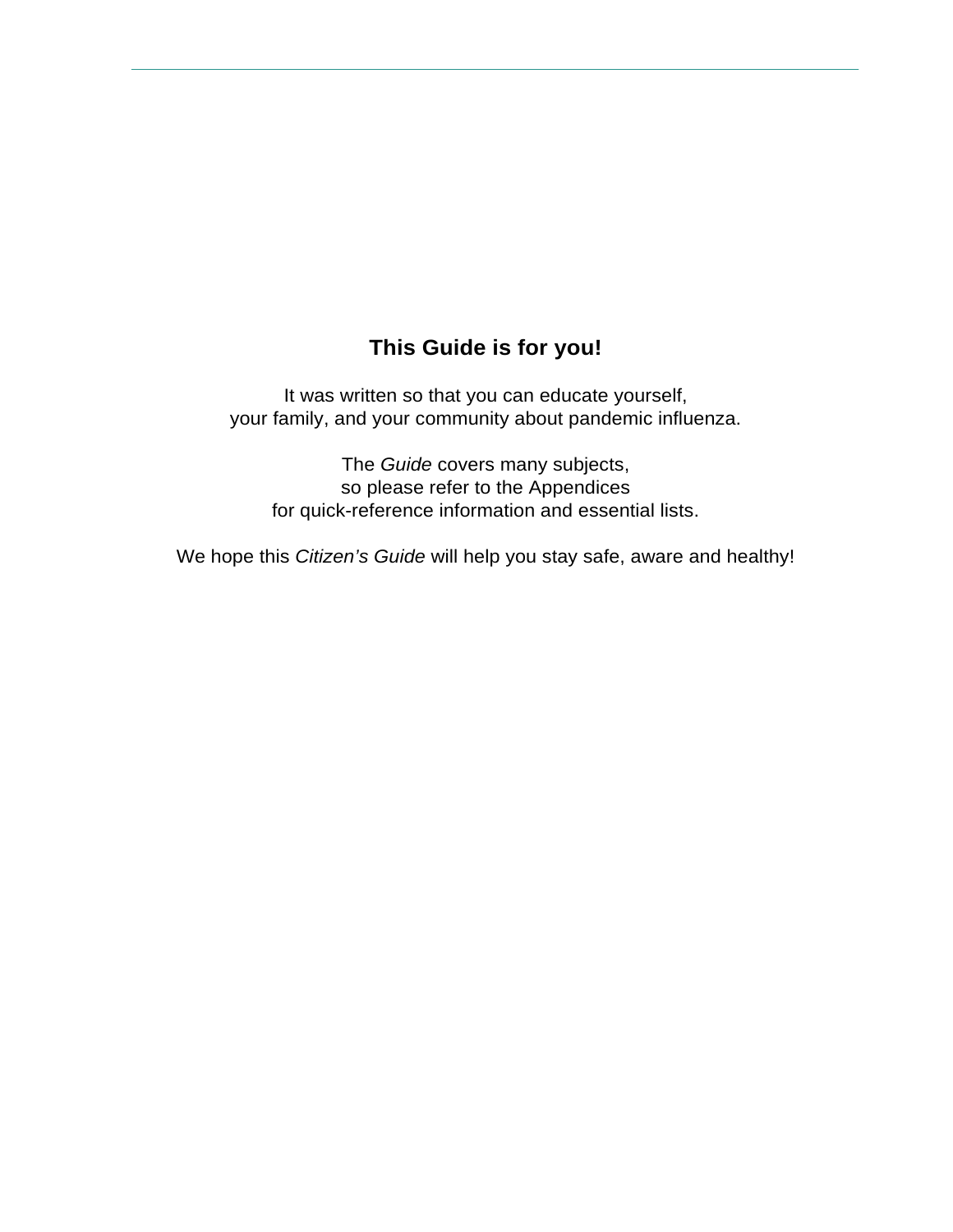## **Table of Contents**

Licensing - iii

Acknowledgments - iv

Foreword - v

*Chapter 1:* An Introduction to Pandemics - 1

*Chapter 2:* Prevention and Preparation - 14

*Chapter 3:* Response - 26

*Chapter 4:* Communication and Volunteering - 36

*Chapter 5:* Recovery and Waves - 42

Bibliography - 46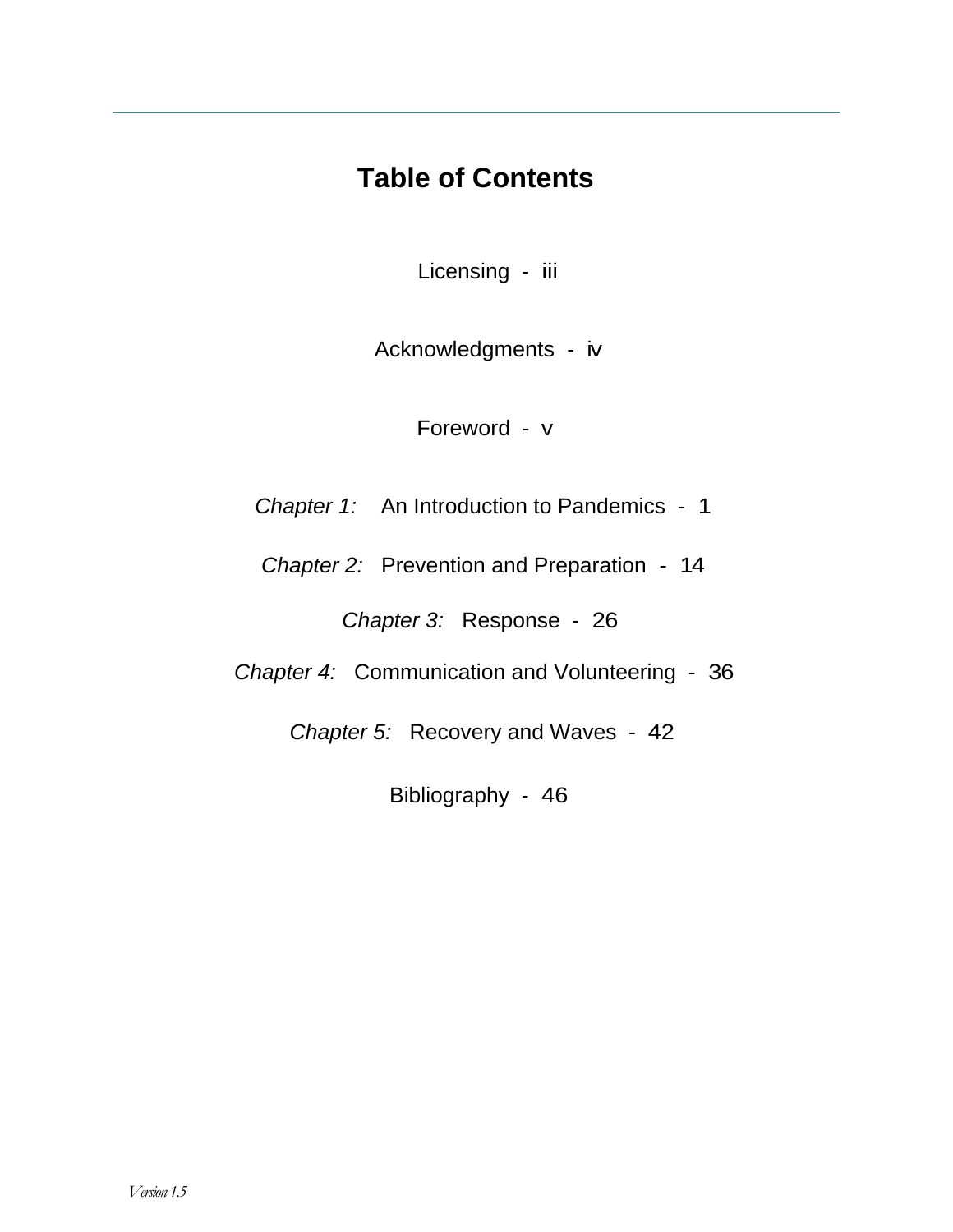## **Table of Contents** *(Continued)*

**A** Appendix - 47

| A. | World Health Organization and Pandemic Phases - 48 |  |
|----|----------------------------------------------------|--|
|----|----------------------------------------------------|--|

- **B. World Health Organization Advice for Travelers 49**
- **C. Items to Stockpile for an Influenza Pandemic 50**
- **D. Items for Treatment of Severe Influenza 51**
- **E. Homemade Oral Rehydration Solution 52**
- **F. Possible Roles for Community Volunteers 53**
- **G. Example: Home Patient Medical Record 54**
- **H. Overview of Influenza Surveillance in the United States 55**
- **I. A Doctor's Letter during the Height of the 1918 Pandemic 57**

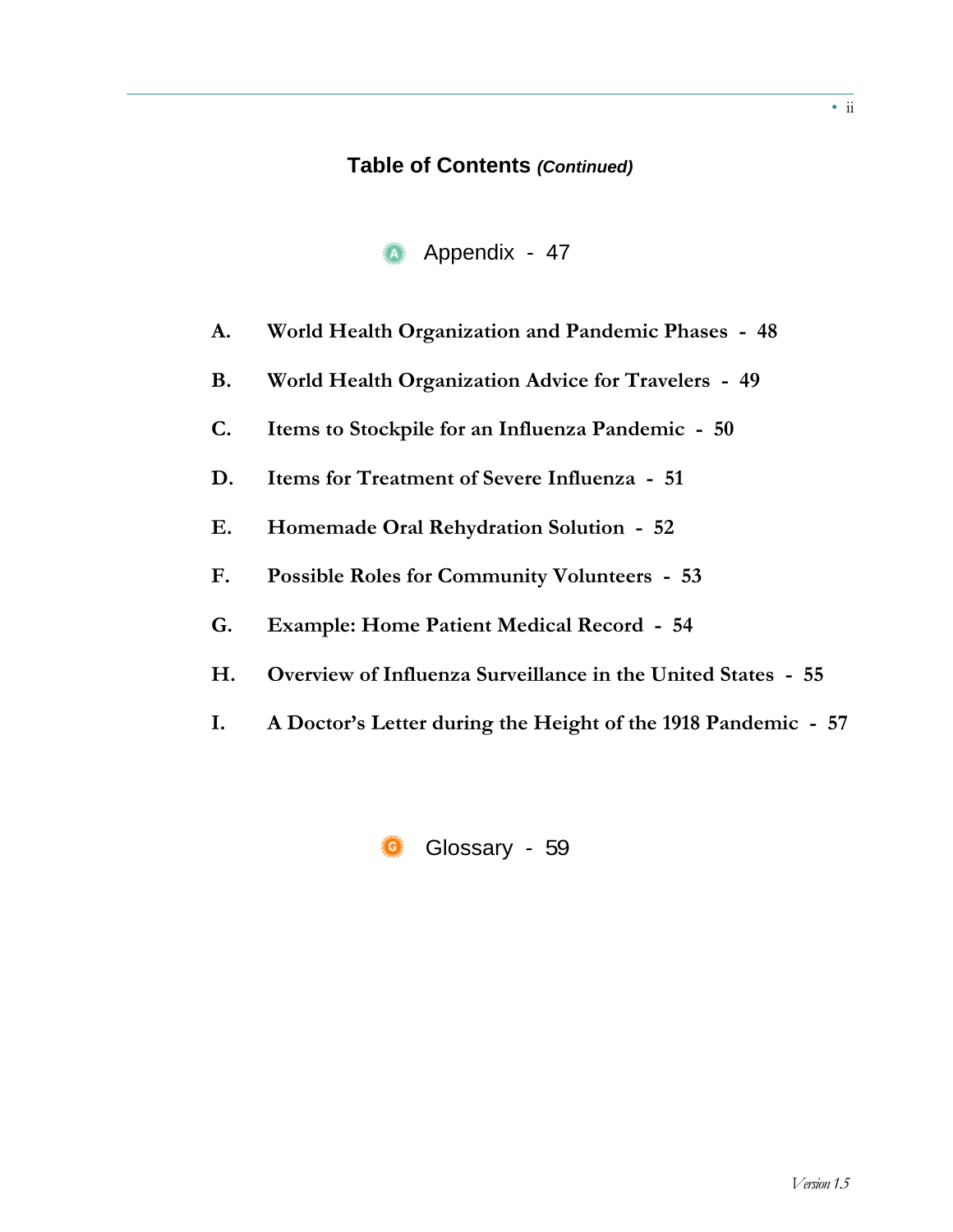## **Creative Commons License Deed Attribution—ShareAlike 3.0 United States**

You are free to:

**Share**: to copy, distribute, display, and perform the work **Remix**: to make derivative works

#### **Under the following conditions:**

Attribution: You must attribute the work in the manner specified by the author or licensor (but not in any way that suggests that they endorse you or your use of the work).

Share Alike: If you alter, transform, or build upon this work, you may distribute the resulting work only under the same, similar or a compatible license. For any reuse or distribution, you must make clear to others the license terms of this work. The best way to do this is with a link to the website where you found this document.

Any of the above conditions can be waived if you get permission from the copyright holder.

Apart from the remix rights granted under this license, nothing in this license impairs or restricts the author's moral rights.

This work is licensed under the Creative Commons Attribution—Share Alike 3.0 United States License. To view a copy of this license, visit http://creativecommons.org/licenses/bysa/3.0/us/ or send a letter to Creative Commons, 171 Second Street, Suite 300, San Francisco, California, 94105, USA.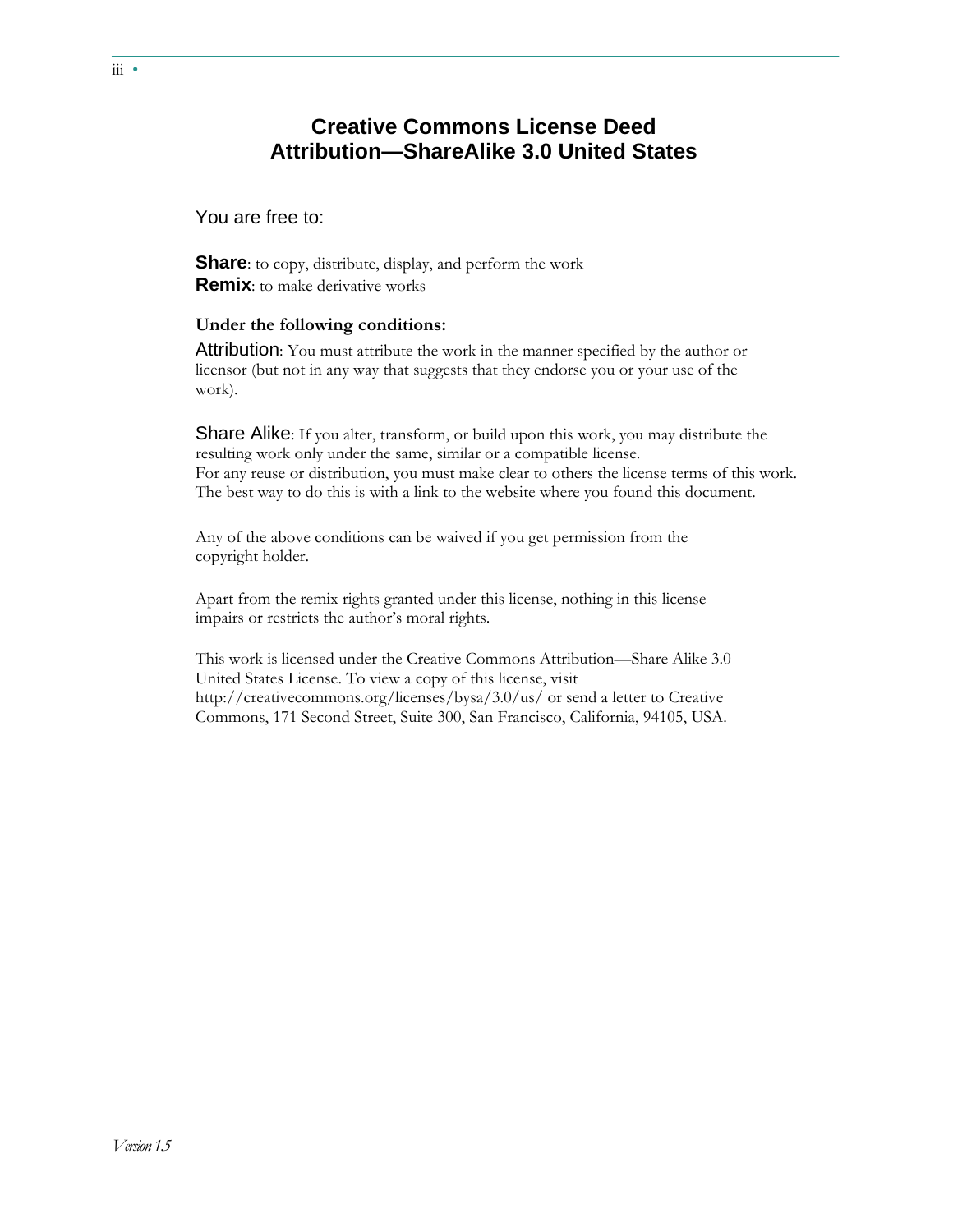#### **Acknowledgments**

Conceived, Supported and Sponsored by Jane and Peter Carpenter

Also Sponsored by Mid-Peninsula Citizen's Preparedness Committee

> Lead Advisors Peter Carpenter Dennis Israelski, MD Samuel Perry

#### Special Acknowledgment for Selected Medical Information and Content Grattan Woodson, MD, FACP

#### Special Assistance Provided by

Douglas G. DeVivo, Ph.D.

Tessa Anderman Maya Guendelman Christine Chang

Kenneth Dueker, JD Kathleen Sexton Denise Caruso

Graphics and Design Glenda Lee

> **Editing** Luke Beckman Demi Rasmussen

#### Use Doctrine

This manual is meant to be a guide for many citizens in its present form, but we encourage individuals, communities, and organizations to revise and adapt it to their individual needs and cultures, and to translate it into other languages. We ask that such revisions reference the original document and remain in the public domain. Revisions should be posted on fluwikie.com so that those derivates will be widely available. To check for current updates to this manual, please visit http://www.fluwikie.com/pmwiki.php?n=Consequences.VersionHistory

#### Corrections and Additional Acknowledgments

If you wish to correct an error in this manual or if you find material for which the original author or source is not properly acknowledged (an increasingly common and unavoidable problem in the age of multiple postings and of extracts that do not retain identification of the original source), please document your concern and email it to PandemicPrepAndResponse@gmail.com.

• iv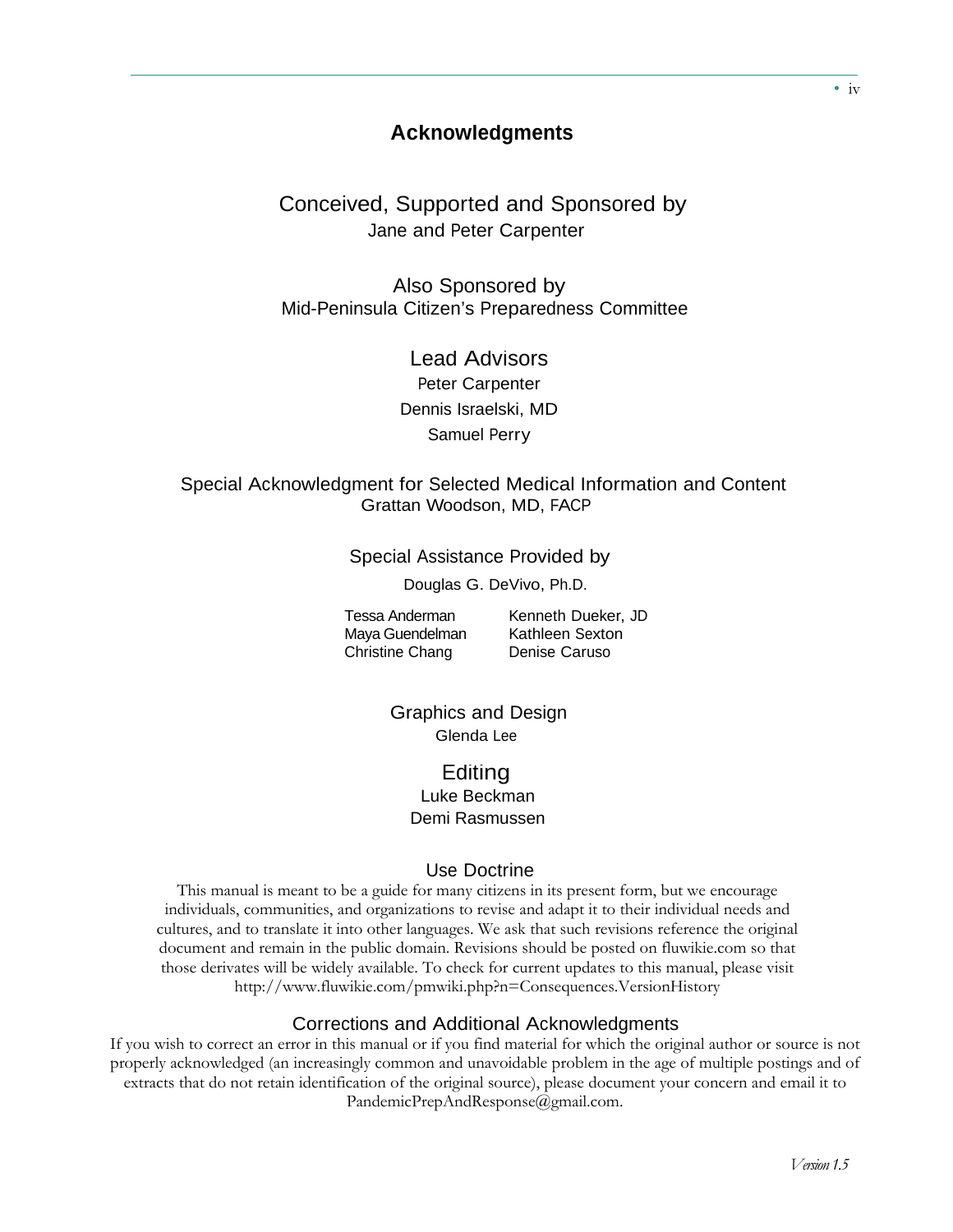#### Foreword by Dr. David L. Heymann Assistant Director-General World Health Organization

Most public health specialists from around the world believe that there will be another human influenza pandemic, a pandemic caused by an avian influenza virus that can cause human illness and has mutated to a form that spreads from person to person. Such a random event has occurred three times during the past century, causing three different influenza pandemics.

Since 2003 three major classes of avian influenza virus—H5, H7 and H9—have caused sporadic human infections and, because of the instability of the influenza virus, any one of these viruses is thought to be capable of mutating in such a way as to cause a human pandemic. Presently the most widespread of these viruses is the H5N1 avian influenza virus, or simply H5N1. Since an H5N1 outbreak in chickens in Hong Kong was first reported to infect humans in 1997, the H5N1 virus has spread in poultry populations throughout Asia, the Middle East and to some parts of Africa and Europe causing a pandemic of influenza in chickens and occasional human infections in persons who have come into contact with infected chickens. Since 2003 there have been more than 300 reported human infections with H5N1, all having caused severe illness, and with an overall death rate of more than 60%.

Two of the three influenza pandemics of the past century—one that occurred from 1957–1958 and one in 1968–1969—are still in the memory of many persons living today. These pandemics spread rapidly throughout the world, causing severe illness in persons of all ages, massive absenteeism from school and the workplace, and an estimated 2.5 million deaths, mostly in persons over the age of 60. The third pandemic—that of 1918–1919—caused an estimated 40 million deaths in persons of all ages. Articles published in scientific and medical journals of the time speak of severe illness and death, with a breakdown of routine health and mortuary services in almost all major cities, closure of public gathering places, and quarantine and isolation of those infected or exposed to infected persons in an attempt to stop the spread of infection.

Recent examination of records from the years 1918– 1919 in many cities across the United States has shown that communities that put into practice social distancing measures, such as closure of schools and public gathering places before infections were first detected, were able to maintain lower levels of infection than others. Those persons at greatest risk were those who lived closely together in confined spaces, such as men serving in the military.

During the inter-pandemic period since 1968, six levels of alert for pandemic influenza have been defined by the World Health Organization in order to best describe the pandemic risk: Phases 1 and 2, during which no new influenza virus is infecting humans: and Phases 3 to 6 when there is human infection with a new influenza virus—Phase 3 when there is no human to human transmission to Phase 6 when there is increased and sustained transmission of the new influenza virus in human populations. The world is currently at phase 3—a new (avian) influenza virus, H5N1, that occasionally infects humans and causes severe illness, but that is not capable of sustained human-to-human transmission.

Should the H5N1 virus mutate in such a way that it can readily transmit from human to human in a limited geographic area, a collective international response would be made in an attempt to contain the outbreak by stopping human to human transmission. The objective of such a containment activity would be to encircle the focus of human infection by using an antiviral medicine, and/or a vaccine (should one be available), in all persons with the potential of exposure to the H5N1 virus. Such a containment activity would be conducted under the International Health Regulations (2005), an international law that requires countries to work together collectively in assessing and responding to any public health emergency of international concern, such as the current threat of an H5N1 pandemic.

(continued…)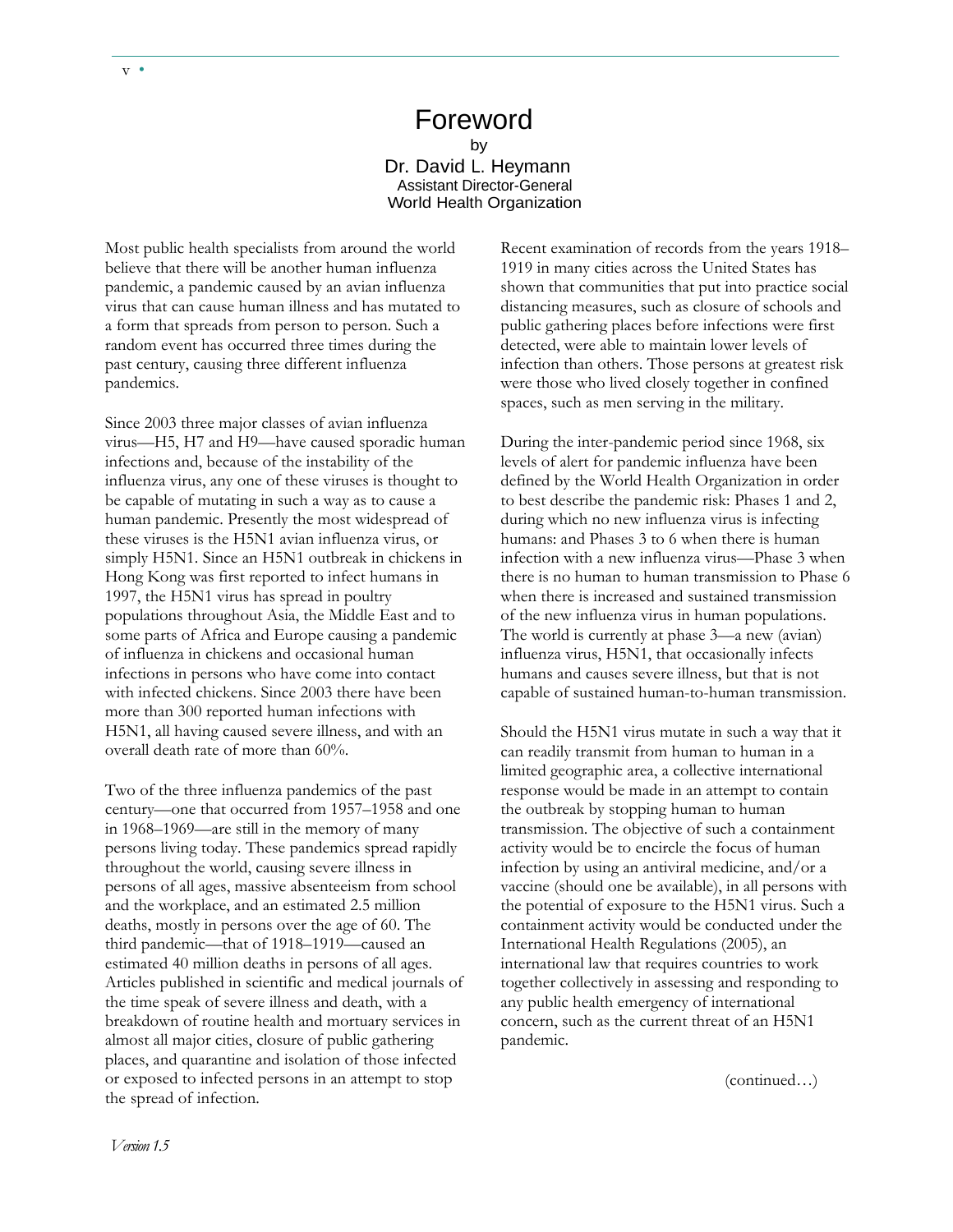The International Health Regulations (2005) came into effect on 15 June 2007, four years after the outbreak of Severe Acute Respiratory Syndrome (SARS). The worldwide response to SARS, which was led by the World Health Organization where I work as head of the Communicable Disease Programme, permitted development of control strategies using information collected in real time by epidemiologists working in all affected countries. Within five months the SARS outbreak was fully contained using these strategies, and the virus disappeared from human populations. Though a pandemic of influenza could not be contained using the same strategies, an attempt at early containment would require early detection with a focus on human-to-human transmission, and effective use of antiviral drugs and/or a vaccine to "fence-ring" the outbreak and prevent further spread. Because containment has never before been tried as a measure to prevent or slow the spread of an influenza pandemic, the success of this strategy cannot be predicted. If containment activities did not cover an area wide enough to stop transmission, it would be only a matter of weeks or months until the virus had spread throughout the world. We are all vulnerable to the risk of pandemic influenza, no matter where we live, work or go to school.

The most important public health measure at present, however, has nothing to do with human infections. That measure is to prevent a pandemic by eliminating the H5N1 virus from chicken populations either by culling of infected flocks, or by preventing infection in flocks through various measures that include vaccination of chicks and limiting exposure of chickens to possible sources of infection. As long as H5N1 continues to circulate anywhere in animals, there is a potential for the virus to mutate in such as way that it could cause a human pandemic.

Should an influenza pandemic begin soon after 2007, there would at best be 1.5 billion doses of vaccine available for use in a world of over 6 billion population—and even this amount would require 24-hour production by the world's influenza vaccine manufacturers. Absenteeism from schools and the workplace would rapidly occur worldwide, as well as a surge of patients seeking care through the medical system. Absenteeism at the workplace could interfere with services ranging from

commerce and trade to health care, police enforcement and many other day-to-day activities. Though efforts are being undertaken to increase influenza vaccine production capacity so that enough vaccine would be available to prevent infection, and antiviral medications are being stockpiled nationally and internationally, the risk of a pandemic remains, though lack of predictability precludes quantification of that risk.

*Pandemic Influenza Preparation and Response: A Citizen's Guide*, this manual, describes possible consequences of an influenza pandemic, and makes it clear that individuals and families can and must know what to do should a pandemic occur. It also describes how those with this knowledge can help to educate others in the simple measures that will mitigate and limit the negative impact of an influenza pandemic on the world's communities. Public health authorities throughout the world agree that the responsibility to respond to a public health emergency such as pandemic influenza cannot be fully placed on health workers and other primary responders, who may themselves become incapacitated by illness and death. It is thus each individual's responsibility, alone or collectively, to plan for and respond to a pandemic in the home and in the community. *Pandemic Influenza Preparation and Response: A Citizen's Guide* clearly describes, in lay terms, the actions that each of us can take.

#### *David L. Heymann, M.D.*

Executive Director, Communicable Diseases and Assistant Director-General World Health Organization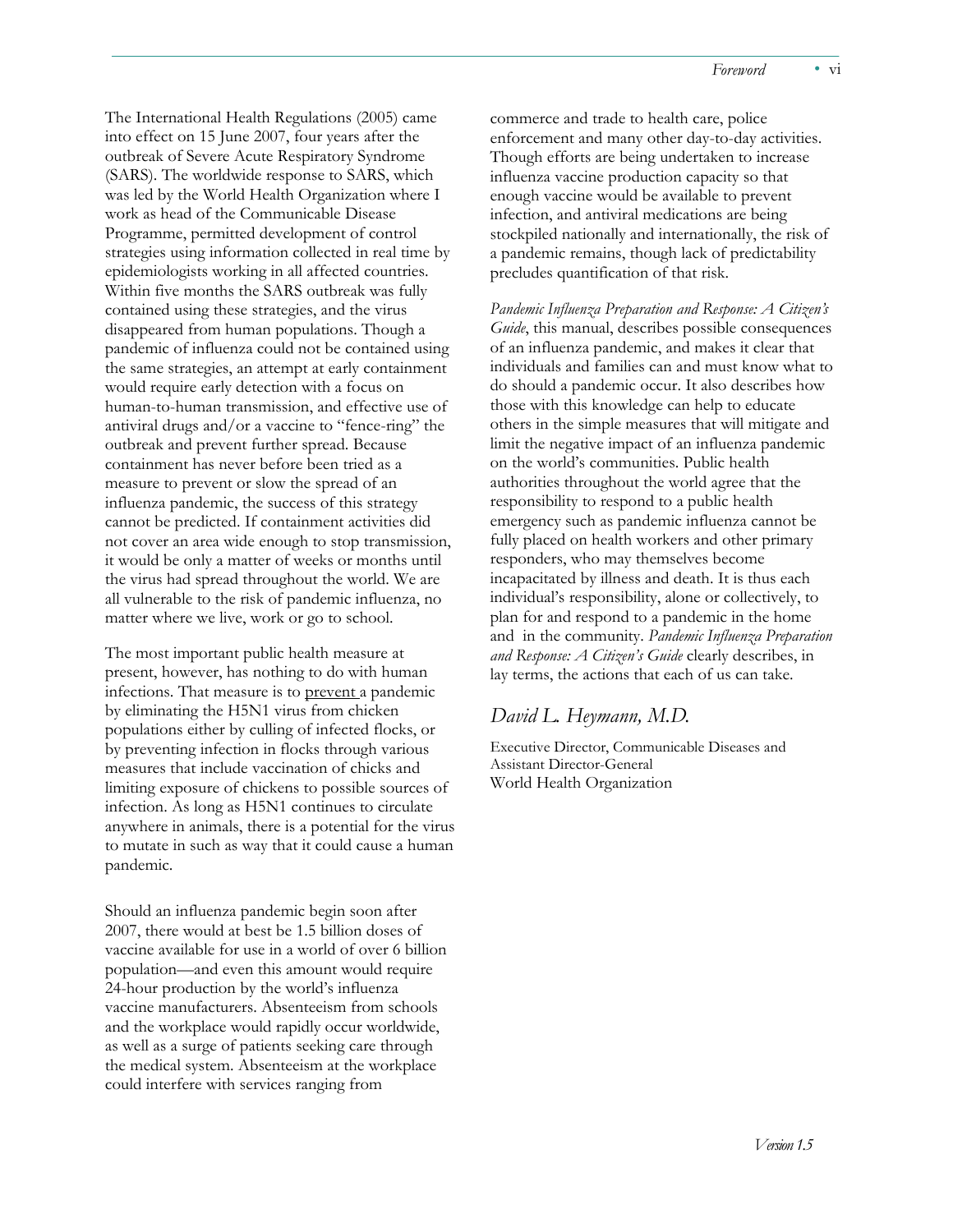## Chapter 1



## An Introduction to Pandemics

"Avian influenza is not a challenge. It is a predicament of extraordinary proportions.… As The Lancet wrote after the 1918 influenza pandemic, if only we had acted earlier with a "collective health conscience", many millions of lives could have been saved. Today, we are repeating the same mistakes of a century ago."

*-The Lancet, May 2006*

#### In this chapter you will learn:

• What a pandemic is

• About current governmental viewpoints on pandemic response

- The history of pandemics
- The impact of pandemics on you and your community
- Facts about Bird Flu

#### After reading this chapter, you will be able to:

• Talk with your friends, family, and community members about the need for pandemic preparedness.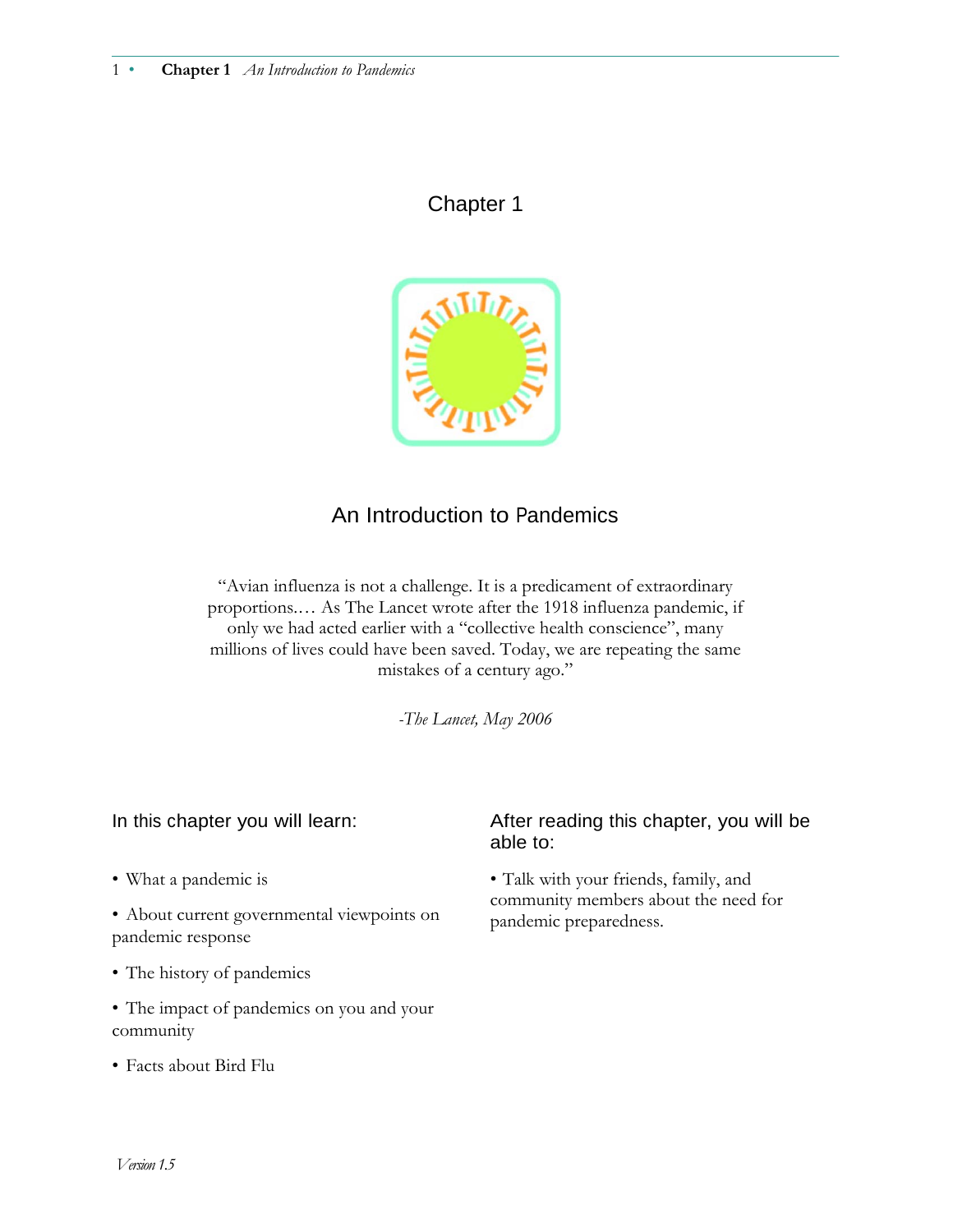## The authorities agree…

"Pandemics are global in nature, but their impact is local. When the next pandemic strikes, as it surely will, it is likely to touch the lives of every individual, family and community. Our task is to make sure that when this happens, we will be a Nation prepared."

*- Michael O. Leavitt, Secretary, U.S. Department of Health and Human Services*

"No act of modern warfare…has the potential to threaten as many lives and cause as much disruption to the global economy as the H5N1 avian influenza would if it makes the evolutionary leap that allows it to spread among humans as quickly and as lethally as it has among birds."

> *- Stephen Flynn, homeland security expert and Senior Fellow, Council on Foreign Relations*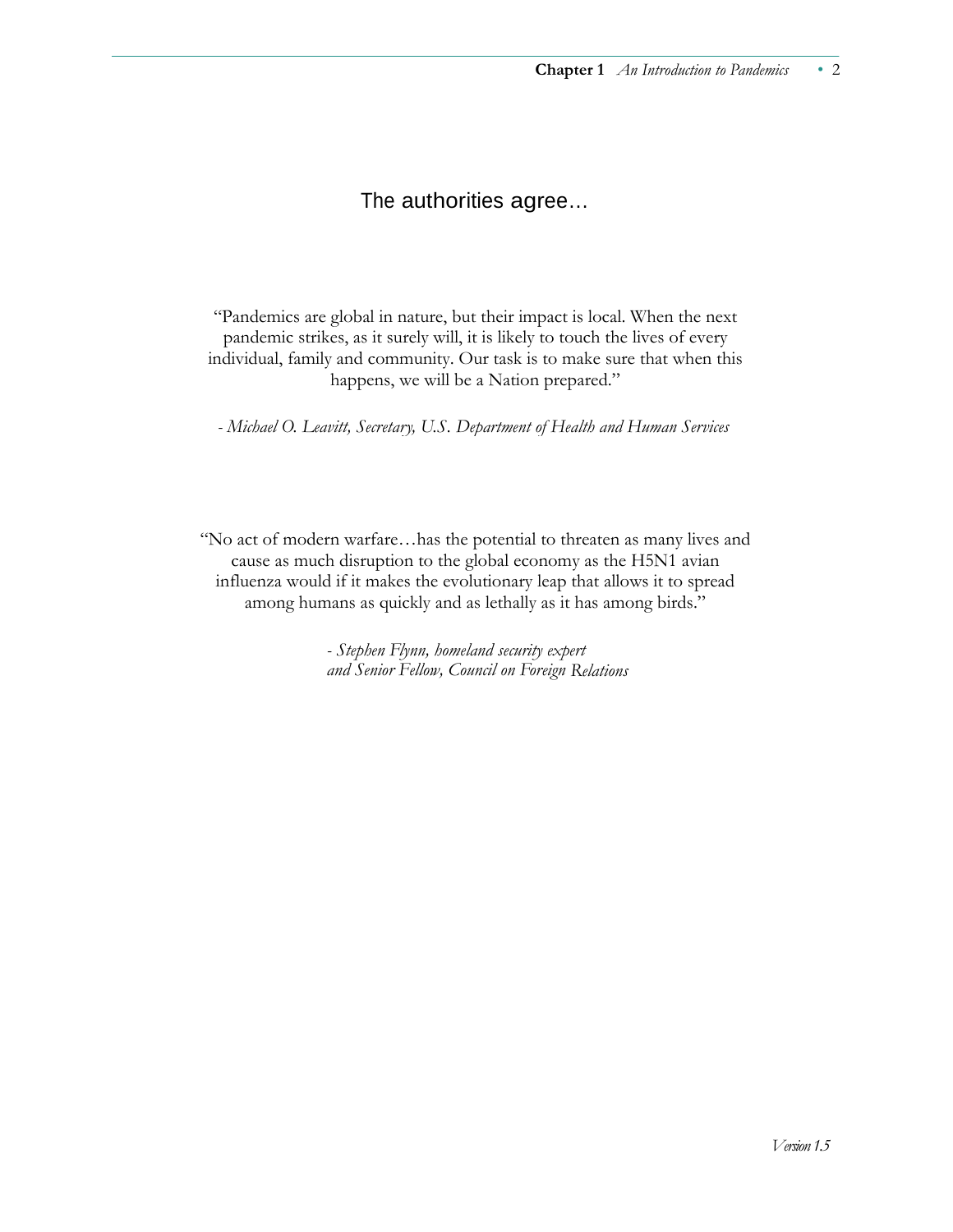## The Importance of Information

"If people have good information, they will generally make good decisions about what to do for themselves and their families. Helping families, neighborhoods, and communities think about how life will be impacted during a pandemic should equip them to react better during an actual pandemic."

> *- Pierre Omidyar, Founder and Chairman, eBay; Cofounder and Founding Partner, Omidyar Network*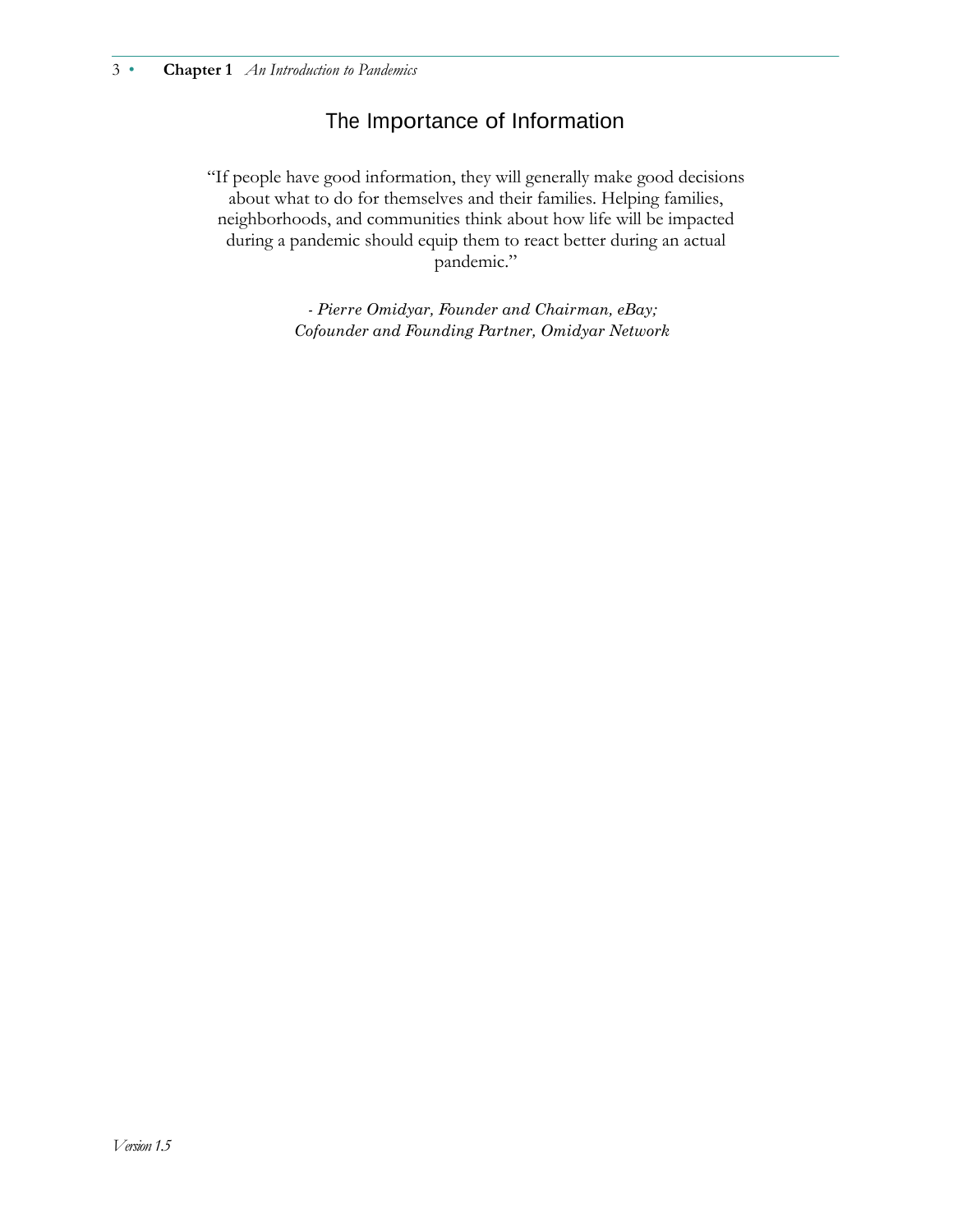## The Impact of a Pandemic

#### **Overview**

- Communities will be affected simultaneously.
- At least 30% of the overall population will become infected.
- Absenteeism is expected to be upwards of 50%.
- A pandemic is likely to last for 12 to 18 months.
- Communities could be affected by several waves lasting 6 to 8 weeks each.
- Vaccines and antiviral drugs for pandemic influenza will be in short supply, may be of limited effectiveness, and are not likely to be available to most communities.
- Most of the ill will seek medical care.
- All healthcare systems will be overwhelmed.
- Health facilities are unlikely to be available to most, and may be inadvisable to enter owing to increased chances of exposure to the virus.
- People and communities will likely be on their own without the help of mutual aid from other communities, hospitals, or other public services.
- Those who take steps to prepare ahead of time will be much more resilient as pandemic influenza spreads .

#### What is a pandemic?

A pandemic is a global outbreak of an infectious disease. A pandemic of influenza A (ex: the H5N1 strain) occurs when a new influenza strain emerges for which people have little or no immunity and for which there is no vaccine. The infection spreads easily from person to person, causes serious disease, and can spread around the world in a very short time.

#### How dangerous will it be?

Health professionals are concerned that the continued spread of a highly pathogenic avian H5N1 virus across Asia, Africa and Europe represents a potentially significant threat to the general public. The H5N1 virus has raised concerns about a potential human pandemic because:

- It is especially virulent (makes people very sick)
- It is being spread by migratory birds
- It can be transmitted from birds to mammals and, in some limited circumstances, to humans, and
- Similar to other influenza viruses, it continues to evolve.

• Note that there is evidence that the 1918 flu was most likely an interspecies transfer between birds and humans, compared with the less severe pandemics of 1957 and 1968, suggesting that the impending pandemic with H5N1 may be more severe.

#### Three prerequisites for the start of a pandemic

1. A new influenza virus is introduced to which humans have little to no immunity.

2. This virus must be able to replicate in humans and cause disease.

3. This virus must be able to efficiently transmit itself from one human to another.

#### Where is this happening?

Since 2003, a growing number of human H5N1 cases have been reported in Azerbaijan, Cambodia, China, Djibouti, Egypt, Indonesia, Iraq, Lao People's Democratic Republic, Nigeria, Thailand, Turkey, and Vietnam. More than half of the people infected with the H5N1 virus have died. Most of these cases are believed to have been caused by exposure to infected poultry. There has been no sustained human-to-human transmission of the disease, but the concern is that H5N1 will evolve into a virus capable of that human-to-human transmission.

#### Can humans get bird flu?

Yes. The Avian Influenza H5N1 strain started as an infection in birds, but has mutated so that it can now infect humans. Avian influenza strains can be transmitted from wild birds to domestic birds, and highly pathogenic strains can rapidly kill entire flocks. Strains including H5N1 and others are deadly to domestic fowl and can be transmitted from birds to humans. There is no human immunity and no vaccine is currently available.

Since 2003, a growing number of human cases of avian influenza strain H5N1 have been reported in at least 12 countries worldwide, from China to Egypt.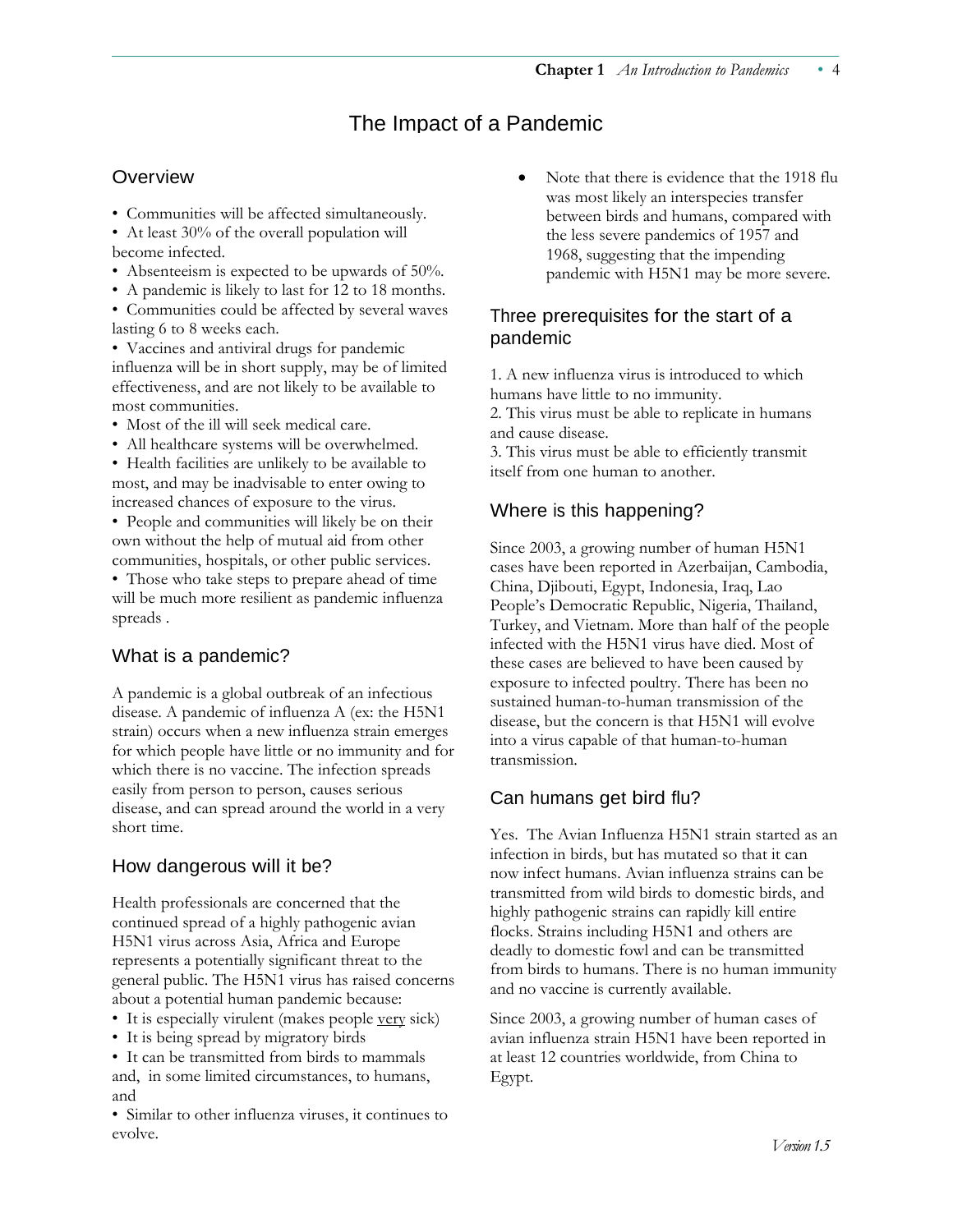### Who will get sick?

• All it takes is for one infected person to get on a boat, train, or airplane and enter a new country to start the global spread of the illness.

• The percentage of infected individuals will most likely be about 30% of the overall population during a severe pandemic.

• Illness rates may be highest among school-aged children (40%) and decline with age. An average of 1 in 5 working adults will become ill during a community outbreak.

### When will it happen? $_3$

It is currently impossible to predict the emergence of a future pandemic (other than to strongly suspect that one will eventually occur), or to predict when or where a future pandemic will occur, what subtype it will be, or what degree of death and disease it will produce.

#### Can this be avoided?

There is no sure way to stop a pandemic from occurring. The best way to avoid a hard-hitting pandemic is to take personal responsibility for isolating yourself if you may have been exposed, preparing your family and house for an extended stay in your home, and encouraging your neighbors and friends to do the same.

#### What about a vaccine?

Vaccines and antiviral drugs for pandemic influenza will be in short supply.

Creating a pandemic influenza vaccine would take at least six months. Vaccinating a majority of the population would take weeks on top of that.

Vaccines currently in production against avian influenza A/H5N1 will confer immunity to only that strain of H5N1 and not necessarily to a new, mutated form of that strain. They will also not offer protection against any of the other potential types of influenza that could create a pandemic, such as H7N7, H9N2, and H2N2.

Additionally, all facilities that produce influenza vaccines are currently overseas. Should a pandemic occur, it is unlikely that a foreign country

would release vaccine outside of its borders without first ensuring that its own population is vaccinated.

#### Will there be enough doctors?

Should a pandemic occur on the 1918 scale, all medical systems will be overwhelmed. Current levels of emergency, hospital, and outpatient care will not be available owing to insufficient numbers of beds, ventilators, medical supplies, and personnel (absenteeism in healthcare personnel is expected to meet or exceed that of the general population). Long-term care and skilled nursing facilities, among others, will also be affected.

#### How can I help prevent spreading the illness?

• "Social distancing" strategies aimed at reducing the spread of infection, such as closing schools, community centers, small businesses, and other public gathering places, and canceling public events, will likely be implemented during a pandemic wave.

• Additionally, residents may be required to stay in their homes for a significant period of time during a pandemic outbreak, depending on the action taken by their local health officer.

• Residents and communities will need to prepare in advance to become self-reliant during the pandemic.

#### What will happen when people die?

The Medical Examiner's Office, morgues and funeral homes will not have the resources to handle the high number of deaths, which in a severe pandemic is estimated to be approximately 2–5% of those infected. The dead will need to be cared for at home until they are able to be removed.

#### What will happen to my community?

Rates of absenteeism at work will soar during peak periods of a pandemic. This will likely cause significant disruption of public and privately owned critical infrastructure including transportation, commerce, utilities, public safety, and communications.

*Version 1.5*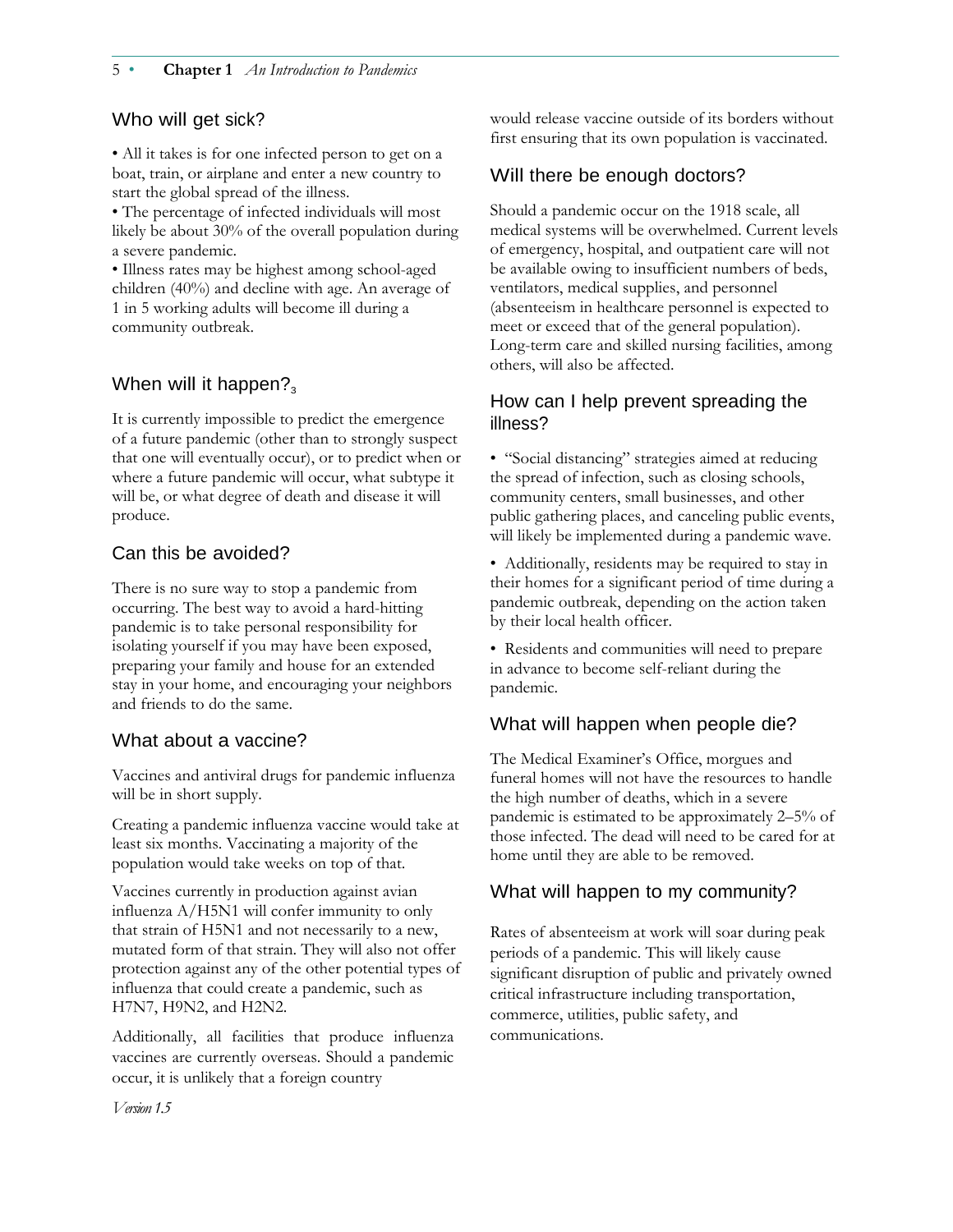#### How long could this last?

A pandemic can last up to two years; locally, communities could be affected by several waves lasting six to eight weeks each.

#### What else do I need to know?

• During a severe influenza pandemic, individuals, families, and neighborhoods will likely be on their own and should not count on aid from other communities. Healthcare systems will be overwhelmed, and routine public services will be unavailable.

• Owing to widespread effects upon society and the toll on human life, some people may experience fear, and even panic, based on lack of informed preparation.

• Skilled workers will be needed. They most likely will serve, and come from within, their own communities.

• Volunteer response workers will be invaluable resources in maintaining continuity in community services.

"Any community that fails to prepare and expects the federal government to come to the rescue is tragically wrong."

*- Michael O. Leavitt, Secretary of Health and Human Services at the Pandemic Influenza Summit in Baltimore, MD, 2006*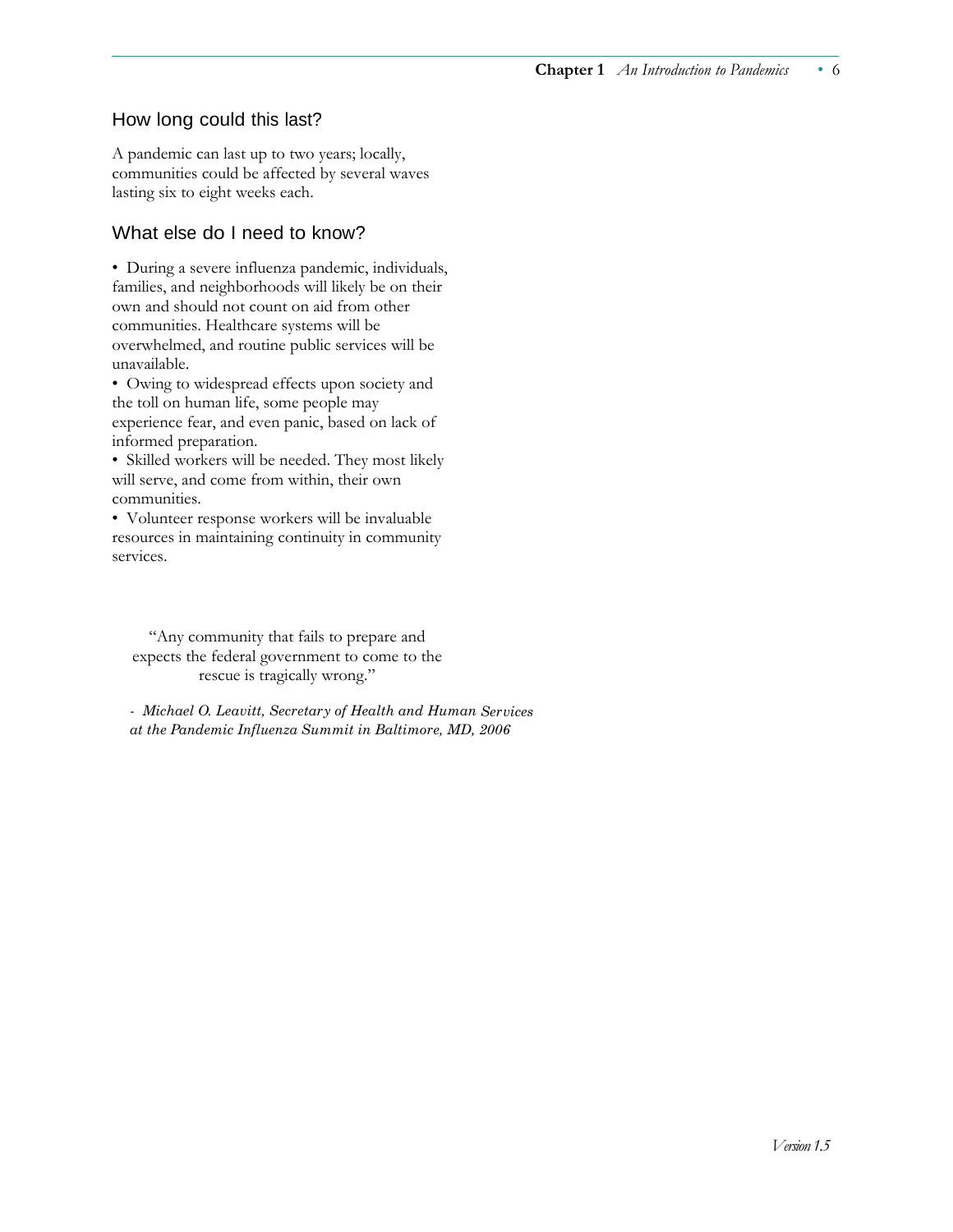## A Brief Pandemic History





#### Influenza pandemics have been recorded for at least 300 years and occur at unpredictable intervals.

• In the 20th century, there were three pandemics: 1918–1919, 1957–1958, and 1968–1969. Historians have estimated that the Spanish influenza of 1918– 1919 killed between 40 and 50 million people worldwide. Globally, more people died from Spanish influenza than were killed in World War I. In fact, more Americans died from the Spanish influenza than in all of the wars of the 20th century combined.

• 0.64% of the U.S. population, or approximately 675,000 people, died from infection in the pandemic of 1918–1919.

• The strain was unusual for influenza in that this pandemic killed many young adults and otherwise healthy people.

• People were sometimes struck suddenly with illness and within hours were too feeble to walk. Many died the next day.

• Symptoms included a blue tint to the face (due to insufficient oxygen) and coughing up blood because of severe obstruction of the lungs.

• In fast-progressing cases, most victims died from viral pneumonia. Slower-progressing cases often resulted in death from secondary bacterial pneumonias.

• The pandemic had widespread social effects. There was reduced healthcare capacity because healthcare workers also became sick and were unable to work. Organized gatherings were prohibited for fear of spreading the influenza. Quarantines were enforced, but in many cases were not very successful. The town of Prescott, Arizona even outlawed shaking hands.

• Some public health departments distributed gauze masks to be worn in public. Stores could not hold sales, and funerals were limited to 15 minutes. Those who ignored the influenza ordinances had to pay steep fines. Bodies piled up as the massive numbers of deaths occurred. In addition to the lack of healthcare workers and medical supplies, there was a shortage of coffins, morticians, and gravediggers.

• Cities that implemented social distancing in the 1918 outbreak had a much lower incidence of infection spread than cities that did not.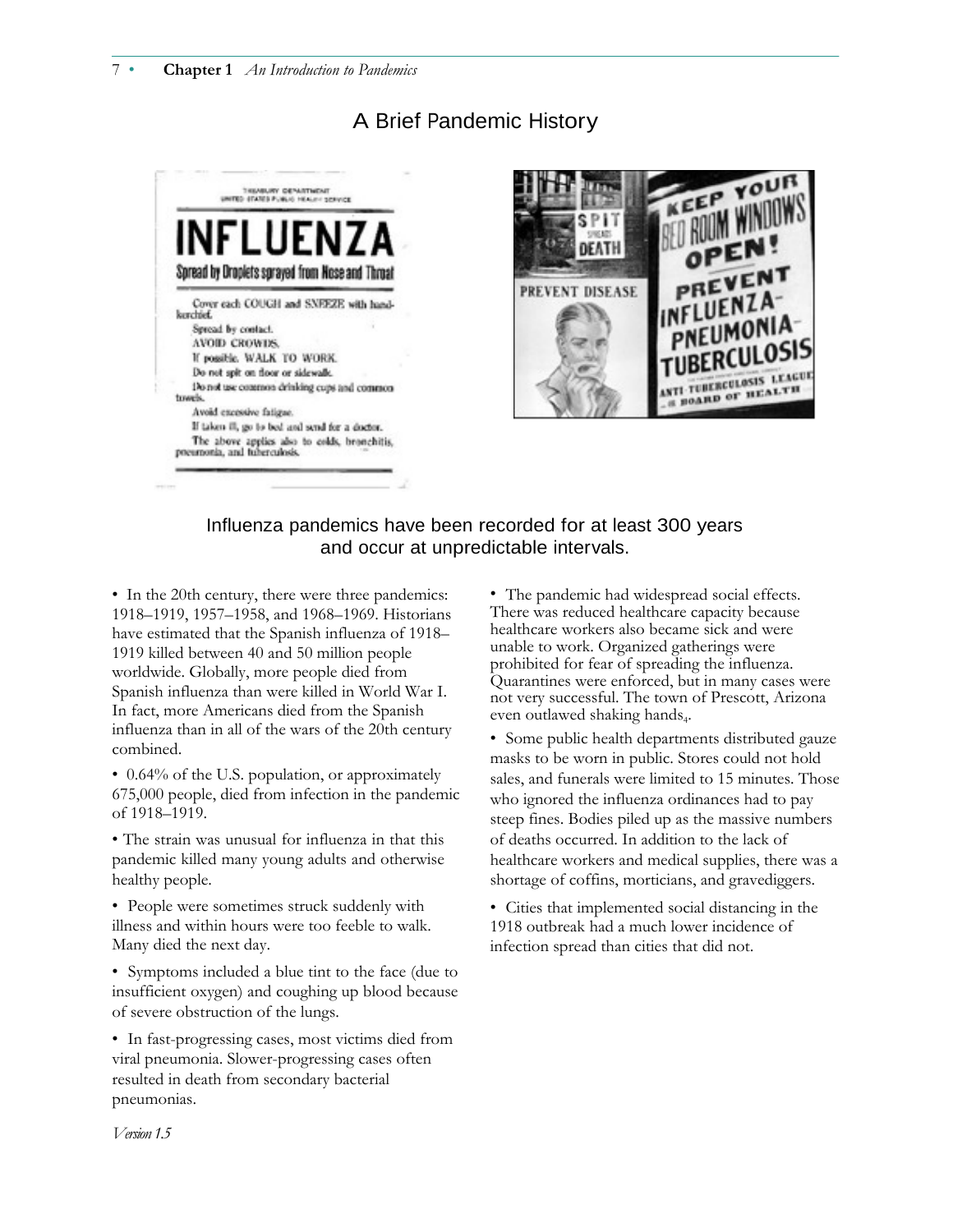## The Pandemic Severity Index<sub>5</sub>

The Pandemic Severity Index was created in January 2007 by the Center for Disease Control (CDC) to categorize the level of impact a pandemic could have. The scales are rated based on numbers of deaths that would occur.

#### The pandemic severity index levels are: *(CFR = Case Fatality Rate)*

• **Category 1**, CFR of less than 0.1% (one deathper-thousand cases, such as seasonal flu)

• **Category 2**, CFR 0.1% to 0.5% (such as the 1957 and 1968 flu outbreaks)

- **Category 3**, CFR 0.5% to 1%
- **Category 4**, CFR 1% to 2%
- **Category 5**, CFR 2% or higher (one death-in-50 cases or worse, such as the 1918 flu)

The U.S. Department of Health and Human Services estimates that in the United States alone, a severe, Category 5 pandemic like that of 1918–1919 could cause 1.9 million deaths, 9.9 million hospitalizations, 45 million outpatient visits, and 90 million cases of illness.

Influenza pandemics have been recorded for at least 300 years and occur at unpredictable intervals. In the 20th century, there were three pandemics: 1918– 1919, 1957–1958, and 1968–1969. The pandemic of 1957 originated in China and the pandemic of 1968 originated in Hong Kong; estimated U.S. deaths from those pandemics were 70,000 and 34,000, respectively. Nonetheless, today seasonal influenza alone is deemed responsible for about 36,000 U.S. deaths per year. By far, the most damaging influenza pandemic on record was the infamous Spanish Flu pandemic of 1918–1919.

The SARS outbreak demonstrated that modern travel patterns may significantly reduce the time needed for a pandemic influenza virus to spread globally to only a few months or even just weeks. The major implication of such rapid spread of an infectious disease is that many, if not most, countries will have very little time to implement their response once the pandemic virus has begun to spread. While SARS infections spread quickly to multiple countries, the epidemiology and transmission modes of the SARS virus greatly helped the ability of public health authorities to contain the spread of this infection in 2003. Isolation and quarantine, as well as other control measures, were also helpful in containing spread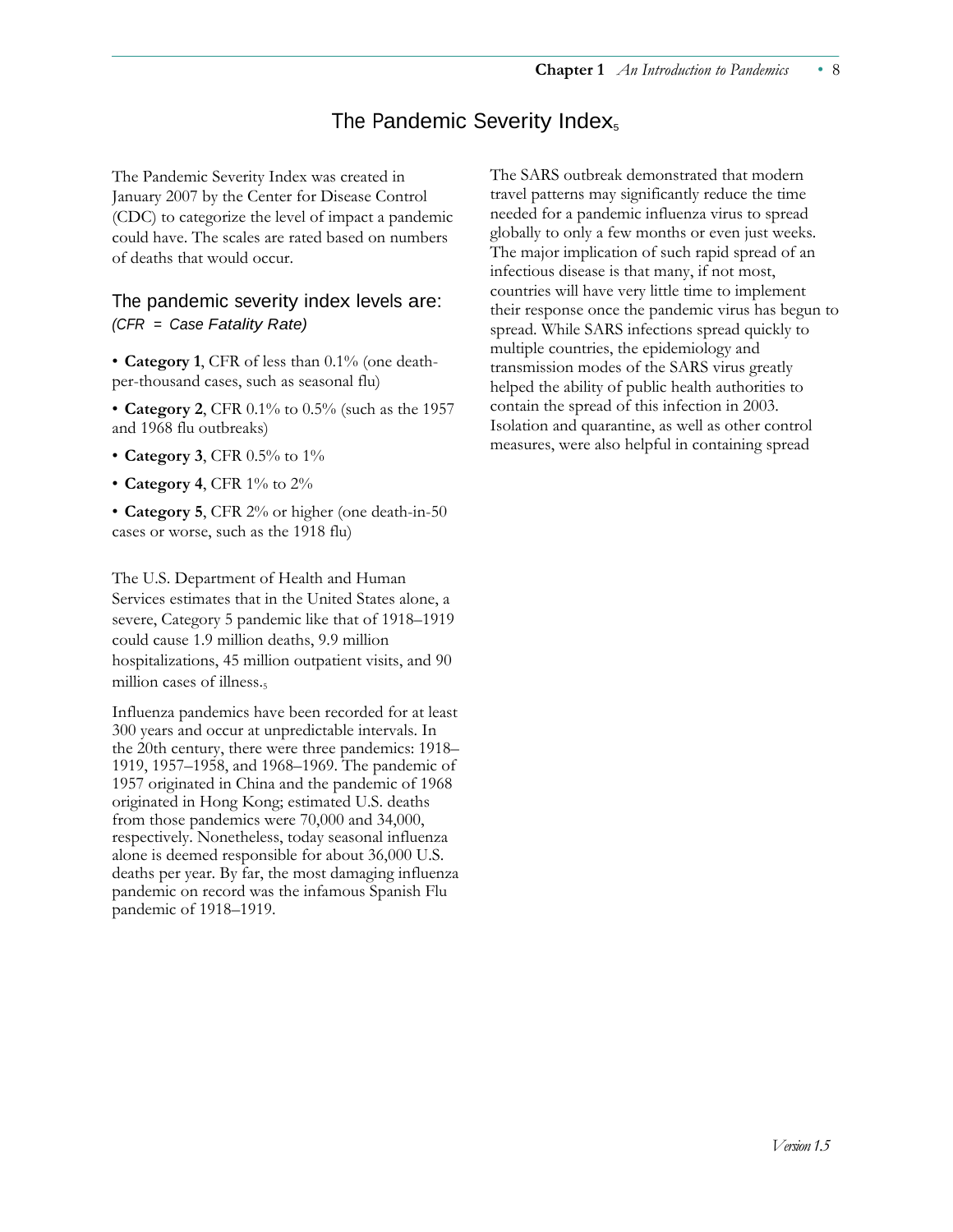## Deaths During a Pandemic



| <b>Pandemic Death Toll</b><br><b>Since 1900</b> |           |  |  |  |
|-------------------------------------------------|-----------|--|--|--|
| 1918-1919                                       |           |  |  |  |
| U.S                                             | 675,000+  |  |  |  |
| Worldwide 50 million+                           |           |  |  |  |
| CDC statistics                                  |           |  |  |  |
| 1957-1958                                       |           |  |  |  |
| U.S                                             | 70,000+   |  |  |  |
| Worldwide 1-2 million                           |           |  |  |  |
|                                                 |           |  |  |  |
| 1968-1969                                       |           |  |  |  |
| U.S                                             | $34,000+$ |  |  |  |
| Worldwide                                       | 700,000+  |  |  |  |

A severe pandemic will likely lead to thousands, if not millions of deaths, disruption of services, economic distress, and social disruption. **Social distancing G** should be implemented as soon as evidence of an influenza outbreak occurs in your area. **Quarantine G** and **isolation C** orders may be ordered in the best interest of the public and should be taken seriously and obeyed. Citizens who take responsibility for limiting the spread of the flu by using proper measures to control and prevent transmission of influenza —e.g., by not shaking hands, wearing a mask, frequent hand washing, coughing into their elbows, A and limiting their contact to the outside -- will be invaluable in helping to prevent transmission of infection to others.

A substantial percentage of the world's population will require some form of medical care. Healthcare facilities can be overwhelmed, creating a shortage of hospital staff, beds, ventilators, essential medicines, and other critical medical supplies. Surge capacity at alternative care sites, such as pop-up clinics, schools, hotels, and industrial parks, may need to be created to cope with demand. For most people, their treatment will be at home, or some other location where they can be cared for with minimal danger to others.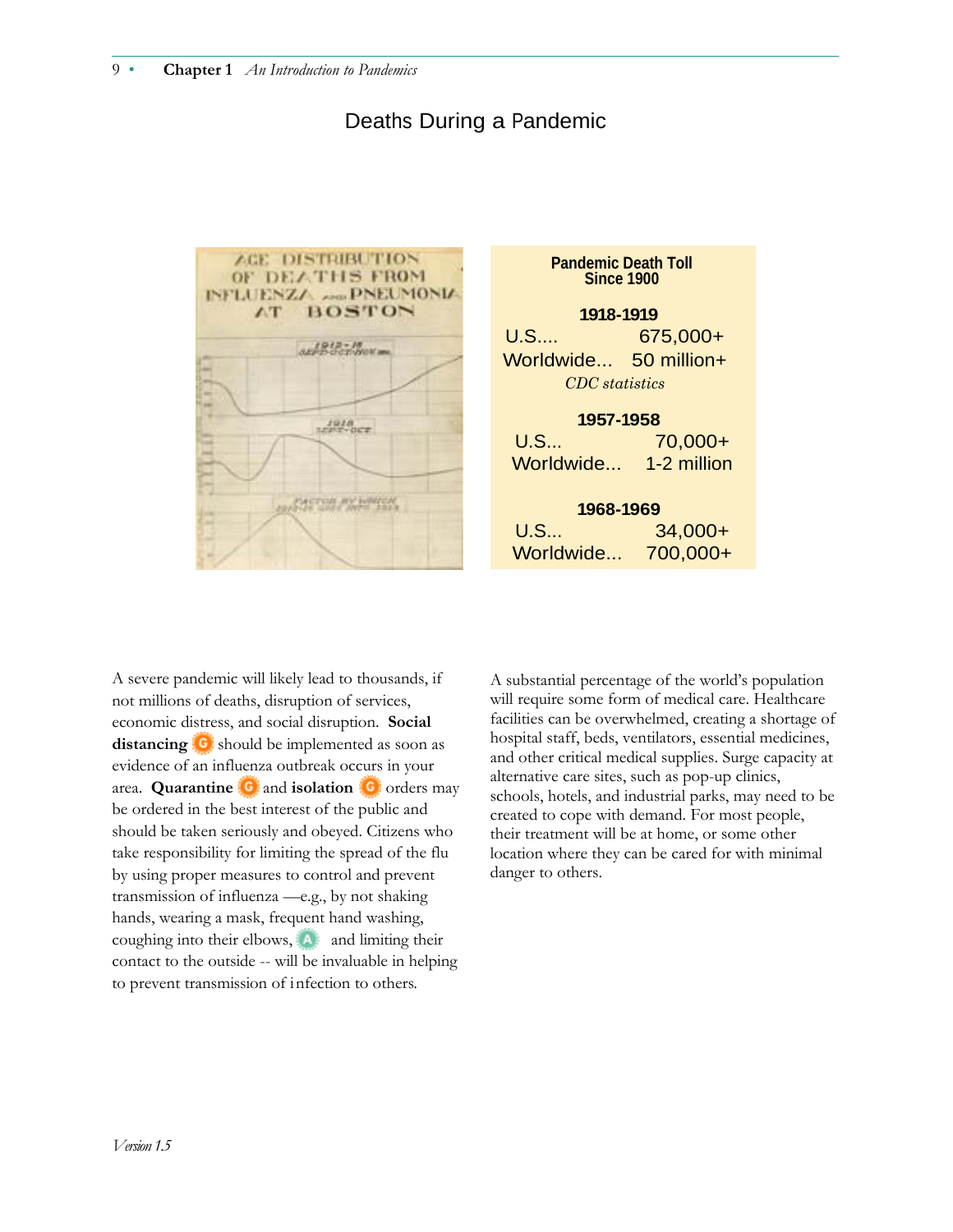## Current Infections



#### This map from the CDC shows countries that are currently affected by the H5N1 influenza strain.

Nations with Confirmed Cases of H5N1 Avian Influenza *(as of June 2007)*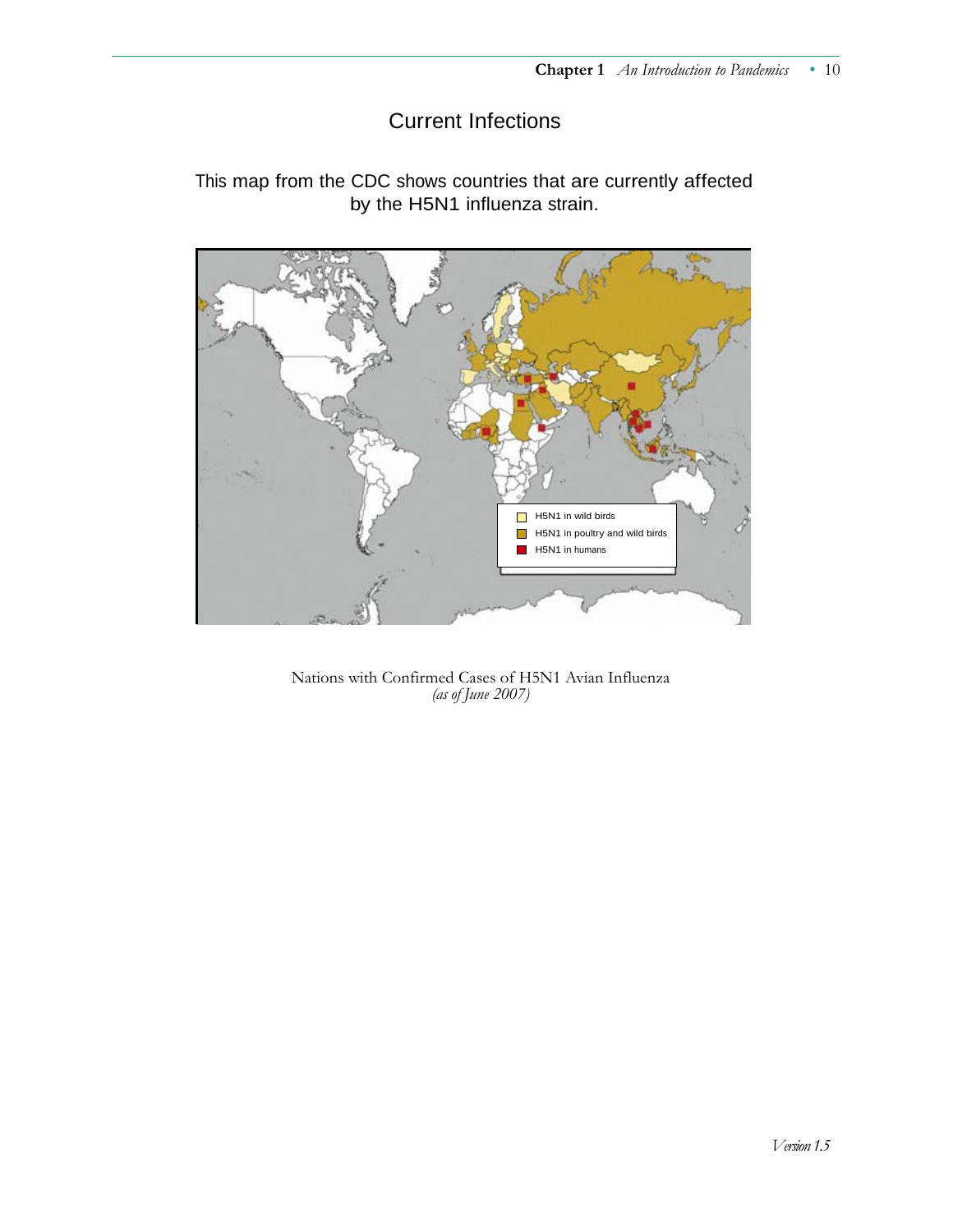## Home vs. Community Response

"What happens before [a pandemic] is far more productive, and individual preparations on a household basis are key. It's not just state and local governments—every tribe, business and family needs to talk through a pandemic plan."

> *- Michael O. Leavitt, Secretary of Health and Human Services*

#### We will all be affected

In the event of a pandemic, all areas of our lives will be affected. Essential services such as access to medical, water and food suppliers; to schools and the workplace; and to transportation, telecommunications and information technology services may all be limited or unavailable.

#### Begin your planning

Before you begin making your individual or family plan, you may want to review your state's planning efforts and those of your local public health and emergency preparedness officials. Planning information can be found at www.pandemicflu.gov/plan/ checklists.html. You can find your state plan at www. pandemicflu.gov/WhereYouLive/index.html.

#### Planning outside the home

Learn about the plans for your area and areas where you frequently travel, so you know what resources are available and what will you have to plan for on your own. Planning ahead of time and being prepared will give you a much needed plan of action when a pandemic hits.

### Vulnerable populations

"Where you live should no longer determine" whether you live." *-Bono, in "Song for Africa"*

Part of your neighborhood or community preparedness plans should focus on assisting citizens with special needs or those who are disadvantaged. Attention needs to be paid to determining who will help the following populations:

- Homeless
- Low income
- Elderly
- Mentally ill
- Handicapped
- Children with chronic medical conditions
- Pregnant women

• Immunocompromised individuals (e.g., cancer patients, recipients of organ transplants, patients on chronic steroids, or with HIV/AIDS)

• Non-English speakers

Plans should include assistance with stockpiling, education, medical care, and surveillance. These populations need the help of others in their community, especially when it comes to disaster preparedness and response.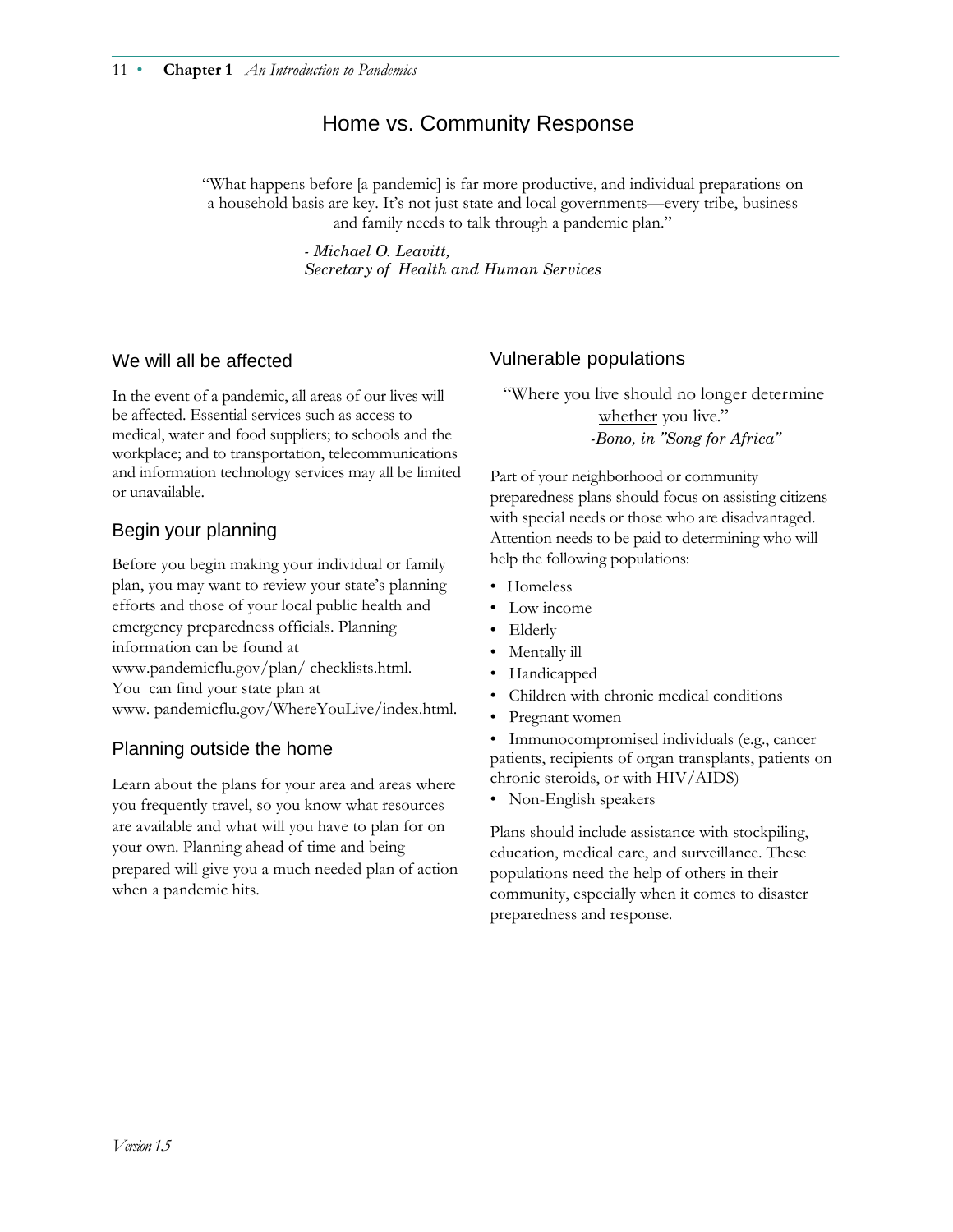## Checklist for Pandemic Understanding



If you decide not to read any further than this page, you perhaps will have learned more than you realize. A severe influenza pandemic would constitute a major disaster unlike anything experienced in the modern world; a world where we are almost totally reliant on computers, 'just in time' delivery of food and goods, and cell phones to function in our everyday lives. A pandemic will disrupt every aspect of our lives, from access to health care to availability of food and water. It will cause an increase in death and disease in our communities. Even our disaster assistance and recovery plans have been based on 'mutual aid'—a system where resources and 'first responders' from an unaffected area can leap into action to help people in the area of an earthquake, hurricane, or terror attack. But in a pandemic, no such unaffected areas are likely to exist. You now understand that it is up to each individual to care for themselves and their loved ones. We are fortunate to have the ability to prepare for a pandemic that most public health scientists agree is inevitable at some time in the future. While there is no way to predict the timing and severity of the next influenza pandemic, we have time to prepare — and it's our responsibility to do so!

❑ Accept the importance of learning about pandemic influenza and recognize the impact that a severe outbreak would have on your world.

❑ Understand that the national government will not be able to come to local aid during a fullscale pandemic.

❑ Start talking to your neighbors, family and friends about preparedness, and begin your own preparations.

❑ Check with your business, school, house of faith or worship, and other local businesses and organizations about their pandemic readiness and, if they haven't started, help them develop a plan.

❑ Critically review your local health department's pandemic response. They are the people in charge and you need to know what they are planning.

❑ Read more about the history of pandemics what some cities did that worked (social distancing) and what happened in those cities where lack of preparedness led to a delayed response.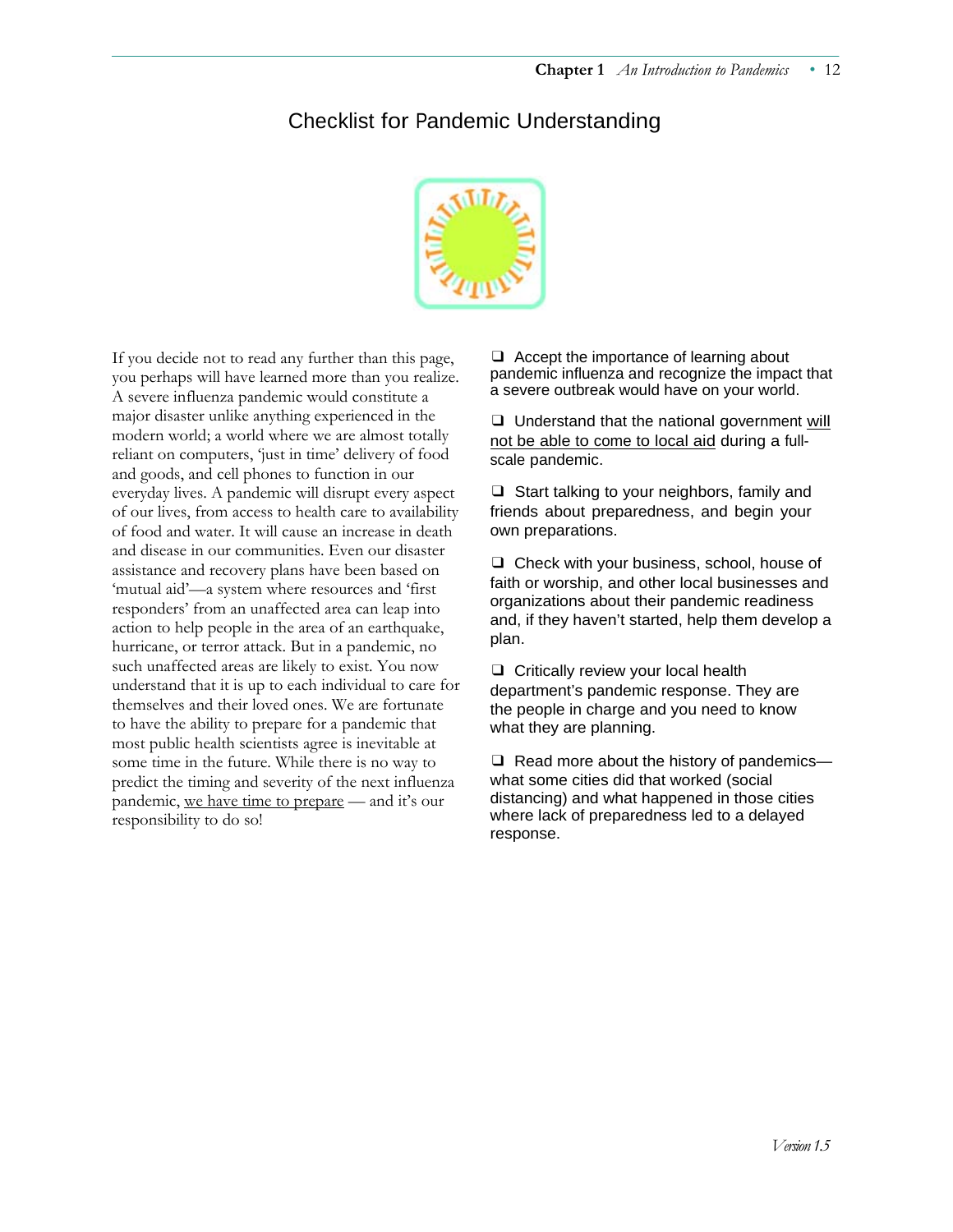#### 13 • **Chapter 1** *An Introduction to Pandemics*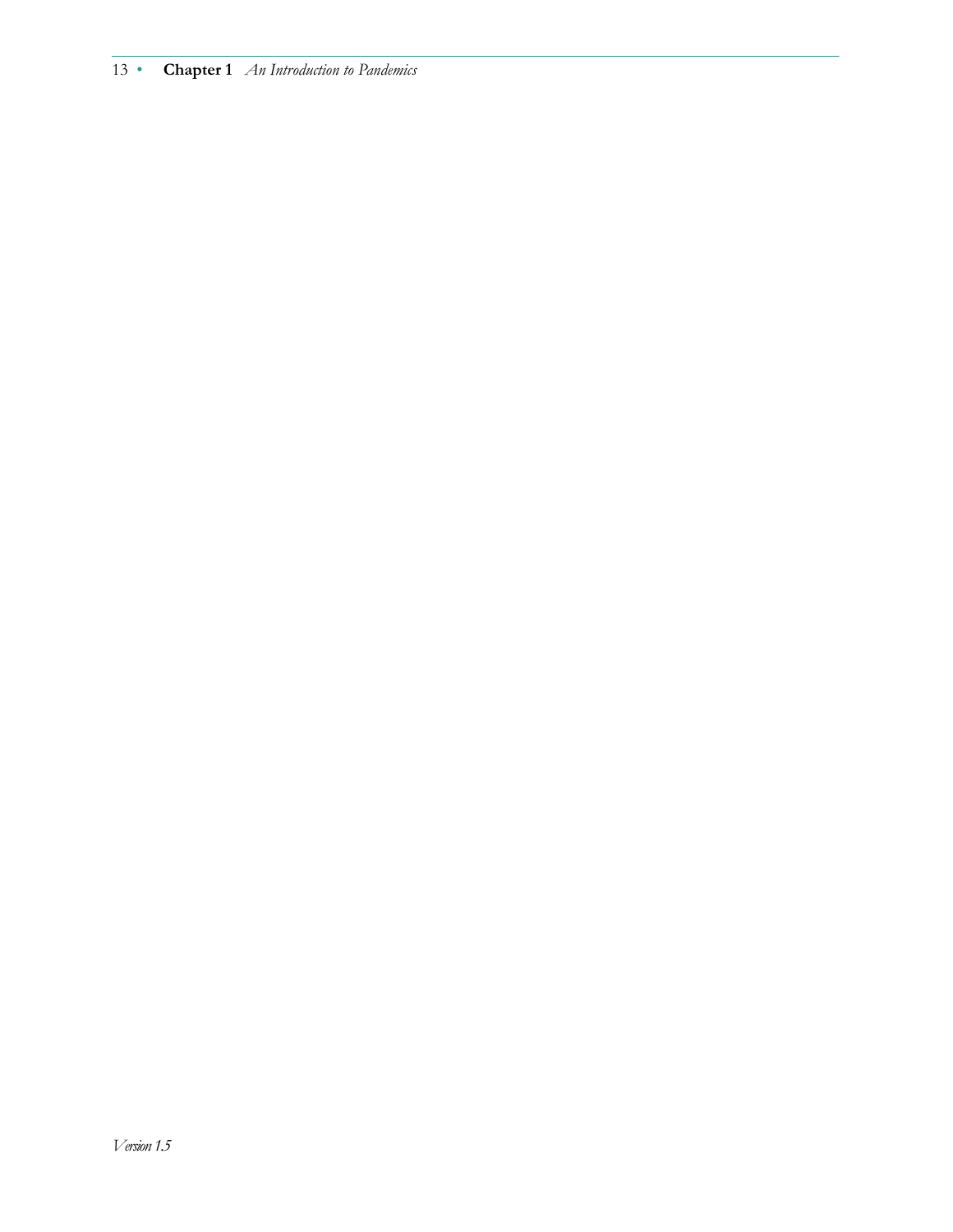## **Chapter 2**



## Prevention and Preparation

"The most immediate and largest economic impact of a pandemic might arise not from actual death or sickness but from the uncoordinated efforts of people to avoid becoming infected...."

*- Milan Brahmbhatt, World Bank*

#### In this chapter you will learn:

- How to minimize flu transmission
- Strategies for pandemic preparation
- What to stockpile in the event of a pandemic

#### After reading this chapter, you will be able to:

- Practice safe hand washing techniques to prevent the spread of a virus and other simple infection control and prevention methods
- Start your preparation and stockpiling efforts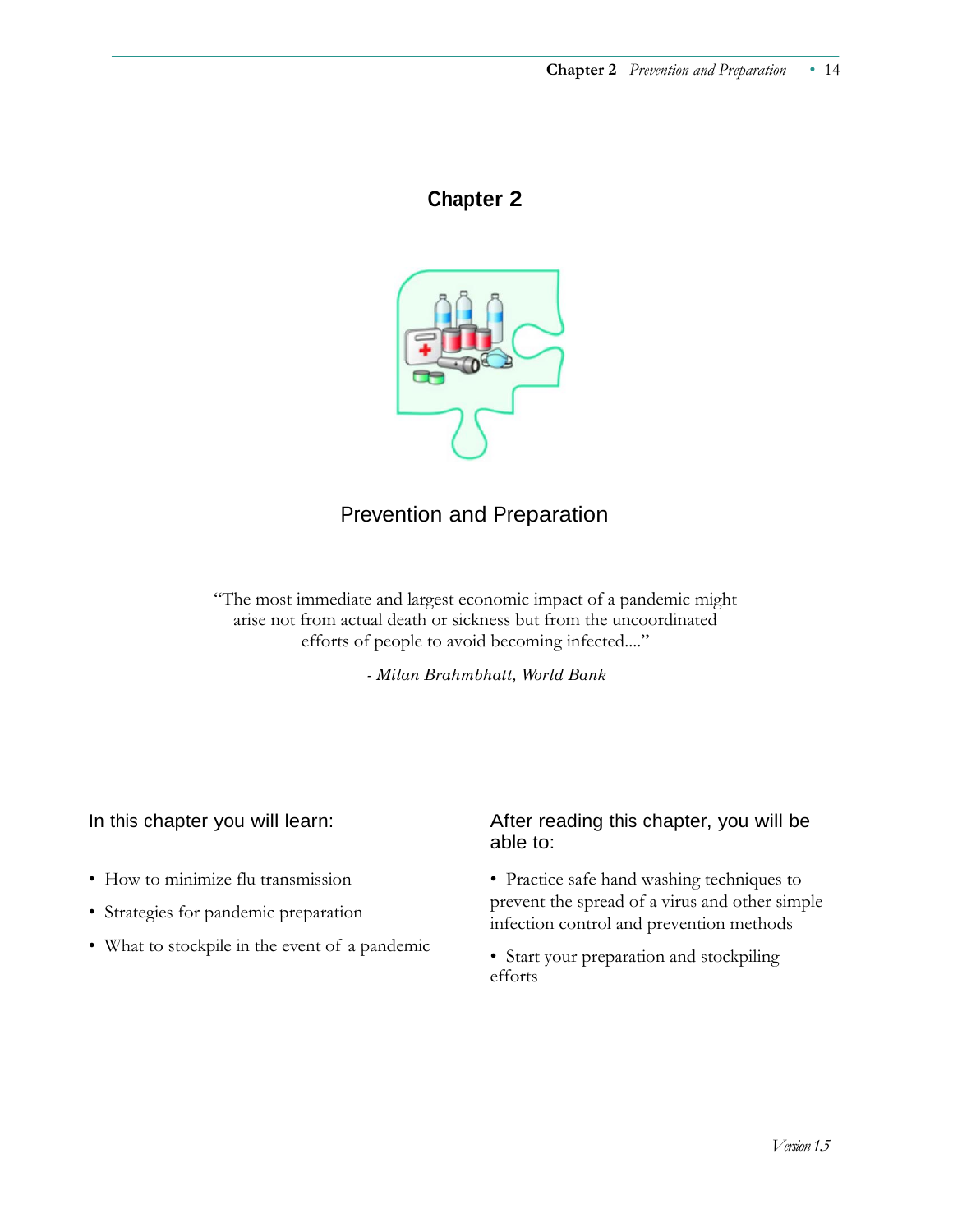## Flu Transmission

The first step in preventing flu is to understand what it looks like and how it is transmitted so you can minimize your exposure.

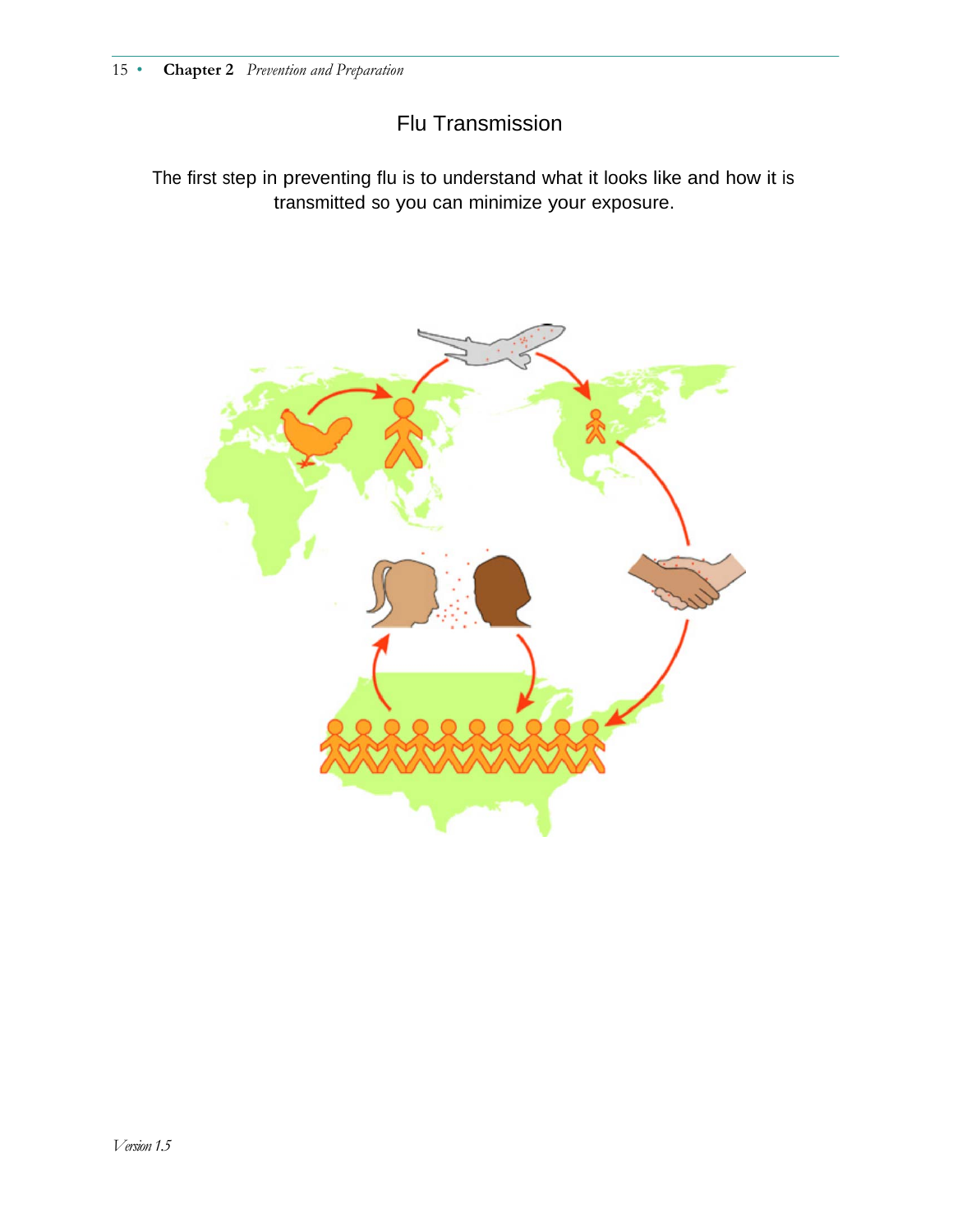## What Exactly is Influenza?

Influenza is an **acute C** viral infection of the respiratory tract caused by one of three strains of influenza virus (A, B, or C). Please note that many respiratory infections that are commonly referred to as "**flu**" are actually not the flu. The term is used very loosely in everyday language. The terms influenza and flu are used here interchangeably and we are not describing other, ordinary, seasonal respiratory viral infections.

| <b>Seasonal Flu</b>                                                                                                                                                                                                        | <b>Pandemic Flu</b>                                                                                                                                                                     |
|----------------------------------------------------------------------------------------------------------------------------------------------------------------------------------------------------------------------------|-----------------------------------------------------------------------------------------------------------------------------------------------------------------------------------------|
| • Outbreaks follow predictable seasonal patterns; and<br>occur annually, usually in winter, in temperate<br>climates.                                                                                                      | • Occurs rarely (three times in 20th century - last in<br>$1968$ <sub>7</sub>                                                                                                           |
| • Usually some immunity built up from previous<br>exposure                                                                                                                                                                 | • No previous exposure, and little or no pre-<br>existing immunity                                                                                                                      |
| • Healthy adults usually not at risk for serious<br>complications. Those at increased risk for<br>complications are the very young, pregnant women,<br>the elderly and those with certain underlying health<br>conditions. | • In addition to usual populations at risk for severe<br>complications during outbreaks of seasonal<br>influenza, healthy people may be at increased risk<br>for serious complications. |
| • Health systems can usually meet population and<br>individual patient needs                                                                                                                                               | • Health systems may be overwhelmed                                                                                                                                                     |
| • Vaccine developed based on the known circulating<br>flu strains and is available for the annual flu season.                                                                                                              | • Effective vaccines probably would not be available<br>in the early stages of a pandemic                                                                                               |
| • Adequate supplies of antivirals are usually avail-<br>able                                                                                                                                                               | • Effective antivirals may be in limited supply                                                                                                                                         |
| • Average U.S. deaths: approximately 36,000 per year.                                                                                                                                                                      | • Number of deaths could be quite high (the 1918<br>flu killed 2.6 percent of those who got sick, killing<br>40-50 million people. $_6$ )                                               |
| · Symptoms: fever, cough, runny nose, muscle pain.<br>Deaths often caused by complications, such as<br>pneumonia.                                                                                                          | • Symptoms may be more severe, with<br>complications and unusual symptoms more<br>frequent                                                                                              |
| • Generally causes modest impact on society (e.g.,<br>some school closing, encouragement of people who<br>are sick to stay home).                                                                                          | • May cause major impact on society (e.g.,<br>widespread restrictions on travel, closings of<br>schools and businesses, cancellation of large public<br>gatherings)                     |
| • Manageable impact on domestic and world<br>economy                                                                                                                                                                       | • Potential for severe impact on domestic and world<br>economy                                                                                                                          |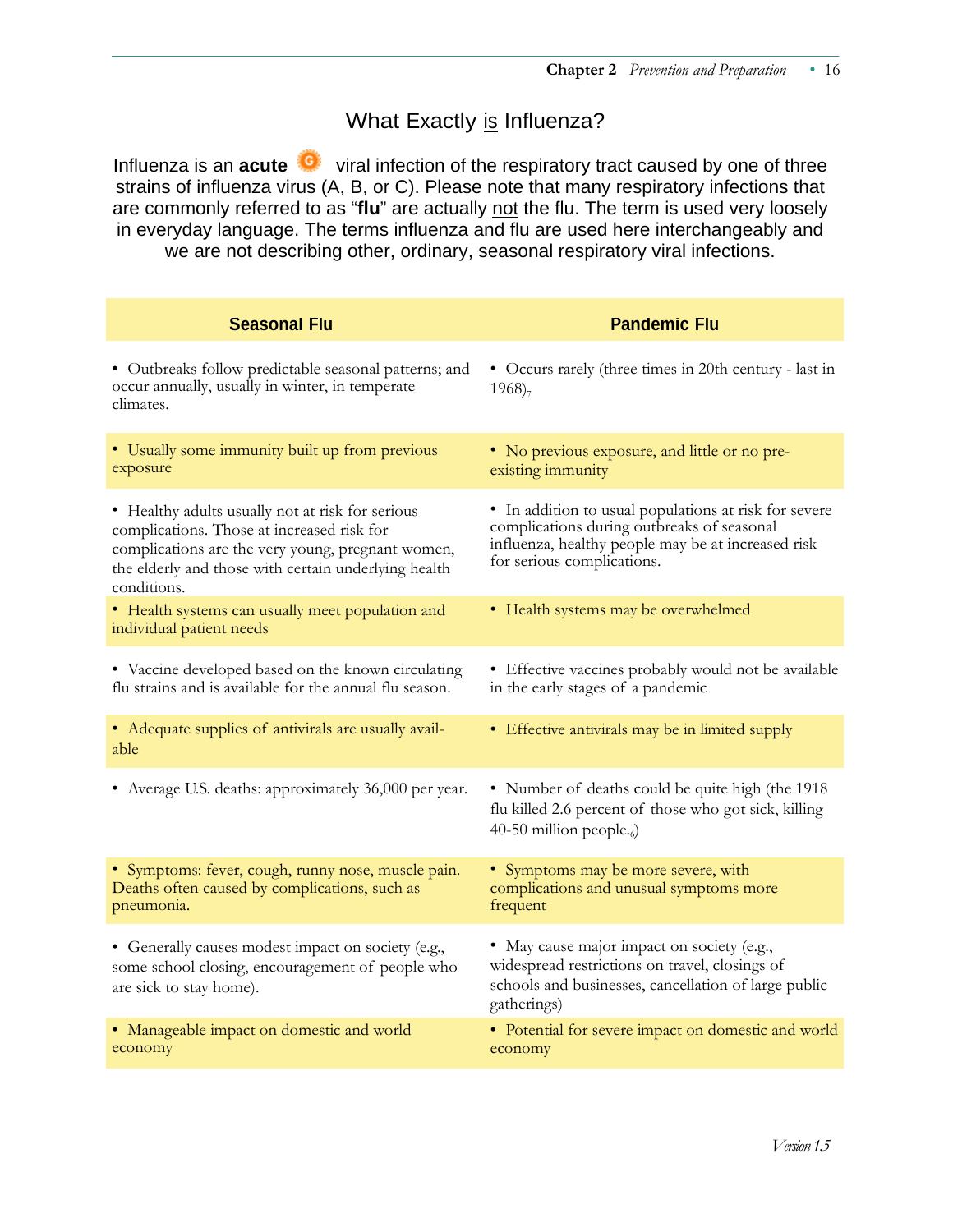## Flu Facts

• Seasonal influenza is responsible for an average of 36,000 deaths every year in the United States.

• Although seasonal influenza may commonly have a greater impact on the young, the old, and immunocompromised individuals, a pandemic influenza can cause serious illness in people of any age. Currently, H5N1 has caused the most deaths in people between the ages of 10 and 40.

• Antibacterial agents are antibiotics that may be used to treat bacterial complications of influenza; these agents, however, are not active against viruses and therefore cannot be used to treat influenza. The effective use of antiviral agents to treat influenza depends on prompt treatment after exposure or early in the course of the illness usually during the first 48 hours. Such a strategy has the potential to significantly reduce the spread of influenza in the community and to modify the severity of disease in individuals.

• Each virus has its own characteristics that make vaccines effective against only one type. Scientists are able to predict how the seasonal virus may look, but a pandemic virus will be unknown until it actually hits.

• Being indoors where a virus can breed and be passed on from one person to the next is a perfect way to pass on the illness. Viruses are more easily transmitted in these closed situations.

• You cannot be infected with the exact same version of influenza twice, but you can be infected with a newly mutated form of an influenza strain. That is, once your body has been exposed to a particular strain of the virus, you will develop immunity and will no longer be susceptible to further infection from that strain. If the strain mutates enough, you may be susceptible to the mutated strain and develop an illness again.

#### What does the flu look like?

#### Influenza can encompass any or all of the following symptoms:

• Begins abruptly

• Symptoms include fever, chills, body aches, loss of appetite, headache, and fatigue

• Fever (Temp >100.4°F) – usually lasts 2-3 days

• Respiratory tract symptoms include cough without phlegm, sore throat, and congestion

#### *It's important to note that pandemic flu symptoms may look very different from seasonal flu symptoms.*

#### Other pandemic symptoms can include:

• Stomach and intestinal issues, such as diarrhea, nausea, and vomiting (most often seen in children)

• Sluggishness or alterations in mental state (seen most often in the elderly and infants)

• Pneumonia can often result as a **secondary infection** (most often seen in those with compromised immune systems)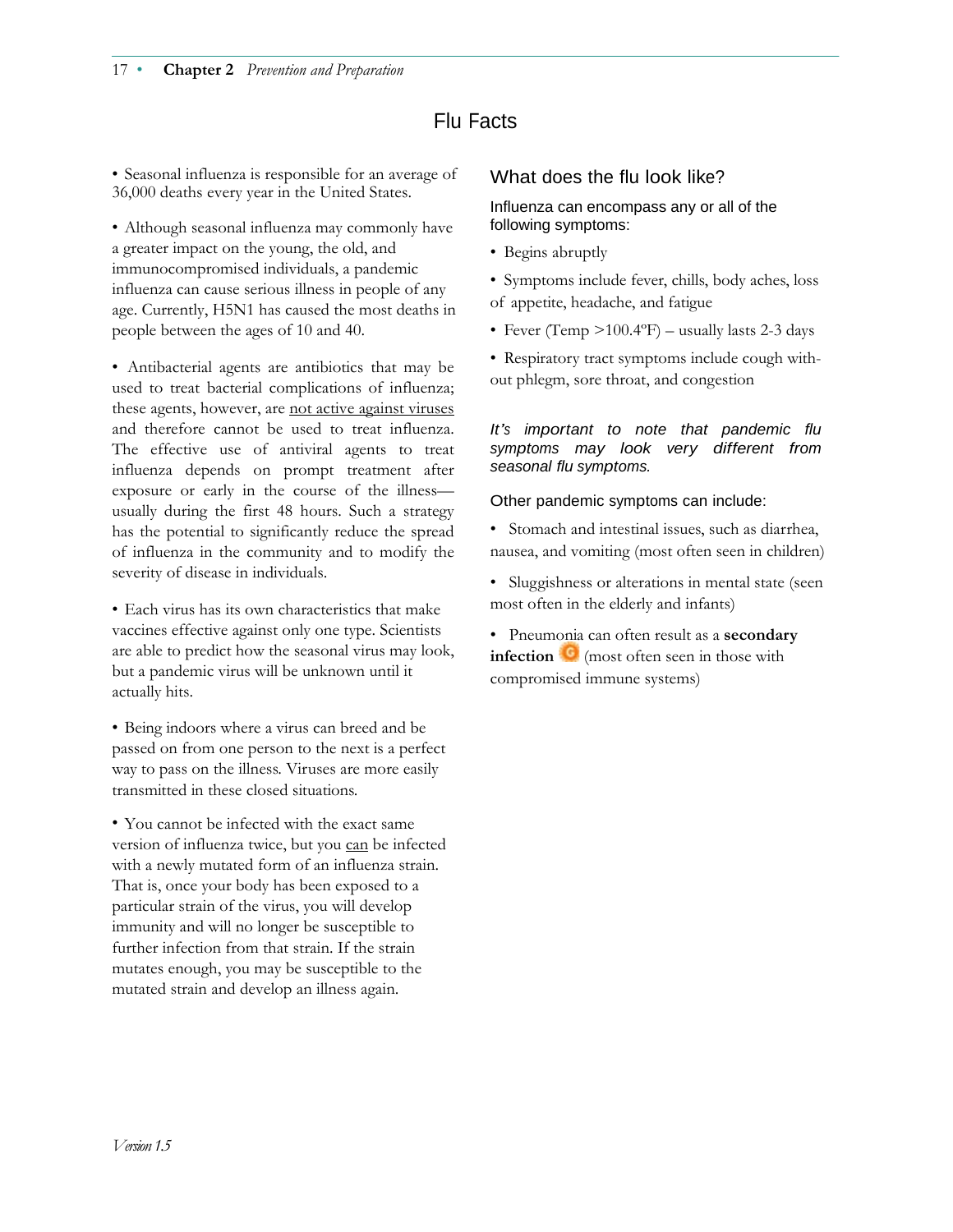## How Does Flu Spread From One Person to Another?

#### Large droplet transmission Contact transmission

Respiratory droplets are generated by a person coughing or sneezing and can be propelled right into the eyes, nose, or mouth of other individuals over short distances. Large droplets are about the size of a droplet of water in fog or mist, or the width of a cotton fiber, and they contain viral particles. Large droplets usually travel about the distance of an extended arm, or about a yard. This is why infection control advice suggests that people keep greater than an arm's length from each other to avoid transmission.

#### Small droplet and airborne transmission

Transmission through ventilation systems in buildings and over other long distance is not likely, but it is possible for saliva particles to stay in the air for a period of time in a room. These tiny particles can hang around in the air in a room without circulation and can be inhaled. This type of transmission can be lessened with the use of masks and by keeping windows open.

Contact can occur by direct bodily contact (such as kissing) or touching something with virus on it (such as shaking hands with someone who has the flu) and then touching your mouth, nose, or eyes. Viruses can last approximately 48 hours on an object. Regularly washing your hands and keeping common surfaces clean can reduce the occurrence of this type of transmission.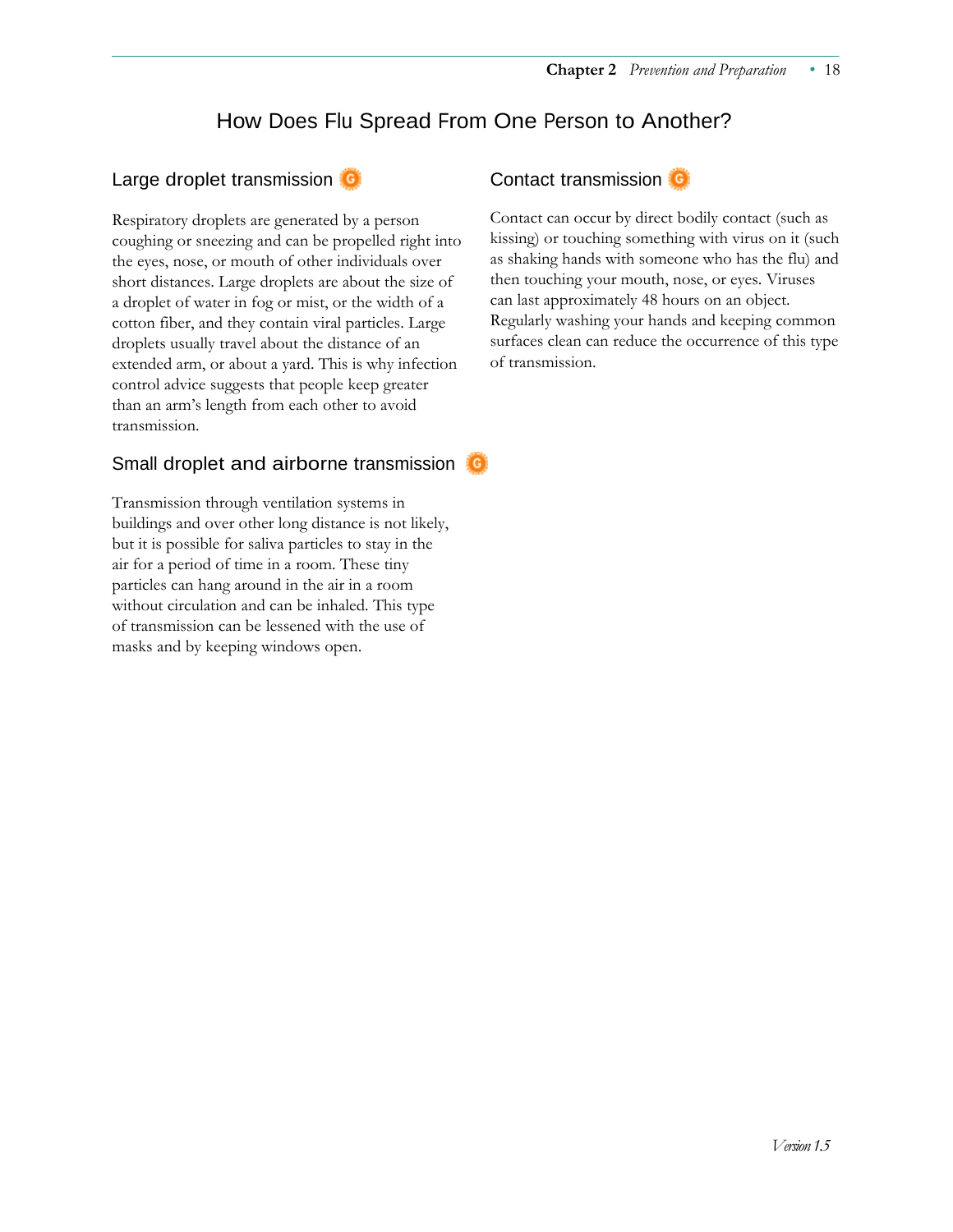## Healthy Habits and Virus Prevention

The main responsibility for effective infection control rests on the contribution of each individual toward reducing the spread of the virus. This means staying vigilant in regard to your own health through proper hand and respiratory hygiene, cough etiquette, and social distancing, and staying at home if you're ill. This also means educating others about how to care for themselves and their community.

#### Basic infection control procedures:

#### **Clean hands frequently and thoroughly using soap and water or alcohol-based hand rubs.**

• This should take at least 20 seconds, or the time it takes to sing 'Happy Birthday' twice.

• Alcohol-based hand rubs are effective against influenza virus and are not as drying as soap and water. They can be used effectively unless your hands are visibly soiled.

• Remember to clean your hands before preparing or serving food, brushing or flossing teeth, inserting or removing contact lenses, or treating wounds and cuts.

• Clean your hands after any contact with potentially infectious individuals, coughing and sneezing, using the bathroom, caring for a sick person, after taking off masks and gloves, or taking out the garbage.

#### Cover your coughs and sneezes and ask others to do so as well.

- Use a tissue, or cough and sneeze into your elbow.
- Wash hands after sneezing/coughing, and dispose of the tissue in a waste basket.

#### Keep living and work areas surfaces clean.

• Use regular disinfectant to frequently clean commonly used surfaces, such as the TV remote, doorknobs, telephones, and kitchen and bathroom counters. You can also use bleach (1 cup bleach + 1 gallon water).

• Wash dishes with soap and warm water.

#### Practice social distancing.

• If you or anyone in your home is ill, or if you may have been exposed to an ill person, stay at home and isolate yourself as much as possible.

• Stay in a separate room with good light and ventilation.

• Assign one person to care for the sick to minimize spread.

- Avoid crowds and public gatherings.
- Don't send sick children to school or daycare.

• Wear gloves and a mask when in contact with sick persons. Depending on proximity, a respirator may be used.

• If masks aren't available, you can use layers of cloth to reduce droplet transmission.

• If gloves aren't available, you can use household rubber gloves that have been disinfected using bleach and water (1 part bleach to 10 parts water).

#### Did you know there is a scientific method for washing your hands?

According to the CDC, hand washing is the "most important means of preventing the spread of infection." Here's how to wash them well and perhaps avoid a cold or the flu. As we mentioned before, wash your hands for 20 seconds or the time is takes to sing `Happy Birthday' twice.

#### Instructions:

• **Step 1**: Turn on the sink and get your hands wet with warm water.

• **Step 2**: Use plenty of soap and rub

hands together vigorously for at least 10 seconds.

- **Step 3**: Wash palms, backs of hands, wrists, fingers and under fingernails.
- **Step 4**: Rinse hands thoroughly with warm water.
- **Step 5**: Dry hands with a clean towel or paper towel.

• **Step 6**: Turn off the sink with the towel - this prevents reinfection of your hands.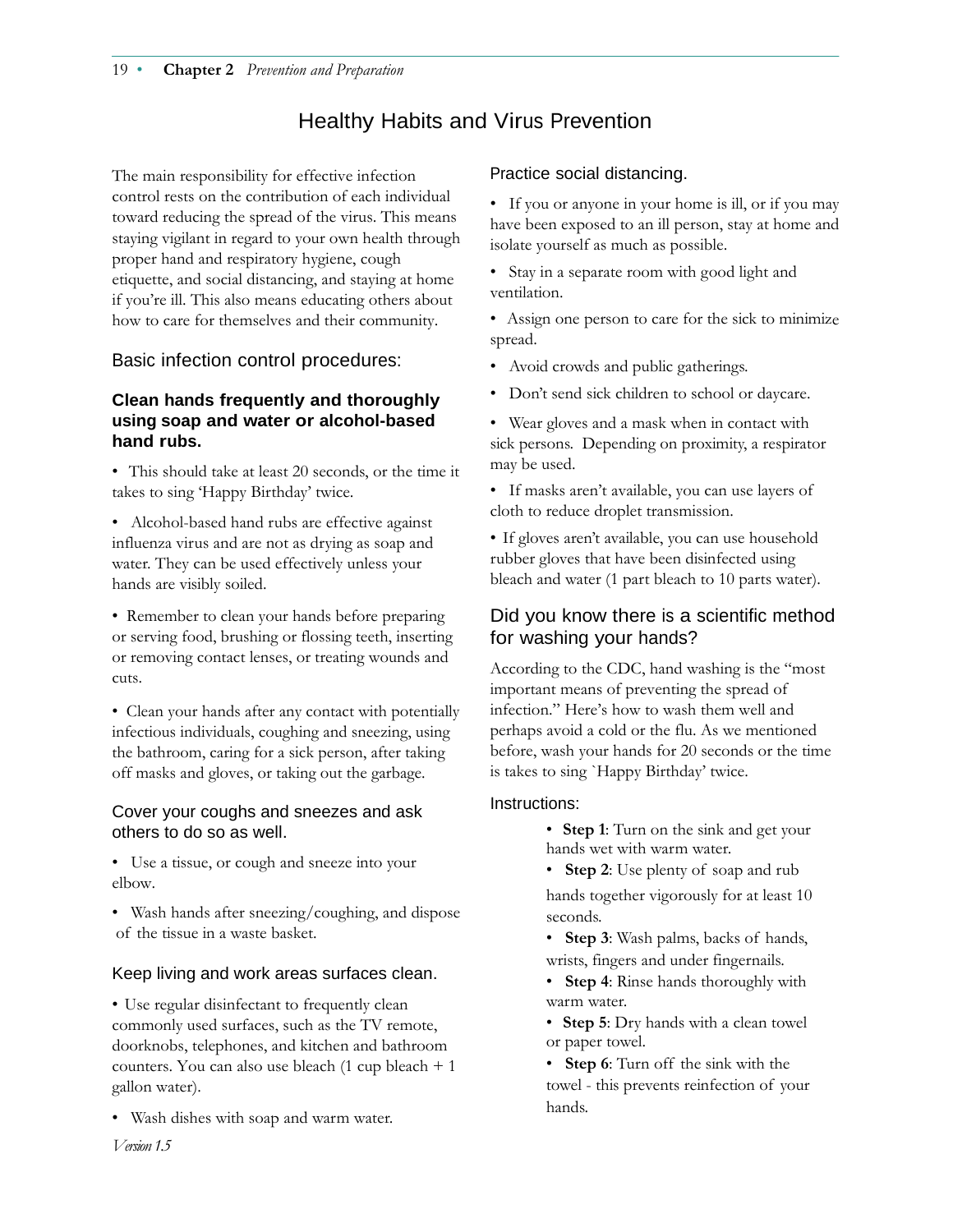## General Ways to Prepare

#### Involve your community

Talk to groups you're involved with, such as religious organizations, parent groups, clubs, and other social groups about their level of preparedness. Exchange notes and ideas. Talk to your neighbors and consider creating "block teams" to organize neighborhood preparation and response. Do your best to help form a cohesive group that you could rely on in the event of a pandemic.

#### Involve your family

Talk to your family about where family members and loved ones will go in an emergency, and how they will receive care in case you cannot communicate with them.

For family members living far away, consider preparing an emergency travel bag that would include an open, round-trip bus, train or airline ticket, money, a change of clothes and essential toiletries, along with a picture ID.

Involve your children in the planning process and make it a family activity. Remember, children echo your behavior so be a good model. Be sure to include games and activities for yourself and your children should you be required to stay at home for long periods of time.

#### Stay informed

Be up to date on the current happenings in the world of pandemic flu. Check your favorite news source frequently so that you stay knowledgeable about current events relating to the flu. Start with these good sources of information:

- www.who.int
- www.pandemicflu.gov
- www.fluwikie.com

#### Get your seasonal influenza and pneumonia vaccination

Even though the influenza vaccine does not include protection against avian influenza, be sure to get an influenza shot anyway. If you have the influenza shot, it will protect you against the seasonal influenza and prevent you from developing it during the same time that pandemic influenza may be circulating in your community. Talk to your doctor about also getting the pneumonia vaccination – this could help prevent secondary bacterial infections that can occur from having the flu.

#### Prepare your records in case you die

According to estimates, 1 in 40 people will not survive the flu during a severe pandemic.  $<sub>7</sub>$  You</sub> should get your estate in order and make sure your will and life insurance are up to date so that your family will be looked after. If you need to, buy more life insurance now since it takes time to get a policy. You may wish to consider buying a life insurance policy for your spouse and children. It would be prudent to select only the bluest of blue-chip insurers, the most solid and reliable, since the economic impact of a major pandemic will not be predictable and many companies may go out of business.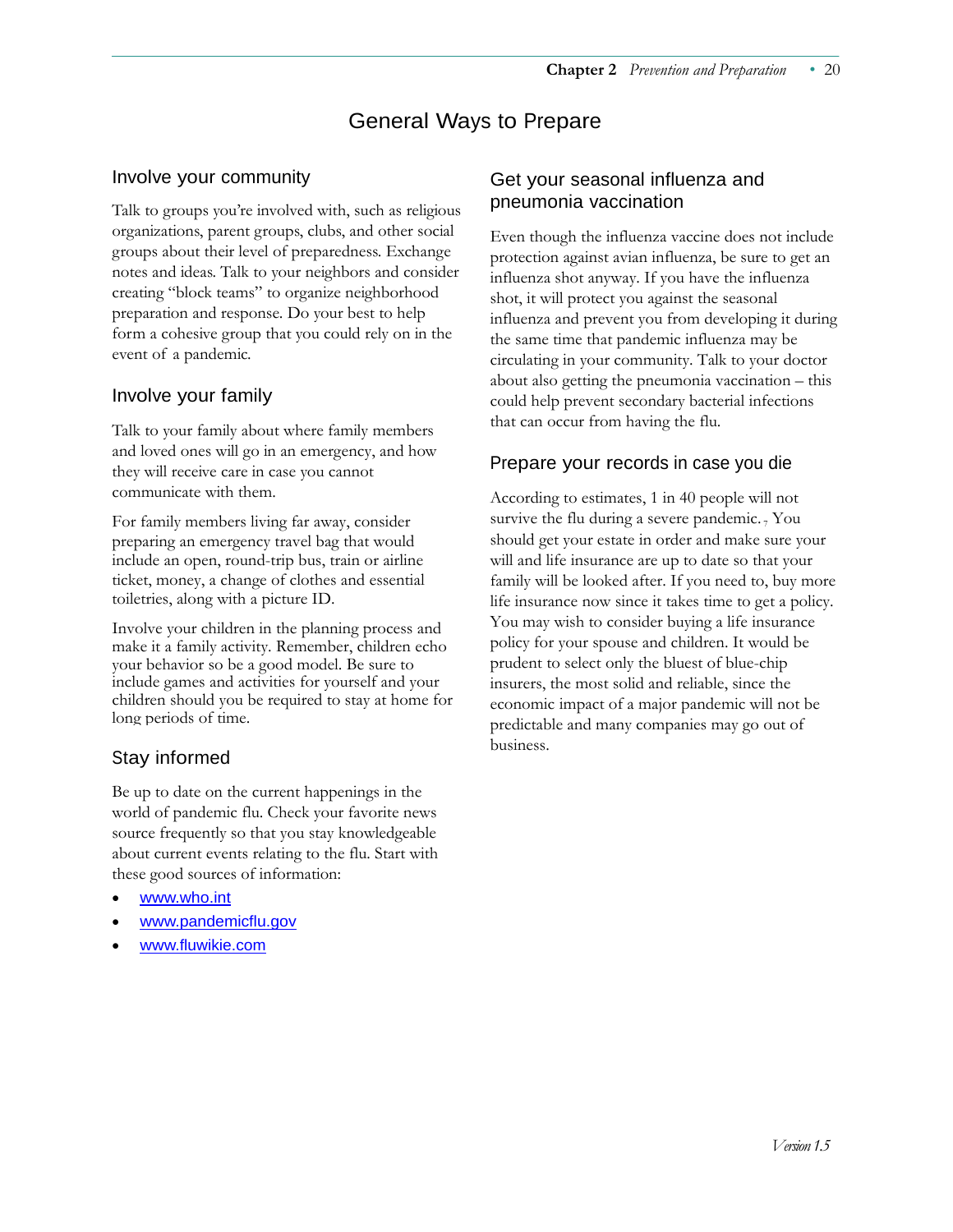## Stockpiling for Home



#### Store 1–3 months of non-perishable food for every family member

In the event of a pandemic you should be prepared to live without normal access to grocery stores and pharmacies. Prepare by:

• Selecting foods that do not require refrigeration, preparation (including water), or cooking. Foods like canned meats and fish, beans, soups, fruits, dry cereal or granola, baby food, and salt and sugar are good choices. Don't forget pet food.

• Having materials for oral rehydration solution (e.g., salt, sugar, instant baby rice cereal for example) with Pedialyte for kids, Gatorade for adults and teens, or any other generic electrolyte solution.

• Providing rehydration solution for adults and teens.

• Having a supply of formulas for infants and other person's special nutritional needs.

• Storing a one-month supply of fresh water for each family member. Plan to use one to two gallons per person per day.

• Storing a month's supply of food for pets.

• Ensuring that you have necessary medical supplies (e.g., glucose, insulin, and blood pressure monitoring equipment) if you have a chronic disease condition.

• Talking to your healthcare provider to ensure adequate access to your medications and obtain an extra month's worth of prescription medicines.

"If people are not able to avoid crowded places, [or] large gatherings or they are caring for people who are ill, using a facemask or a respirator correctly and consistently could help protect people and reduce the spread of pandemic influenza."

*-Dr. Julie Gerberding, CDC Director*

#### Other items in your pandemic flu emergency kit

• Disinfectants and chlorine bleach

• Supply of surgical face masks and plastic gloves; these can help protect you, especially if you are taking care of family members or need to go out in public

• Supply of ibuprofen, acetaminophen, and cough medicine for each person in the house for fever and pain

- Cell phone and charger
- Water purifier/purification tablets

*See Appendix C for a complete stockpiling list and Appendix D for Items for treatment of severe influenza. See Appendix E for an Oral Rehydration Solution recipe.*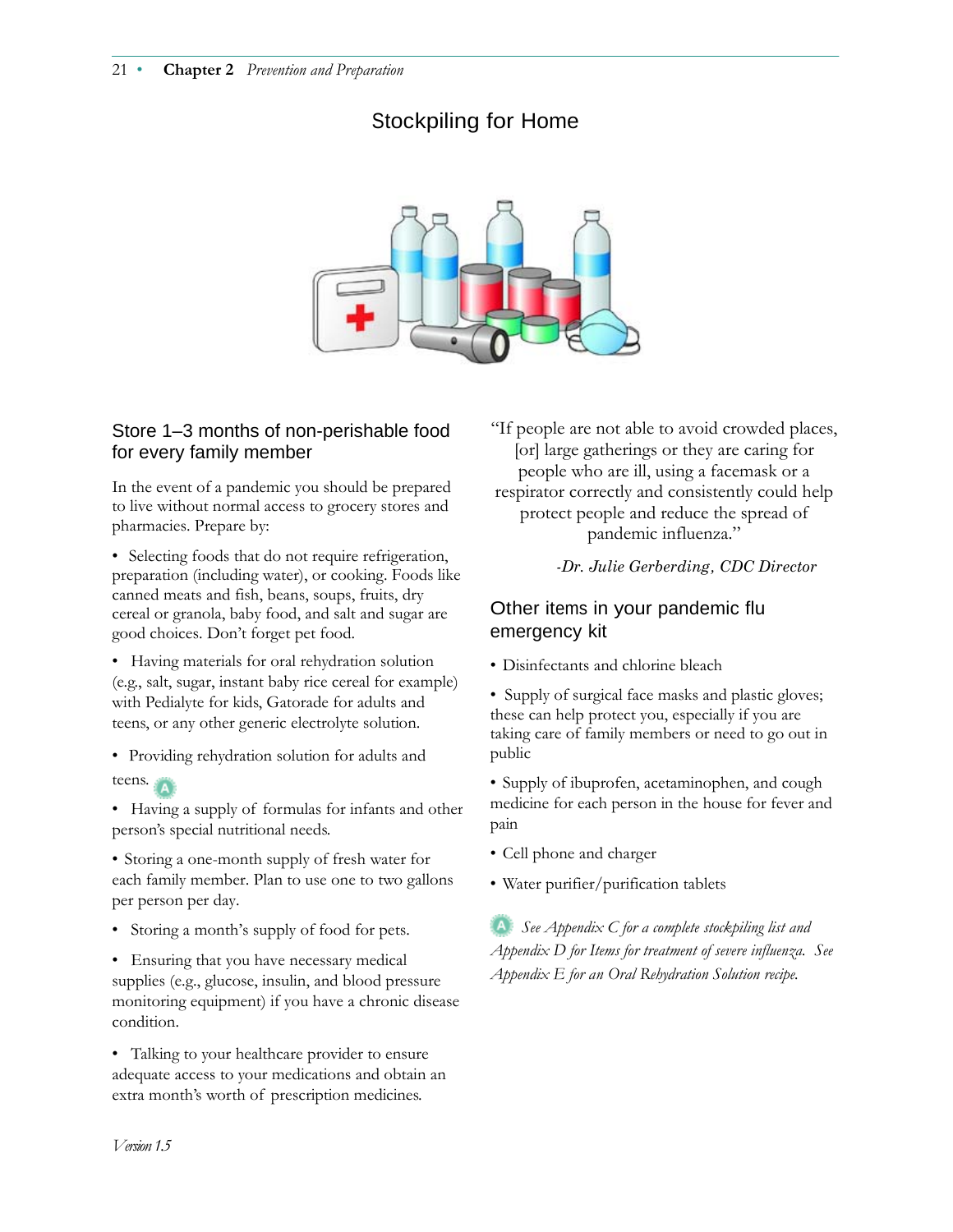## Ways That You and Your Neighbors Can Help



#### Neighborhood organizations can help fill the gap left by an overwhelmed infrastructure

During the 1918–1919 pandemic, community volunteers such as teachers and other persons who were out of work due to quarantine and closures were essential in facilitating quarantine implementation, documenting the sick, and alleviating overflowing healthcare facilities. Control of a modern pandemic will also benefit from a similar volunteer system.

During a pandemic, absenteeism at most businesses and establishments, including essential services, could involve up to 40% of their employees. This estimation will vary according to characteristics of the virus.

Highly desired volunteers include but are not limited to:

- Retired healthcare personnel
- Skilled laborers
- People who have recovered from previous infection with the circulating pandemic influenza strain
- People with medical training who can aid in caring for ill individuals
- Mental health and spiritual counselors
- People with disaster response training

Although the threat of pandemic influenza may not seem imminent enough now to do anything, when it does become an issue it can move very quickly from one stage to the next, and it will be helpful to think these things over ahead of time. The sooner you prepare, the better you will be able to respond.

Here are some suggestions for the types of neighborhood volunteer roles that you might need. Meet with your neighbors and family, and talk about what would work best for you.

- Area Leader
- Volunteer Recruiter and Coordinator
- Supplies Manager
- Medical Operations Manager
- Communications Leader
- Coroner Function
- Public Educator
- Mental Health Monitor
- Special Skills
	- *See Appendix F for Community Volunteer Roles and Responsibilities*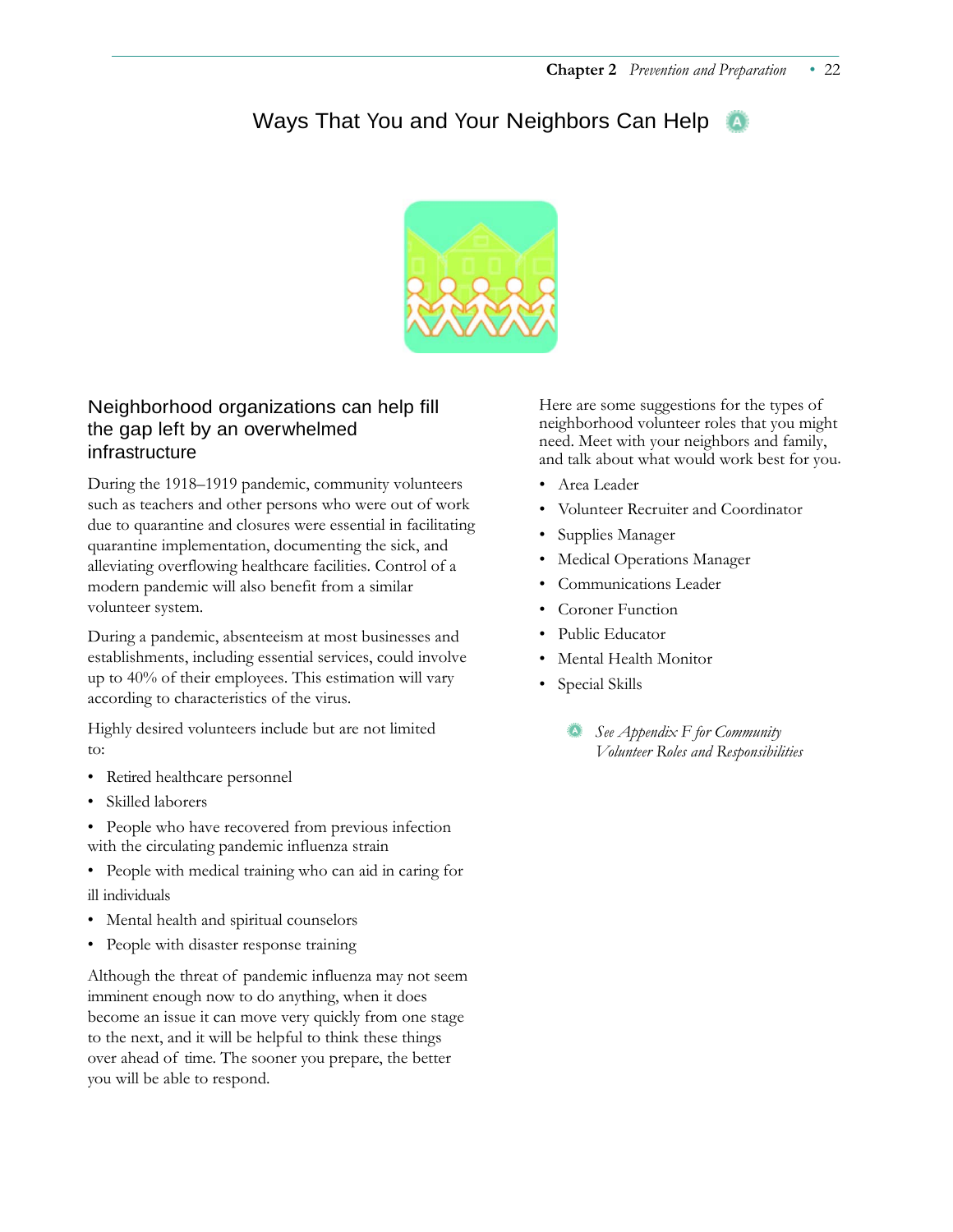## Citizen Corps<sub>8</sub>

**Citizen Corps**, a vital component of USA

Freedom Corps, was created to help coordinate volunteer activities that will make our communities safer, stronger, and better prepared to respond to any emergency situation. It provides opportunities for people to participate in a range of measures to make their families, their homes, and their communities safer from the threats of crime, terrorism, and disasters of all kinds.

Citizen Corps programs build on the successful efforts that are in place in many communities around the country to prevent crime and respond to emergencies. Programs that started through local innovation are the foundation for Citizen Corps and this national approach to citizen participation in community safety.

Citizen Corps is coordinated nationally by the Department of Homeland Security. In this capacity, DHS works closely with other federal entities, state and local governments, first responders and emergency managers, the volunteer community, and the White House Office of the USA Freedom Corps.



The **Community Emergency Response** 

**Team (CERT)** program educates people about disaster preparedness and trains them in basic disaster response skills, such as fire safety, light search and rescue, and disaster medical operations. Using their training, CERT members can assist others in their neighborhood or workplace following an event and can take a more active role in preparing their community. The program is administered by the U.S. Department of Health and Human Services (HHS).



The **Fire Corps** promotes the use of citizen advocates to enhance the capacity of resource constrained fire and rescue departments at all levels: volunteer, combination and career.

Citizen advocates can assist local fire departments in a range of activities including fire safety outreach, youth programs, and administrative support. Fire Corps provides resources to assist fire and rescue departments in creating opportunities for citizen advocates and promotes citizen participation. Fire Corps is funded through DHS and is managed and implemented through a partnership between the National Volunteer Fire Council, the International Association of Fire Fighters, and the International Association of Fire Chiefs.



**USAonWatch (UOW)-Neighborhood Watch** 

works to provide information, training and resources to citizens and law enforcement agencies throughout the country. In the aftermath of September 11, 2001, Neighborhood Watch programs have expanded beyond their traditional crime prevent on role to help neighborhoods focus on disaster preparedness, emergency response and terrorism awareness. USAonWatch–Neighborhood Watch is administered by the National Sheriffs' Association in partnership with the Bureau of Justice Assistance within the U.S. Department of Justice (DOJ).



**The Medical Reserve Corps (MRC)** program strengthens communities by helping medical, public health, and other volunteers offer their expertise throughout the year as well as during local emergencies and other times of community need. MRC volunteers work in coordination with existing local emergency response programs and also supplement existing community public health initiatives, such as outreach and prevention, immunization programs, blood drives, case management, care planning, and other efforts. The MRC program is administered by the Department of Health and Human Services.

*Version 1.5*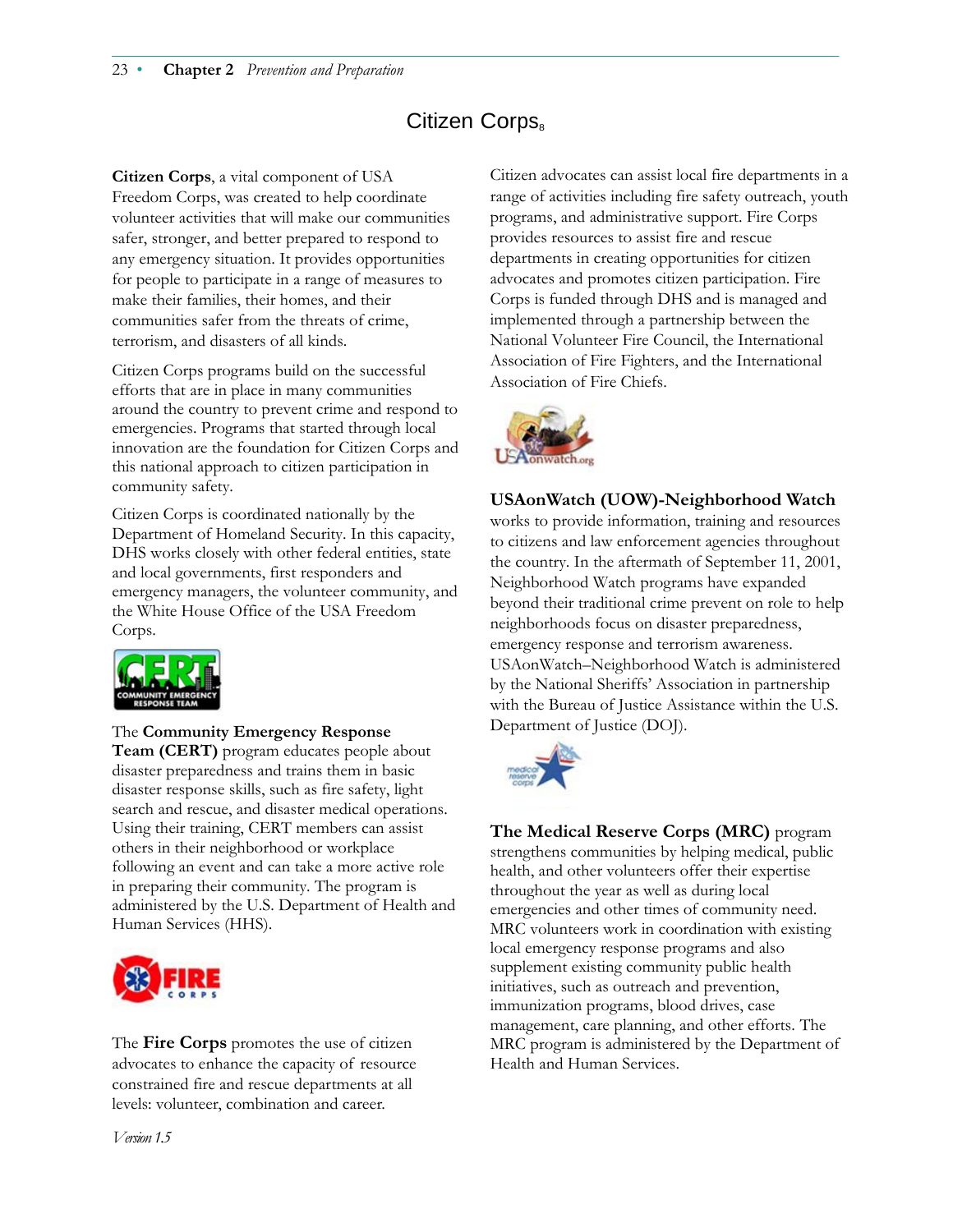

#### **Volunteers in Police Service (VIPS)** works to

enhance the capacity of state and local law enforcement to utilize volunteers. VIPS serves as a gateway to resources and information for and about law enforcement volunteer programs. Funded by the DOJ, VIPS is managed and implemented by the International Association of Chiefs of Police.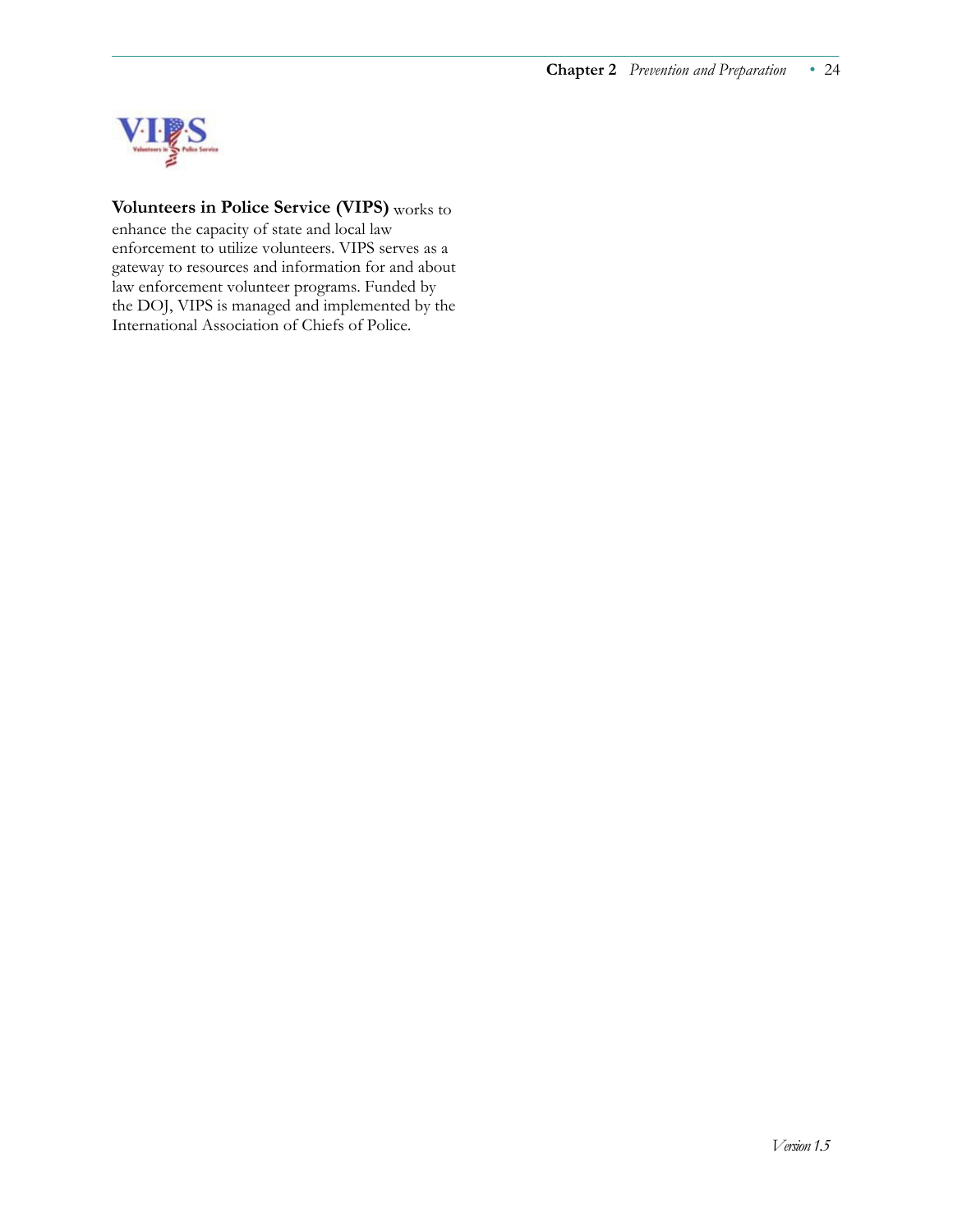## Checklist for Pre-Pandemic Preparation



You are now ready to begin preparations to help protect and prepare yourself, your family and loved ones from an outbreak of pandemic influenza. You also have the knowledge to educate your neighbors about how to start their own pandemic emergency kits.

Because, in most cases, governments won't be able to help on a local level if a pandemic should occur, it is up to each individual, family and neighborhood to care for themselves. By being proactive, you are taking a vital step in lessening the chaos that may occur during a pandemic. The more that people are prepared, the better off society will be in surviving a pandemic.

You should now understand:

 $\Box$  How the flu can be transmitted from person to person

❑ How to recognize symptoms of the flu

❑ How to properly wash your hands

❑ How to prevent spread of infection

❑ Ways in which you may involve your community

❑ How to plan with your neighbors and coordinate a response

❑ How to prepare your home and stockpile for an extended stay

❑ Some ways you should immediately begin to involve your family

❑ Ways to investigate pandemic preparedness in your city and neighborhood

❑ About the many different volunteer organizations that surround you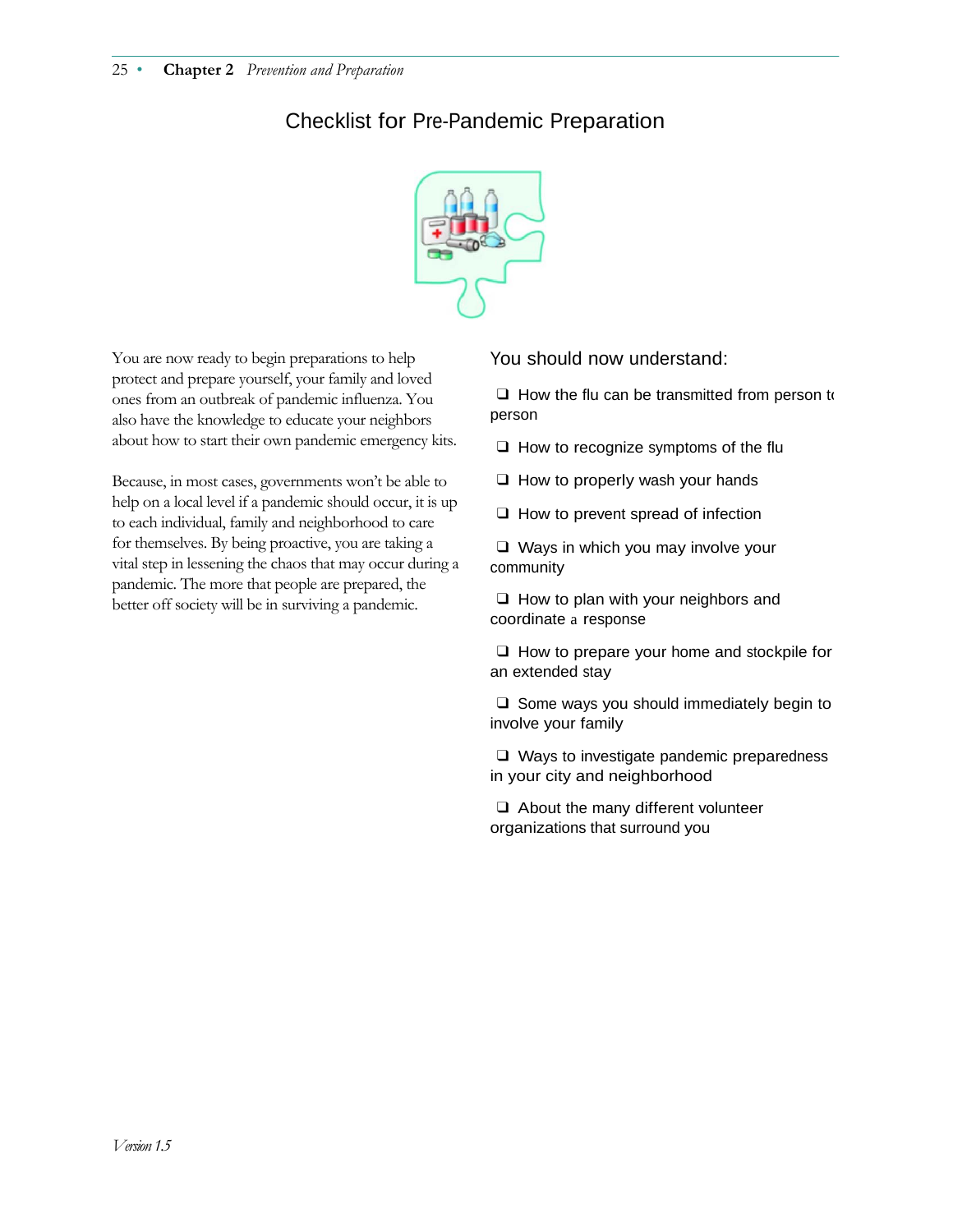## Chapter 3



#### Response

"Being prepared does not apply only to those of us who respond at the time of need. All citizens must take this seriously and begin to plan for any potential disaster that may occur in our own community."

*– Rebecca Patton, President of the American Nurses Association* 

- What life could look like during a severe pandemic
- Medical management of influenza
- Home treatment during a pandemic
- Complementary medicines
- The importance of hydration
- What you and your neighbors can do to help

#### In this chapter you will learn: After reading this chapter, you will be able to:

- Administer basic homecare to an adult or child with influenza
- Know how to purify water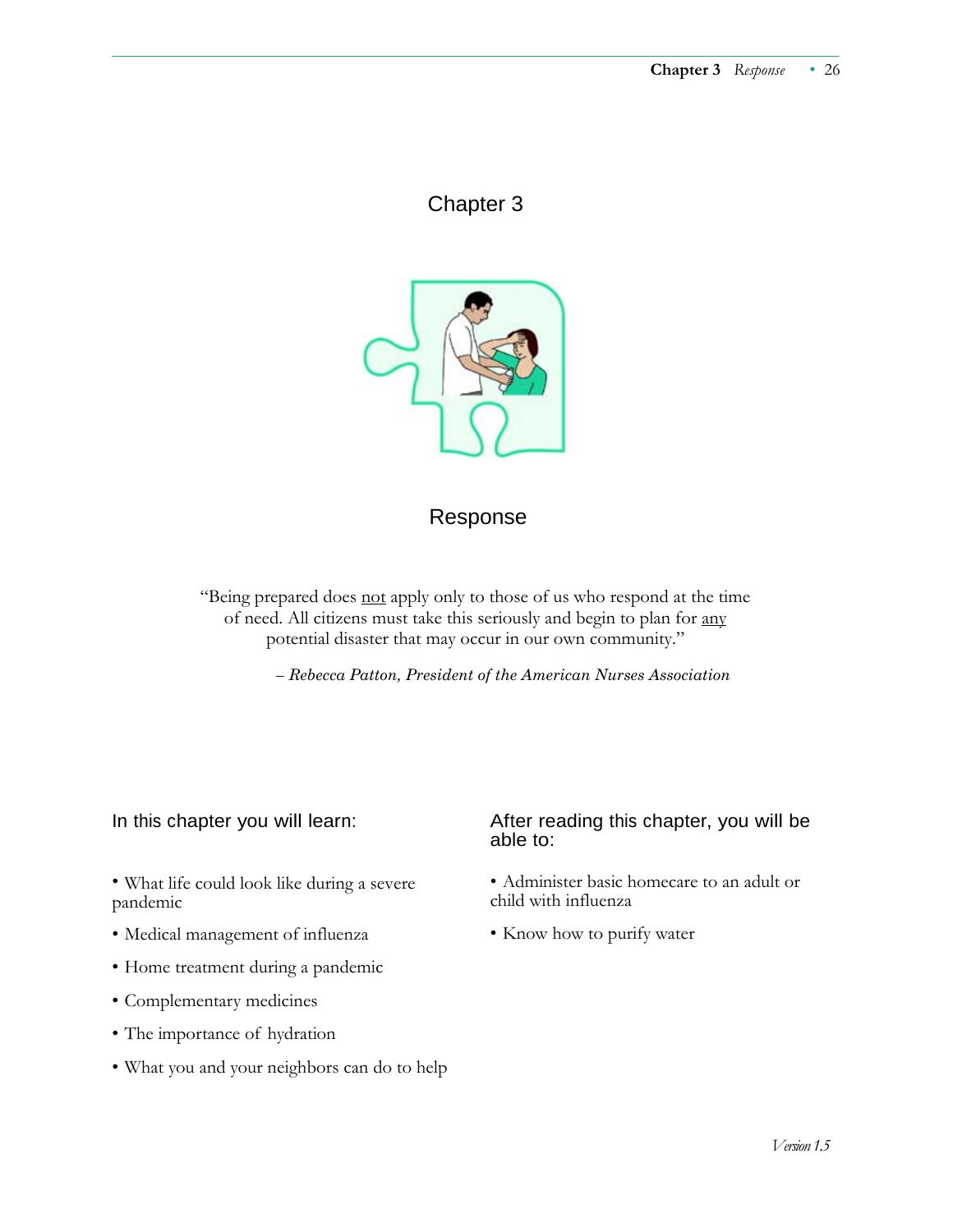## A Glimpse of Life During a Pandemic

#### Routine services may be disrupted

• Hospitals, schools, government offices, and the post office may all be closed or severely impaired

• Telephone service, the Internet, commercial radio, and TV broadcasts could also be interrupted, especially if the electric power grid falters or fails

• Stores and businesses may be closed or, if open, may have limited supplies

• Local ATMs and banks may be shut down, and cash will be in short supply

#### Public transportation services and communication may be disrupted

• Gasoline supplies may be limited or unavailable

• Travel could be restricted by fear, quarantine or curfew

• Public gatherings may be canceled

• Communications about pandemic status may be limited due to changing circumstances and limited communication services

#### Mental health impact

• People in your community may be dying from the influenza virus. In fact, perhaps even people within your household.

• A nxiety, confusion, and fear will be commonplace and debilitating. Few people have ever had to face such circumstances.

You, your family and your local community will need to be able to function independently during this period of time. One area of self-sustainability will be in managing influenza issues at home for your family and local community members who are unable to care for themselves (for example, medically vulnerable children, the elderly, pregnant women, and the immune-compromised).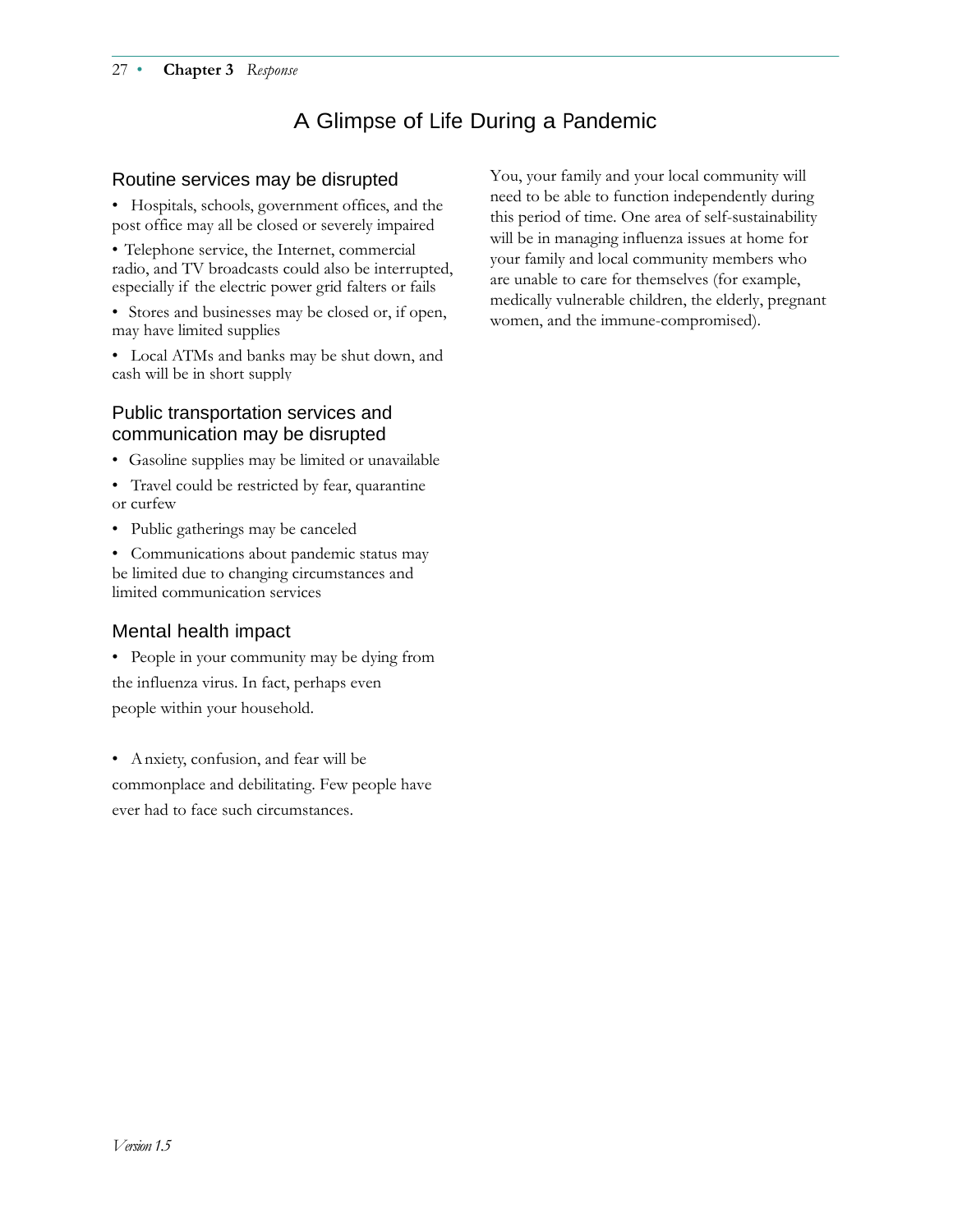## Medical Management of Influenza

Medical services will be strained as they try to manage the surge of patients during a pandemic. In the beginning of a pandemic, individuals will be caring for their families and loved ones in an isolated fashion, most likely at home. Lay people will become caregivers, learning how to obtain vital signs such as pulse, blood pressure, temperature, and respiratory rates of these sick family members and neighbors. There are also many people, such as elderly citizens living alone, who have no one to care for them; community members will need to be mindful of helping these individuals as well.

#### Helpful hints for managing influenza at home

#### Diagnoses, treating physician, medications, and treatment schedules

- Have a medical history available for every person in your household.
- Designate one person as the caregiver.

Keep unexposed visitors out of the house if there are persons inside the house who pose a threat of influenza infection to them.

Monitor exposed persons for signs of illness.

If exposed persons become ill, do what you can to arrange for immediate medical evaluation.

• Those with symptoms should be isolated inside the house.

• If **asymptomatic** , but exposed to the sick, best practice would be to stay inside.

#### Keep a record of every person being cared for.

• It is useful to write down health information about the people that are being cared for at home.

• Keep the record arranged chronologically and try to be as accurate and consistent as possible.

• Note the person's general appearance.

• Take a patient's **vital signs there** or four times each day or when a significant change in condition is observed. Include temperature, pulse rate (in beats per minute), breathing rate (in breaths per minute) and, if possible, blood pressure as well. Other important information is an estimation of fluid intake and output.

*See appendix G for a sample of a home patient medical record*

#### Blood pressure monitoring

Learn to use an automated blood pressure monitor to measure blood pressure. These devices come with good instructions that clearly explain how to use them. "Practice makes perfect" applies to learning and perfecting these skills. If you need help learning how to use these devices, ask your local doctor or nurse for help. They will be happy to help you develop these simple skills. All you need to do is ask.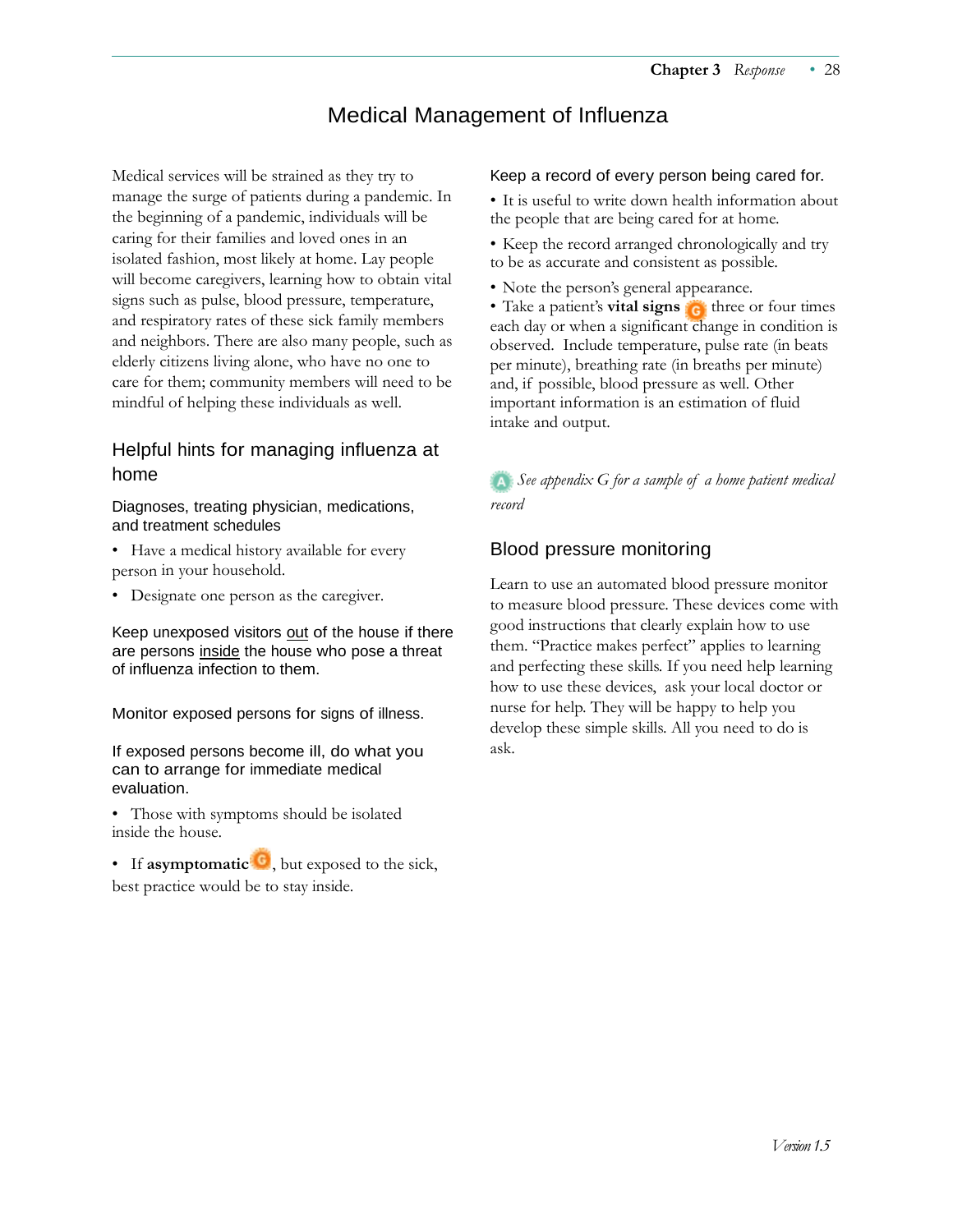## Treatment at Home



"While researchers are working very hard to develop pandemic influenza vaccines and increase the speed with which they can be made, non-pharmaceutical interventions may buy valuable time at the beginning of a pandemic while a targeted vaccine is being produced."

*-Anthony S. Fauci, M.D., Director of the National Institute of Allergy and Infectious Diseases (NIAID) within the National Institutes of Health*

#### Anti-viral prescriptions

There are two main anti-viral medications (known as neuraminidase inhibitors) shown to be effective in reducing the severity and duration of illness caused by seasonal influenza and may be helpful against pandemic influenza. They can be prescribed only by a physician. These are Oseltamivir (also known as Tamiflu) and Zanamivir (commonly called Relenza).

For antiviral medication dosages visit the CDC's website: www.cdc.gov/flu.

#### Limitations on the use of anti-virals

• Antiviral medications are going to be in high demand during the pandemic. Thus, most individuals will not have access to these medications once a pandemic begins.

• Anti-virals are most effective if taken within 48 hours after the onset of the first symptoms.

• Anti-viral medications are not always effective, so don't rely on them completely.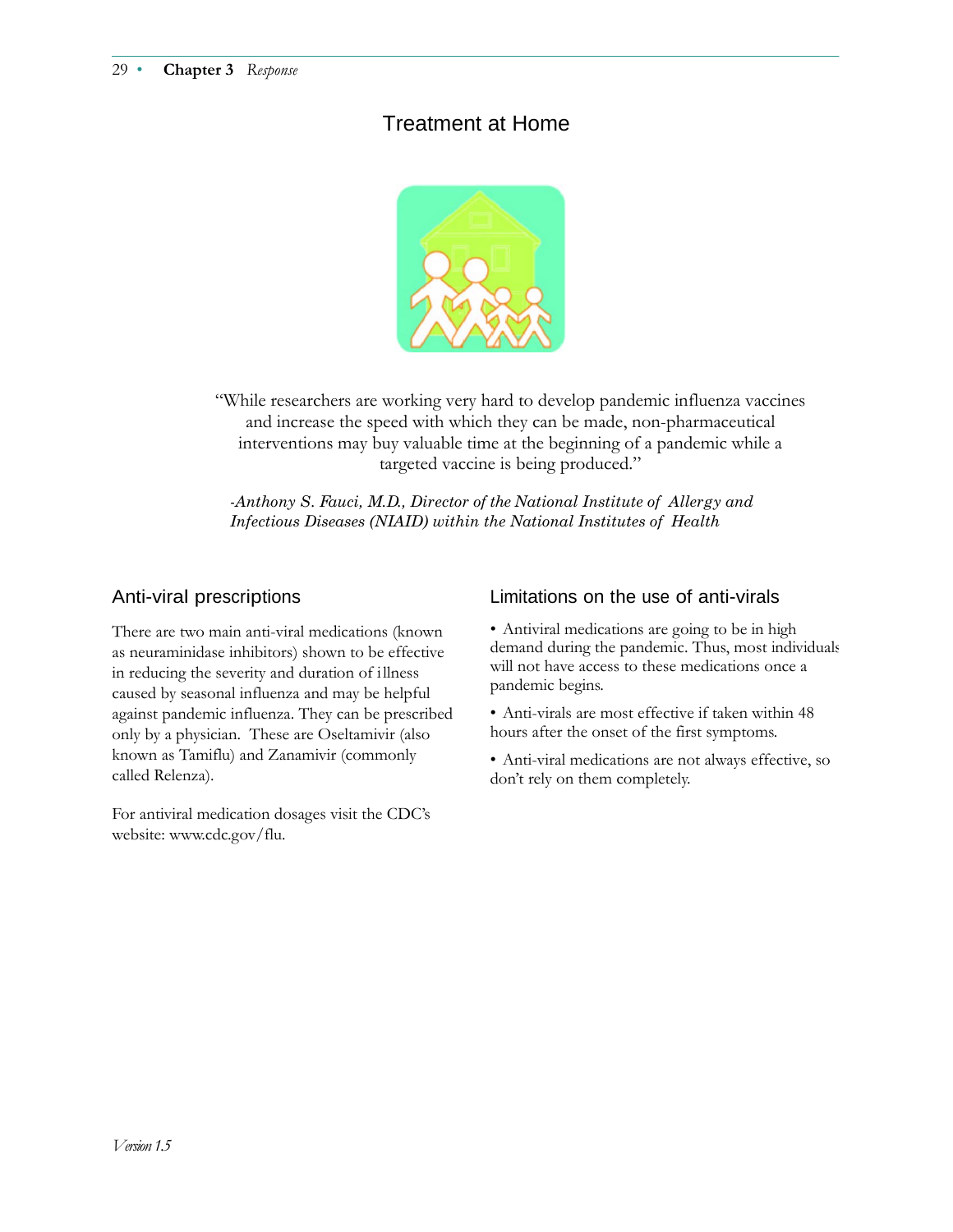## Basic Health Assessment and Treatment,

By recognizing the symptoms a patient describes, or the signs of the disease in the body, you can use the chart below to guide your treatment. Here's how.

| <b>Symptom or Sign</b>                                                                           | <b>Likely Assessment</b>                                                                             | <b>Treatment</b>                                                                                                                                                                                          |
|--------------------------------------------------------------------------------------------------|------------------------------------------------------------------------------------------------------|-----------------------------------------------------------------------------------------------------------------------------------------------------------------------------------------------------------|
| • Low urine output                                                                               | • Dehydration                                                                                        | • Push fluids                                                                                                                                                                                             |
| • High pulse rate (>80 but<br>especially $> 90$ )                                                | • Dehydration or fever                                                                               | · Push fluids                                                                                                                                                                                             |
| • Shortness of breath                                                                            | · Pneumonia                                                                                          | • Push fluids                                                                                                                                                                                             |
| • Shaking chills and shivers                                                                     | • Viremia (virus in the blood)<br>or pneumonia                                                       | • Keep warm                                                                                                                                                                                               |
| • Cyanosis (skin turns blue)                                                                     | • Respiratory failure.<br>Unfortunately, death is<br>likely                                          | • Keep as comfortable as possible.<br>Give hydrocodone with<br>promethazine for comfort, give<br>diazepam for anxiety.                                                                                    |
| • Bleeding from mouth,<br>coughing up blood, passing<br>red blood per rectum, severe<br>bruising | • A severe blood clotting<br>abnormality has occurred due<br>to the virus (DIC). Death is<br>likely. | • Keep as comfortable as possible.<br>Give hydrocodone with<br>promethazine for comfort, give<br>diazepam for anxiety.                                                                                    |
| • Vomiting                                                                                       | • Virus affecting GI tract                                                                           | • Use promethazine for vomiting,<br>push fluids                                                                                                                                                           |
| · Diarrhea                                                                                       | • Virus affecting GI tract                                                                           | • Push fluids, clear liquid diet                                                                                                                                                                          |
| • Severe stomach cramps                                                                          | • Virus affecting GI tract                                                                           | • Use hydrocodone and<br>promethazine for comfort                                                                                                                                                         |
| • Headache                                                                                       |                                                                                                      | • Ibuprofen or acetaminophen,<br>and with hydrocodone if very<br>severe                                                                                                                                   |
| $\bullet$ Fever                                                                                  |                                                                                                      | • Ibuprofen, acetaminophen, push<br>fluids, keep warm or cool,<br>consider tepid water baths if more<br>than 103°F, but OK if $\leq 103^\circ$ as<br>this may help kill the virus.                        |
| • Sore throat                                                                                    |                                                                                                      | • Gargle with hot salt water,<br>drink hot tea or hot water,<br>ibuprofen and/or acetaminophen                                                                                                            |
| $\bullet$ Cough                                                                                  |                                                                                                      | • Push fluids, drink hot tea for<br>effect on lung tissues, use<br>hydrocodone $\frac{1}{2}$ tablet with or<br>without a $\frac{1}{2}$ tablet of<br>promethazine to suppress cough<br>if needed for sleep |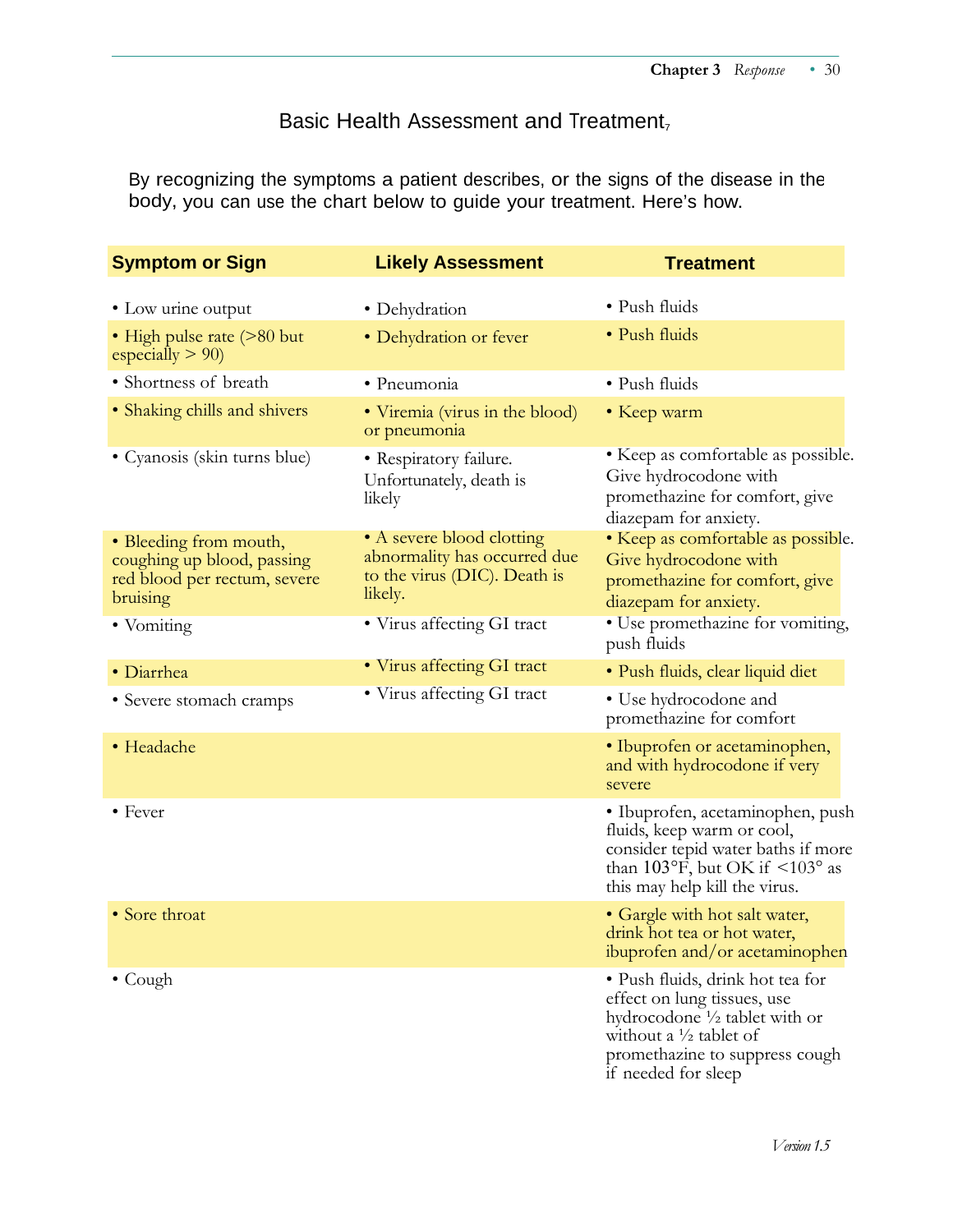## Over-the-counter (OTC) Medications,

• To prevent adverse reactions or to avoid extra medication that will have little or no effect, use an OTC remedy that treats only one symptom and/or has only one active ingredient.

• If you are taking more than one medication at a time, check the labels to avoid taking the same ingredient twice.

• Try regular strength products before using extra strength.

• Follow instructions on the label. Note possible side effects as well as the drug or health conditions when the medication should not be used.

• Check the expiration date on medications in your home. Take outdated medications to a pharmacy for disposal. Do not flush them or pour them down sinks.

• Keep all medications out of the reach of children.

#### How to treat specific influenza symptoms in adults

#### **Muscle pain and fever:**

• Acetaminophen is the best choice for older adults (i.e., Tylenol®). Note that if you take acetaminophen for a long time or in high doses, it can affect the liver and kidneys.

• Ibuprofen (i.e., Advil<sup>®</sup> or Motrin®)- Note: ibuprofen can irritate the stomach.

#### **Cough:**

Try a medication with Dextromethorphan(DM) for a dry cough that prevents you from sleeping or causes chest discomfort. Delsym® and Benylin-Dry Cough® contain DM (without other ingredients).

#### **Stuffy nose:**

Use a decongestant. Nose drops or sprays act quickly and have fewer side effects than oral medications. They should be used only for two to three days to avoid rebound congestion. If stuffy nose continues, consider an oral medication such as pseudoephedrine. Decongestants may cause dry mouth, sleep problems, rapid heartbeat, or other side effects.

People who have long-term health problems, or who are on other medications, should not take decongestants until they talk to a healthcare provider.

#### **Sore throat:**

Try cough drops or throat sprays. Dyclonine (for example Sucrets®) works best to numb the throat. Products containing honey, herbs or pectin soothe the throat.

#### How to treat specific influenza symptoms in children

Treat influenza symptoms in children with OTC medications only if necessary. Based on recent information these medications may have serious risks in young children.

#### **Muscle pain and fever:**

Acetaminophen (i.e., Tylenol®) is best. You may try ibuprofen (for example, Motrin®) instead, but do not use it for babies less than four months old. Take the child's temperature before giving medication for fever. Do not wake a child to give the medication. Children under 18 months should NOT take acetylsalicylic acid (ASA), e.g., Aspirin® or any products containing ASA. Combined with influenza, ASA can cause Reye's Syndrome, a very serious condition affecting the nervous system and liver.

#### **Cough:**

Use a cough suppressant (DM) for a dry cough in children over two years of age, but only if the cough is disturbing the child's sleep. Do not use DM for a moist cough or for children with asthma.

#### **Stuffy nose:**

Saline nose drops, such as Salinex®, may help a stuffy nose and cough. You may use decongestant sprays for children older than six months. Other medications may require opinions from a healthcare provider.

#### **Sore throat:**

Cough drops or a warm salt water gargle may help children older than six years of age.

#### Other measures to reduce symptoms

• Steam bath using a pot of hot water and a few drops of eucalyptus oil to help clear congestion

• Use of a humidifier

• Warm salt water as a gargle for soothing sore throat.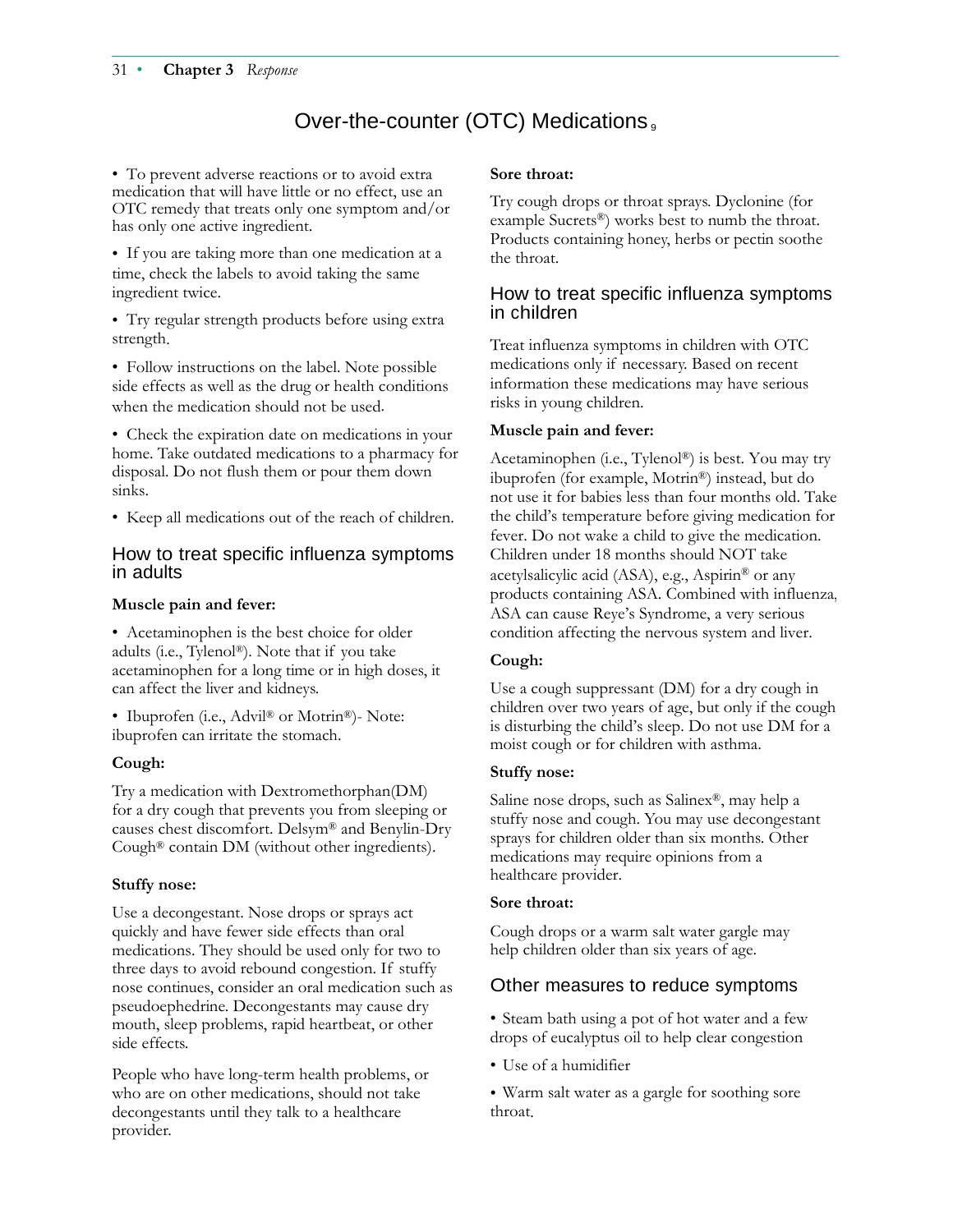## The Importance of Hydration



People with pandemic influenza are at high risk of becoming dehydrated, so maintaining adequate intake of liquids is a critically important function for caregivers.

#### Symptoms and signs of dehydration

- Weakness
- Headache
- Fainting
- Dry mouth
- Dry skin
- Thirst
- Decreased alertness and change in consciousness
- Decreased urine output
- Dark-colored urine
- A rapid increase in heart rate upon rising to a sitting or standing position

#### Preventing dehydration

It is possible that potable (safe-to-drink) water supplies may be in short supply or not available in a disaster, so you may need to purify the water. Here's how:

#### Purifying water

You can purify water for drinking, cooking and medical use with any of these methods:

- Heat water to a rolling boil for one minute.
- Use water purification tablets.
- Add 8 drops of unscented liquid bleach per gallon of water (16 drops if the water is cloudy). Let the bleach/water solution stand for 30 minutes. Note that if the solution does not smell or taste of bleach, add another 6 drops of bleach and let the solution stand for 15 minutes before using.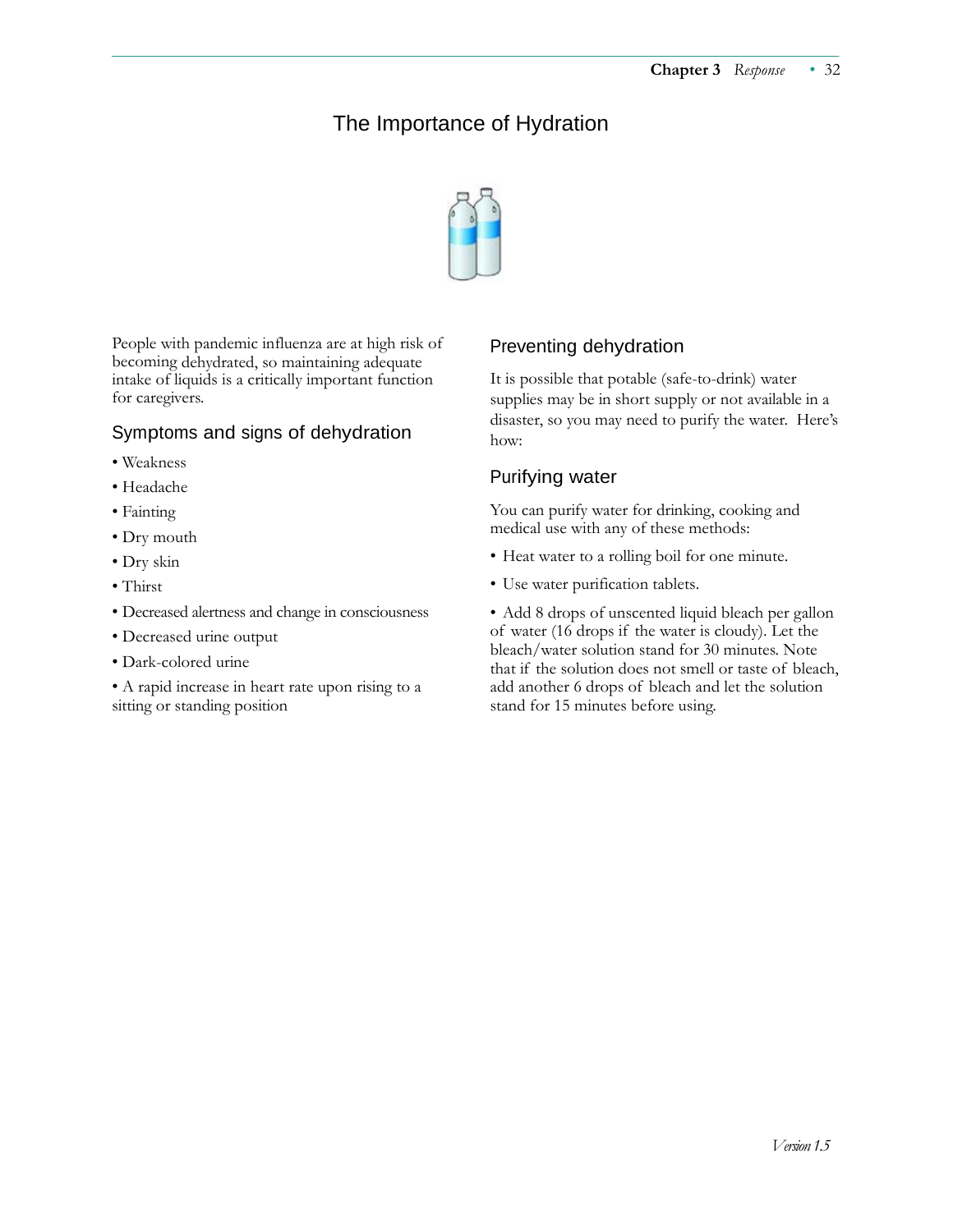## Diet Recommendations,

#### The clear liquid diet

A clear liquid diet is used to treat certain intestinal diseases, especially infectious diarrhea (a common symptom of influenza). Patients suffering from diarrheal illnesses often experience abdominal cramping and frequent, loose stools if they eat solid foods. In addition, a great deal of water and minerals (sodium, chloride and potassium) are lost in the watery portion of the diarrheal stool.

If you are not careful this can lead to dehydration. Patients with diarrhea have to drink much more fluid than usual to prevent dehydration. This is especially important if the patient also has a fever; fever alone leads to increased loss of body water through the skin as perspiration.

### Treating diarrhea

In most cases, patients with diarrhea can tolerate a clear liquid diet without cramping or more diarrhea. This is because the small intestine can absorb water, minerals and sugars fairly well even when infected. The diet starts off with clear liquids only. As symptoms subside, simple-to-digest, low-residue foods such as those described next are slowly added one step at a time. Don't advance to the next step until the patient is completely symptom-free in the current step. If the cramps and diarrhea return as the patient progresses through each step, drop back to the previous step that they tolerated.

This same Clear Liquid Diet approach is the one to use for patients who have been ill with the flu and have been too ill to eat. They will have been on Step 1 already to replenish fluids, so when they become hungry, progress to Step 2 and advance them through the rest of the steps as described in the next column.

**Step 1:** Oral Rehydration Solution (ORS), water, fruit juice, Jell-O®, Gatorade® or PowerAid®, ginger ale, Sprite®, tea.

Step 2: Add white toast (plain), white rice, cream of wheat, soda crackers, and potatoes without the skin.

**Step 3:** To Steps 1 and 2, add canned fruit and chicken noodle soup.

**Step 4:** To Steps 1-3, add poached eggs and baked chicken breast without skin, canned fish or meat.

**Step 5:** To Steps 1–4, add milk and other dairy products, margarine or butter, raw fruits and vegetables and high-fiber whole grain products.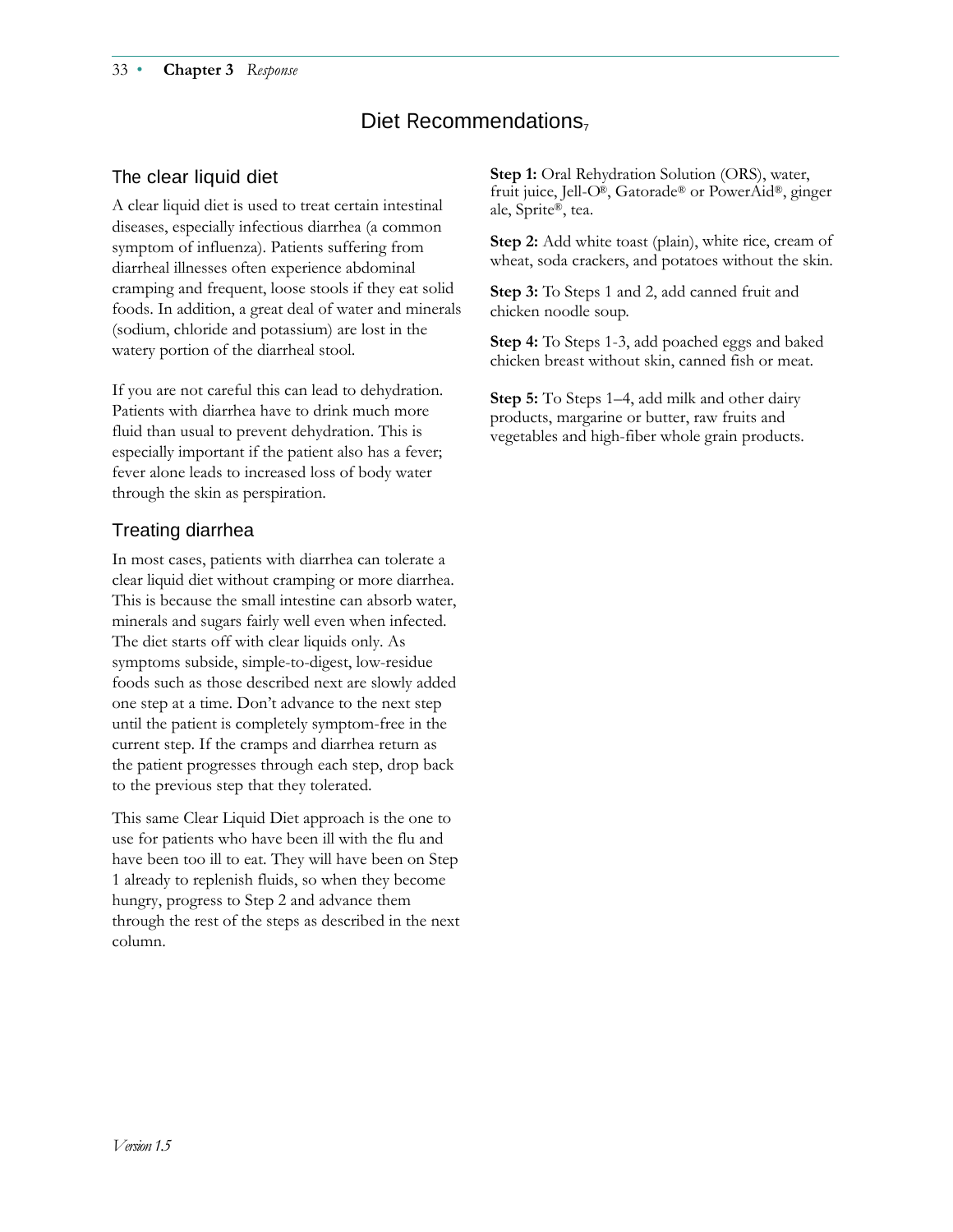## When to Seek Medical Care

When routine medical systems are unavailable, you may be required to care for family, friends and neighbors but only do so up to a point. It is important that you seek professional medical attention if the patient is sick enough to warrant a higher level of care.

Hospitals, doctor's offices, and clinics may be overwhelmed with the number of people requesting medical care. Not only will those with influenza be seeking care, but there will still be car accidents, surgery patients, and those needing emergency medical care who do not have influenza.

Patients with cancer, dialysis, HIV/AIDS, and other chronic debilitating medical conditions will likely experience disruption in access to vital medical services, so it's important to know when to seek additional help. If a patient is experiencing the dangerous symptoms outlined below, they should be seen by a health care professional.

Through appropriate use of basic information at home, we can all help to reduce the demand on our healthcare system. We then ensure that our family and neighbors in most urgent need of advanced medical care will have the access they need.

#### Seek medical care if patient is experiencing any of the following:

#### **Adults**

• Those who have a chronic condition or who are on immune-suppressive therapy should be monitored especially closely

- Fever of more than 103<sup>o</sup>F for 3 days without improvement
- Sudden high fever with recurrence of symptoms
- Extreme drowsiness and difficulty waking
- Disorientation or confusion
- Seizures
- Severe earache
- Shortness of breath when at rest
- Difficulty or pain in breathing
- Coughing up blood or foul-smelling sputum
- Chest pain

• Persistent vomiting or severe diarrhea not improved by standard measures

• A severe change in the ability to function, especially if elderly

• Symptoms of severe dehydration (dry mouth, dizzy on standing, a very low urine volume, loose skin)

- Blue discoloration of skin, lips or nail beds
- Bleeding from nose that cannot be stopped easily through pressure
- Bloody diarrhea

#### Children

• Child is less than 3-months old and is ill with influenza

• Child has a chronic illness or is on immunosuppressive treatments and is ill with influenza

• Child takes aspirin (acetylsalicylic acid) regularly and is ill with influenza

• Change in breathing pattern with increasingly labored breathing

• Excessive irritability or listlessness

• Symptoms of severe dehydration; e.g., if there is a significant reduction in urine output (less often than every 3 hours if younger than 6 months, less often than every 6 hours if older than 6 months)

- Severe difficulty breathing
- Blue lips or suddenly very pale
- Has a full or sunken fontanel (soft area on the top of a young child's head)
- Is limp or unable to move
- Appears confused
- Has a seizure
- Appears to be dehydrated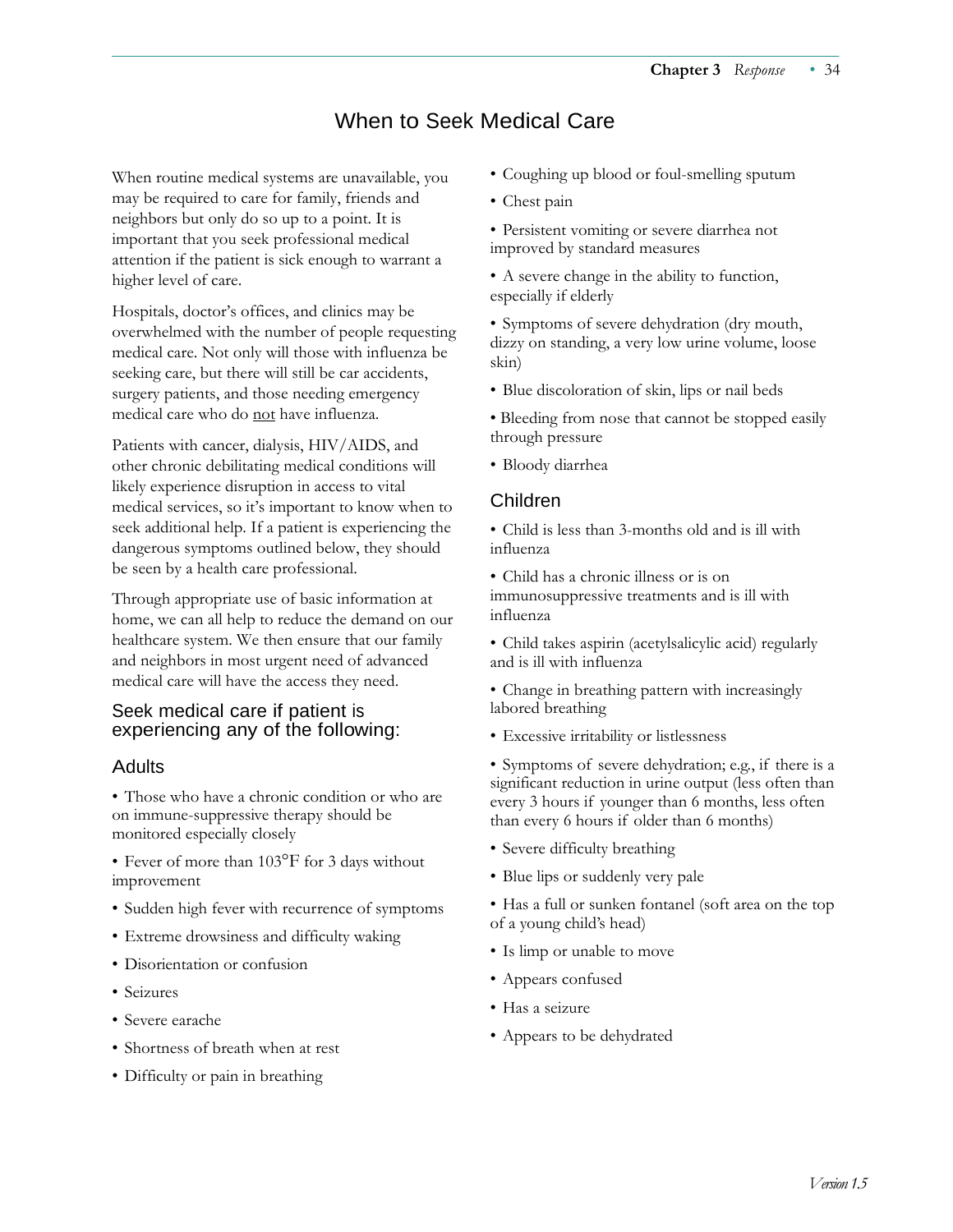## Checklist for Pandemic Response



❑ Understand how your life may change during a pandemic.

❑ Be prepared to recognize and treat symptoms of pandemic flu.

❑ Understand the importance of hydration. Recognize symptoms of dehydration and treat it immediately.

❑ Know when to seek medical care for adults and children.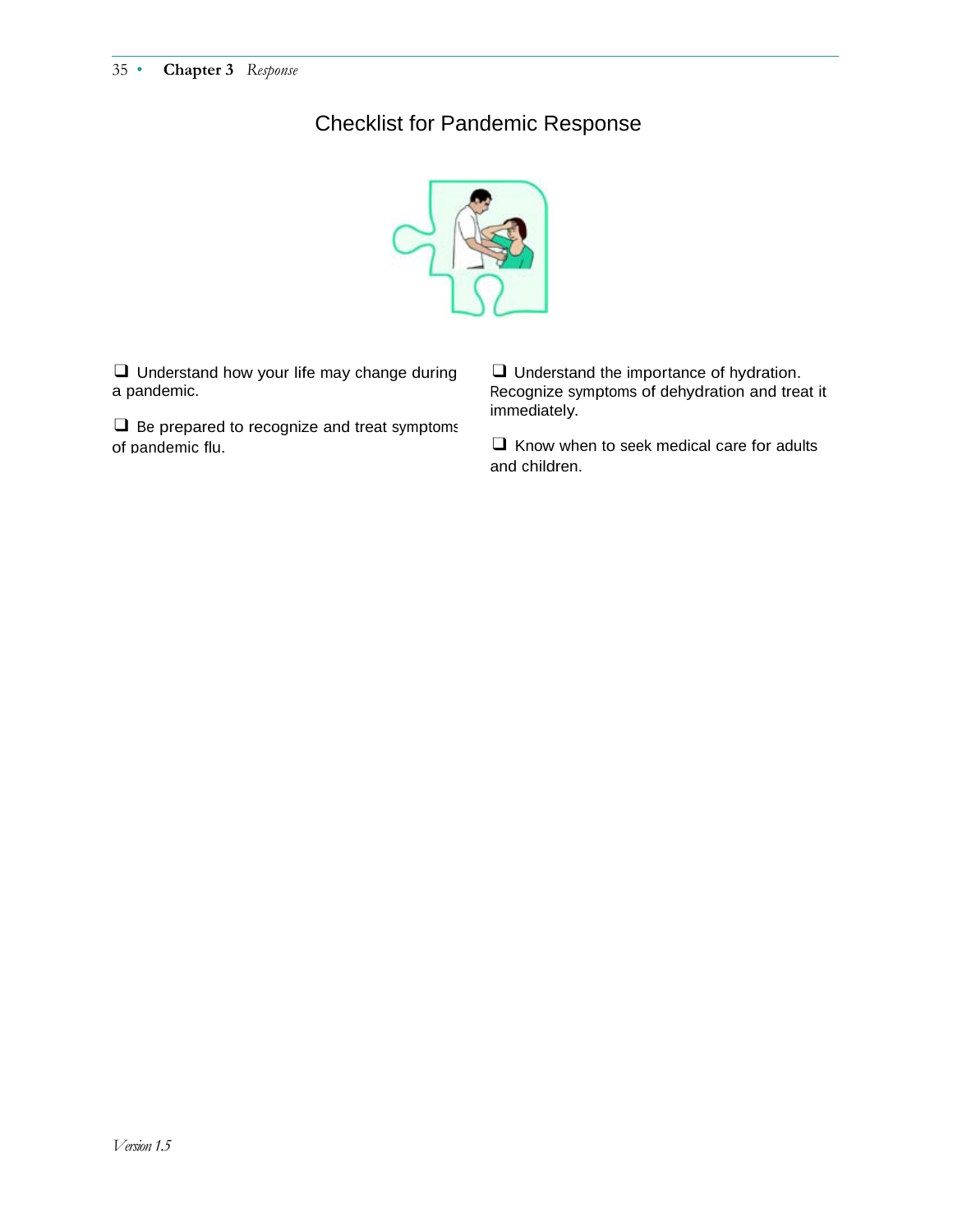## Chapter 4



## Communication and Volunteering

"A Flu Pandemic would overwhelm the current system and our existing health care resources – either we develop resilient communities or tens of thousands will die who might be saved."

*- Dr. Peter Sandman and Dr. Jody Lanard*

• Water and power problems during a pandemic

- Alternative methods of communication
- Volunteering during a pandemic

#### In this chapter you will learn about: After reading this chapter, you will be able to:

- Prepare for the collapse of traditional communication methods
- Understand the critical value of trained volunteers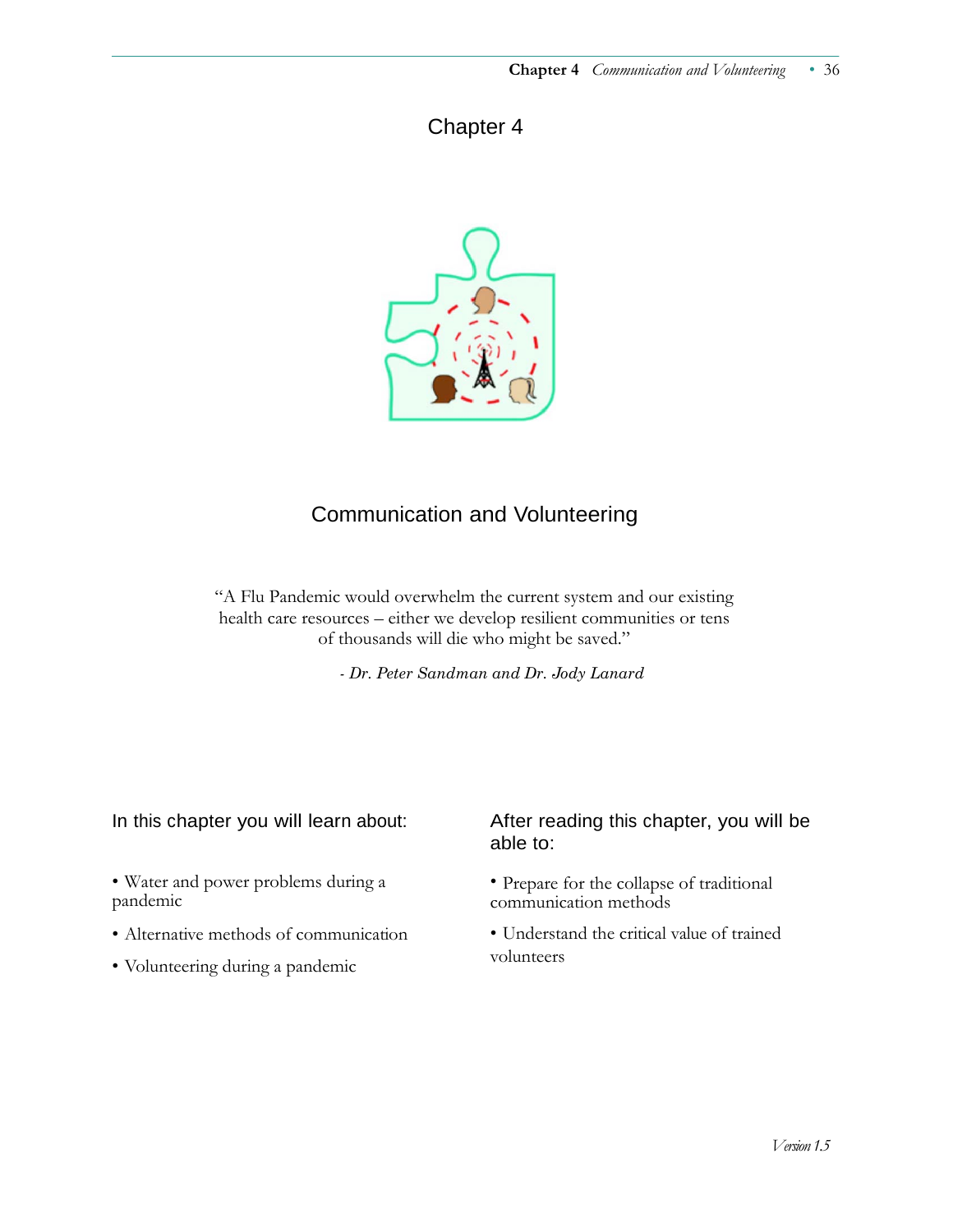## Pre-pandemic Communication

When outbreaks first occur, local government services will likely be in working order. Take advantage of this luxury to stay updated on current news and public warnings set out by local and national authorities.

During a pandemic there will likely be significant disruption of public and privately-owned critical infrastructure: including transportation, commerce, utilities, public safety, and communications. This disruption will be partly caused by mass absenteeism, illness and death of the people in charge of maintaining these services. For example, in Georgia, estimated deaths are 57,000 and an additional 2,688,000 are expected to fall ill. In California, the estimate is 235,000 deaths and  $10,713,000$  sick. $_{10}$ 

While communications are still in working order, frequently check for updates on these websites.

• Centers for Disease Control and Prevention: www.cdc.gov

• Website about pandemic influenza managed by the U.S. Department of Health and Human Services: www.pandemicflu.gov

• World Health Organization: www.who.int

 Your state or county's department of public health website

• For general information about influenza: www.fluwikie.com

## Information technology

The Internet will be a main source of information during an emergency. The CDC estimates that 97% of all internet users and 64% of all non-users expect to be able to find important information online. The 2001 anthrax attacks also demonstrated this, and additionally led to the dissemination of false information.  $_{11}$  We all recognize that here is a lot of information on the Internet, but it must evaluated carefully for accuracy and balance.

Learning where you can find reliable information is critical for any American, and our form of government depends upon informed citizens. That is even more true during a severe crisis, but communications capabilities may be hindered. Find several comprehensive and reliable news sources now that you trust and monitor them carefully during the crisis.

Owing to the rapid spread of information, world media outlets such as radio, newspapers, TV, and the Internet will be rapidly dispersing information as soon as evidence of a regional outbreak of influenza is detected. However, as the pandemic grows, local communications infrastructure, such as power and telephone lines, may be compromised significantly. Information dissemination may be limited.

#### Problems

• Local power failures will lead to loss of TV, cell phone chargers, and anything else in your home that requires a power source.

• Landlines can sometimes operate during a black- out, but are unlikely to function reliably.

• Cell phone towers have back-up power capability

but those back-ups are not powerful and they, too, may soon become inoperable.

#### **Solutions**

• Add a battery operated or hand-crank radio to your emergency kit (be sure to stock batteries and to replace them every six months!). Make sure the radio picks up AM, FM, and shortwave stations and know where your local emergency radio station is located on the dial.

• Purchase a 120v inverter for your car. They plug into the cigarette lighter and provide normal household power for small items like cell phones, radios and laptop computers.

• Obtain your Amateur Radio license (Ham) and see if anyone in your neighborhood owns a Ham radio. Ham Radio is part of the Amateur Radio Service. Check it out at www.arrl.org.

• Create a network of neighbors, family, co-workers, and friends to stay in contact with through the duration of a *Version 1.5* pandemic.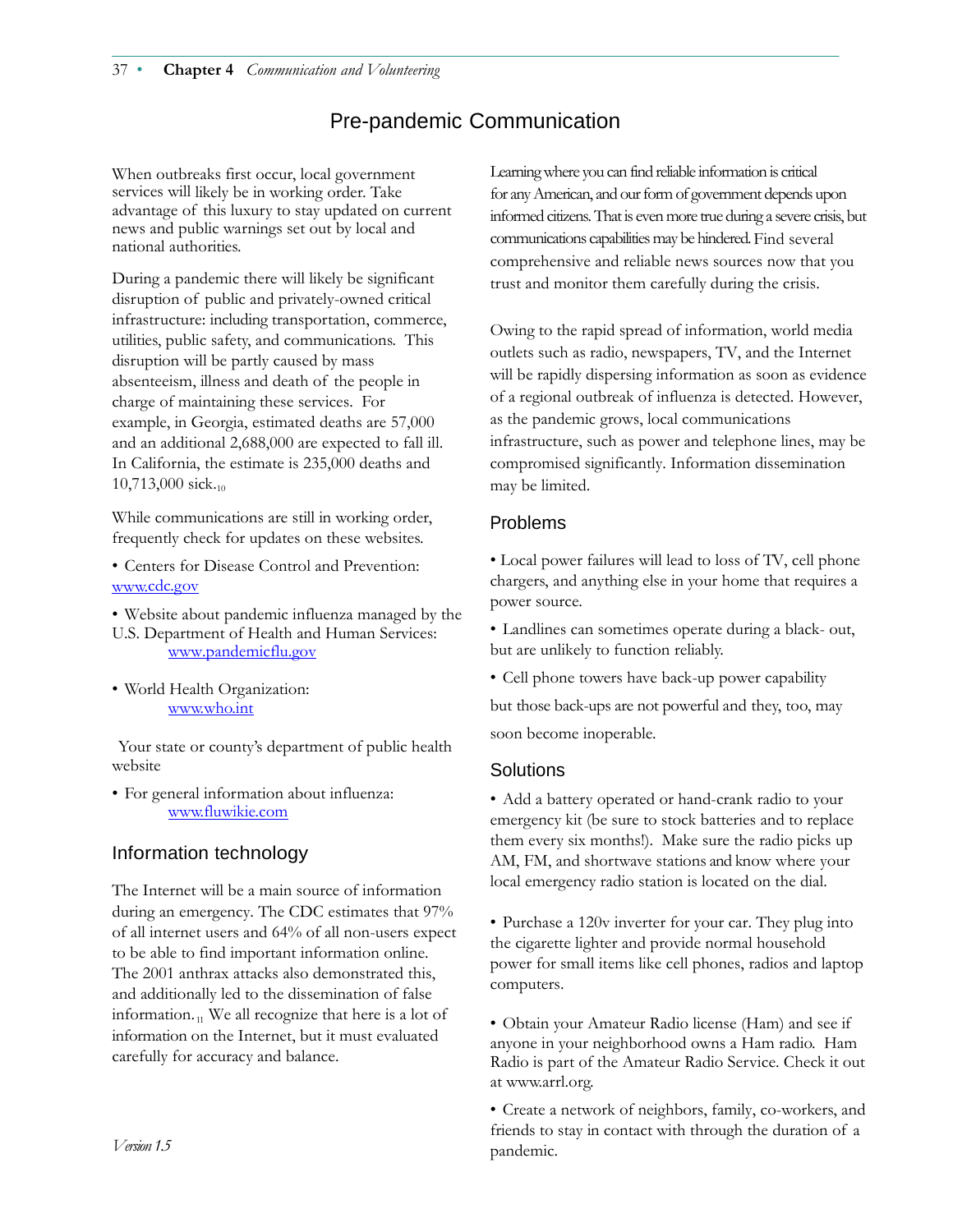## Alternative Methods of Communication

#### Communication skills during stressful times

Most experts predict that the vast majority of people will act rationally in the case of a pandemic. Creative coping will be the norm. Panic will be the exception. Fear can be reduced by knowledge, which highlights the crucial role of effective communication.

In a serious crisis, it is important to remember that people take in, process, and react to information differently.  $_{12}$ 

Since information is bound to change often, people will have emotions ranging from fear to disbelief and even panic. Communicating about scary risks and disasters that do not have an immediate, visible threat (such as pandemic influenza) is oftentimes challenging. These are some simple but important techniques that you can use to communicate your message more effectively through all pandemic phases.

• Be honest. Speak the truth – do not manage the message. Educate people about how to best prepare, stockpile goods, recognize and treat influenza, and where to go for information.

• Be clear and concise when communicating information. Avoid using jargon and shorthand when talking to people who know little about influenza. Overwhelming people from the start may lower the impact of your message.

• **Do not make promises that cannot be kept**. It is best **not** to tell people that "everything will be all right," because, sadly, everything will not be all right. If you are caring for someone, let them know you're doing everything you can for them.

#### Stressful times

#### *Behaviors will impact infection rates.12*

Denial, high-risk behavior such as 'coughing without covering' or not washing your hands, believing " someone else will take care of it," or just ignoring the problem will all lead to higher infection rates and more rapid transmission of the illness. The fact is that **no one is immune**, and we all need to take responsibility for our actions.

#### *Mental toughness is more important than physical toughnes.12*

Self-sufficiency, a desire to survive, and good coping strategies are powerful tools you can use.

#### *Your own health must come before tending to the needs of others.*

If you do not take care of your own health, you will be of little use to those who need you. You may experience, see, and hear particularly challenging, difficult, and unpleasant things. Vicarious trauma (experiencing the trauma of others as your own because of your close proximity and contact with it) is an occupational hazard for people living through a pandemic or any other disaster. One way to preserve your mental health is to avoid over-identifying with victims. Do not take on the victim's feelings as your own. Taking ownership of others' problems will compound your stress and affect the overall effectiveness of your role. Be conscious of these dangers and remain alert to signs of trauma in yourself and others.

Respect cultural differences, as they will arise when caring for the ill, acknowledging death, and coping with grief.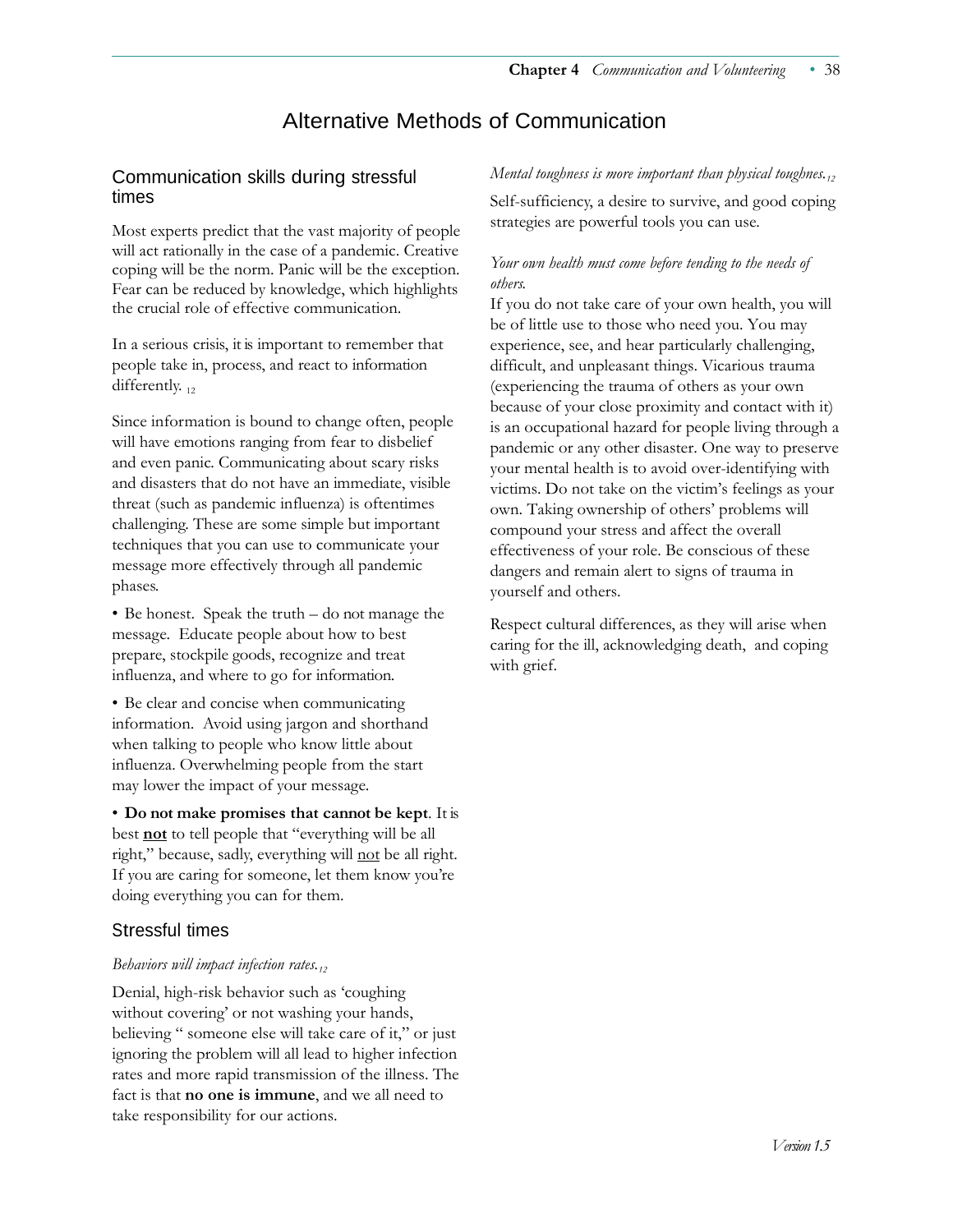#### Recognizing symptoms of distress $_{13}$

#### Psychological

- Anxiety, worry, guilt or nervousness
- Increased anger and frustration
- Moodiness and/or depression
- Change in appetite
- Racing thoughts
- Nightmares
- Problems concentrating and forgetfulness
- Disorganization or confusion
- A sense of being overwhelmed
- Suicidal thoughts
- Fear of getting close to people
- Loneliness

#### Physiological

- Tension headaches
- Frowning
- Gritting or grinding of teeth
- Jaw pain
- Stuttering or stammering
- Trembling of lips or hands
- Muscle tenseness and aches
- Neck aches
- Back pain
- Aggressive body language

#### Volunteering during a pandemic

During a disaster, many local agencies respond and render aid to members of the community. The Fire Department will take a lead role in the local response. You may already be a volunteer working with one of these agencies; for example, the fire or police Corps, CERT, or the Red Cross. You may also know how to operate a Ham radio or have skills in managing a shelter.

You will need to decide for yourself whether you wish to offer your services to this or some other agency, or whether you wish to remain at home and focus on your family and your neighborhood. Any one of these actions is the right course, as long as it is right for you. There is no need to feel pressure to volunteer outside the home or neighborhood if you do not wish to do so.

When disasters occur, established volunteer agencies are often not prepared or able to handle the influx of volunteers who wish to help. While this may not be as much of an issue with a pandemic, it is still good to remember. Be patient with those agencies as they learn and adapt to the crisis.

.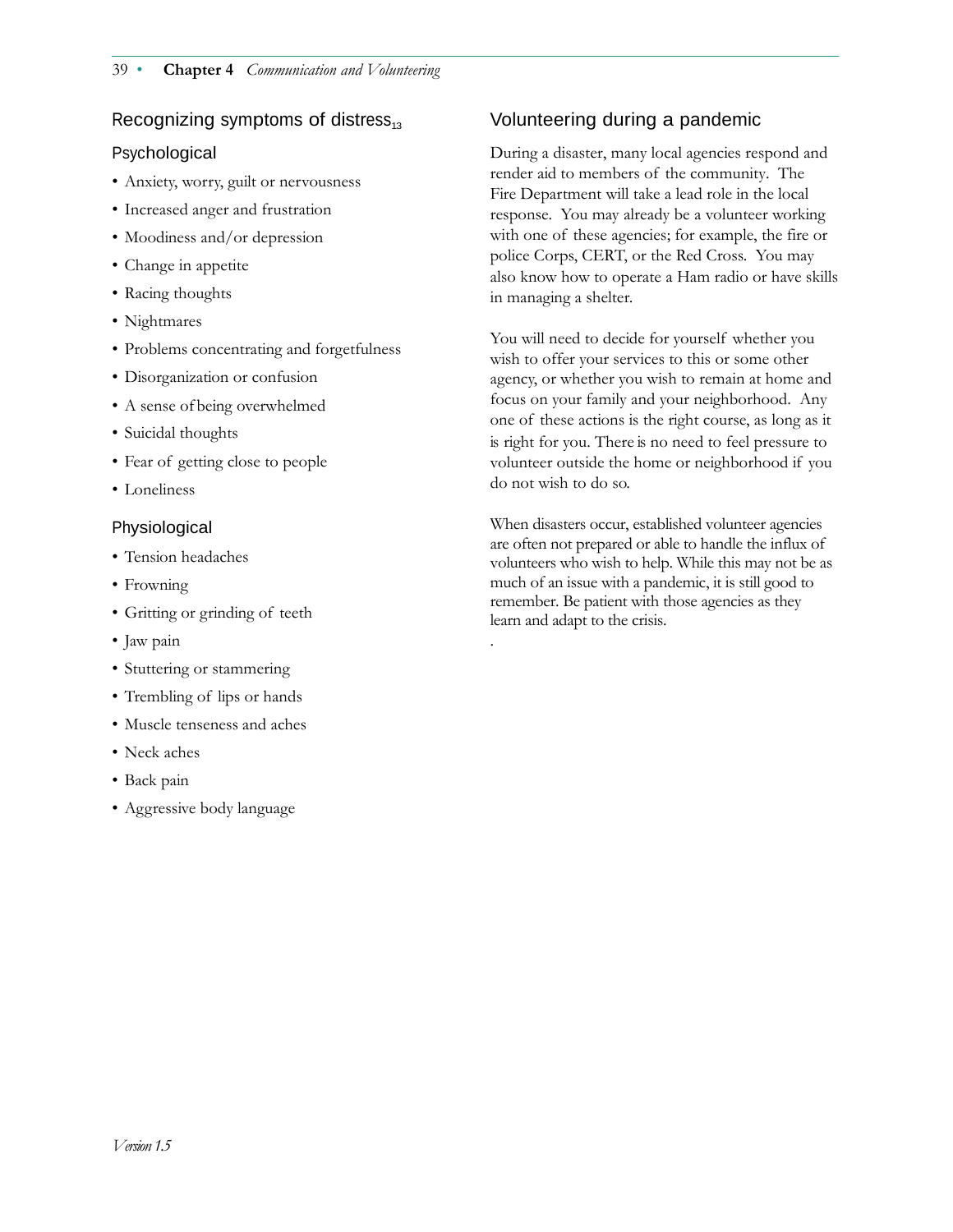## Checklist for Communication and Volunteerism



❑ Obtain a battery operated or hand-crank radio that has AM, FM, broadcast television, and shortwave frequency capability. Know where your emergency radio station can be found on the radio dial

❑ Practice talking with family members about what it might be like to be in a pandemic where your normal day to day communications, such as the phone and television could be gone.

❑ Consider getting a basic amateur radio (Ham) license and buying a basic handheld VHF radio. You must have a license from the FCC in order to use this type of transceiver.

❑ Recognize psychological and physiological symptoms of depression and anxiety.

❑ Learn about ways to volunteer during a disaster and evaluate your own interest in, and capacity for, doing so.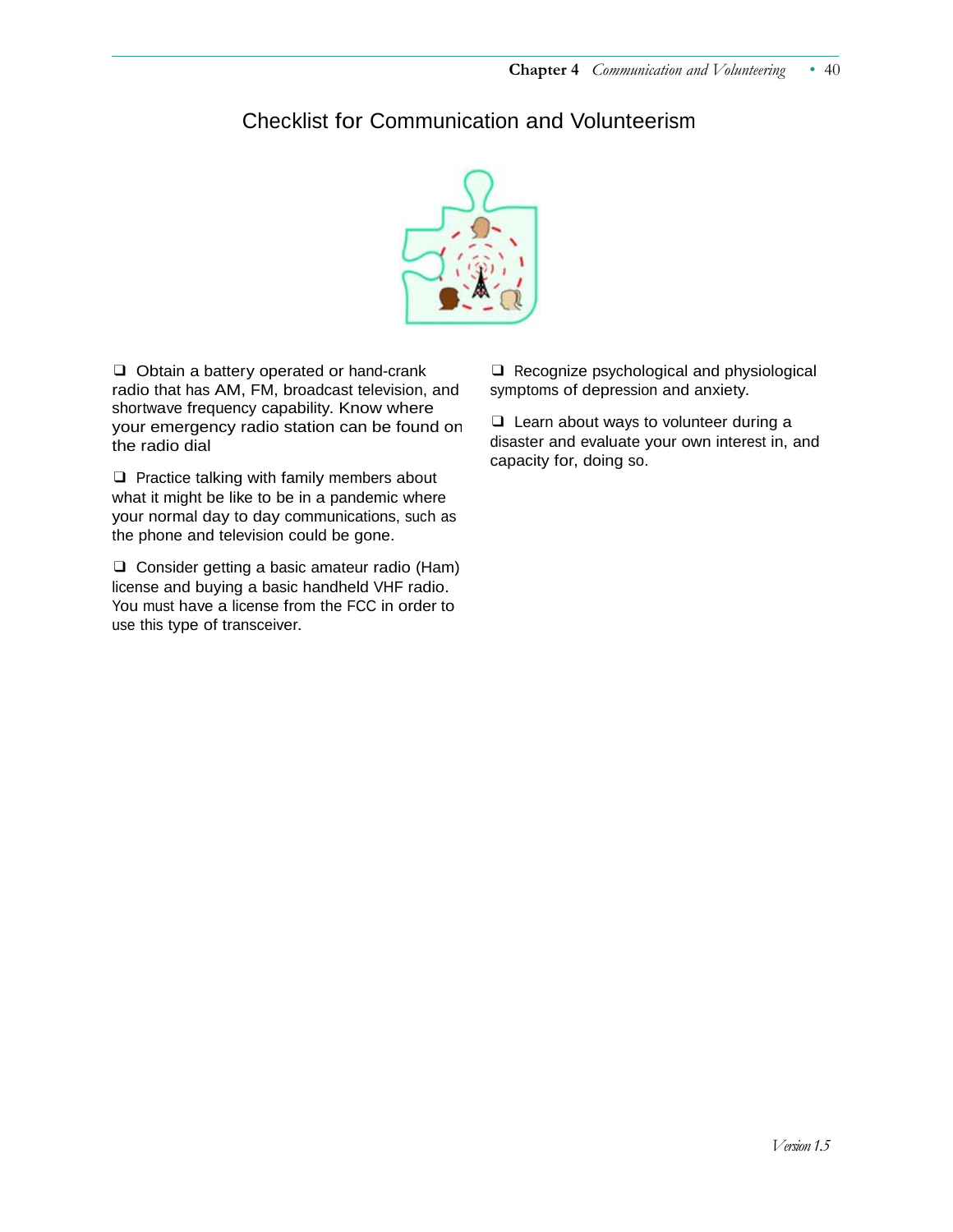#### 41 • **Chapter 4** *Communication and Volunteering*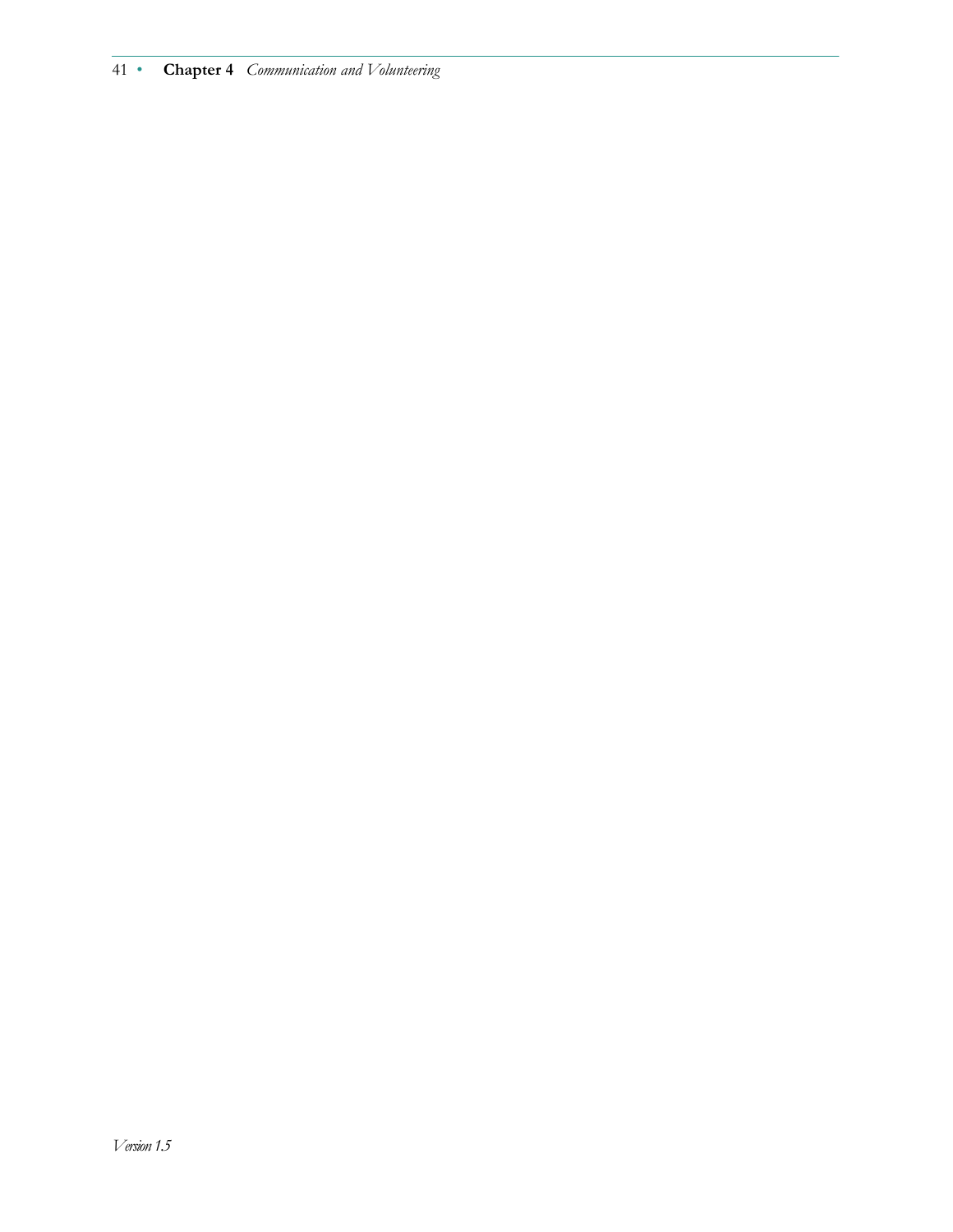## **Chapter 5**



Recovery and Waves

"Coming together is a beginning. Keeping together is progress. Working together is success."

*– Henry Ford*

- That pandemics can come in multiple waves
- About the role of the coroner during a pandemic

#### In this chapter you will learn After reading this chapter, you will be able to:

• Use the checklists as guides in your preparations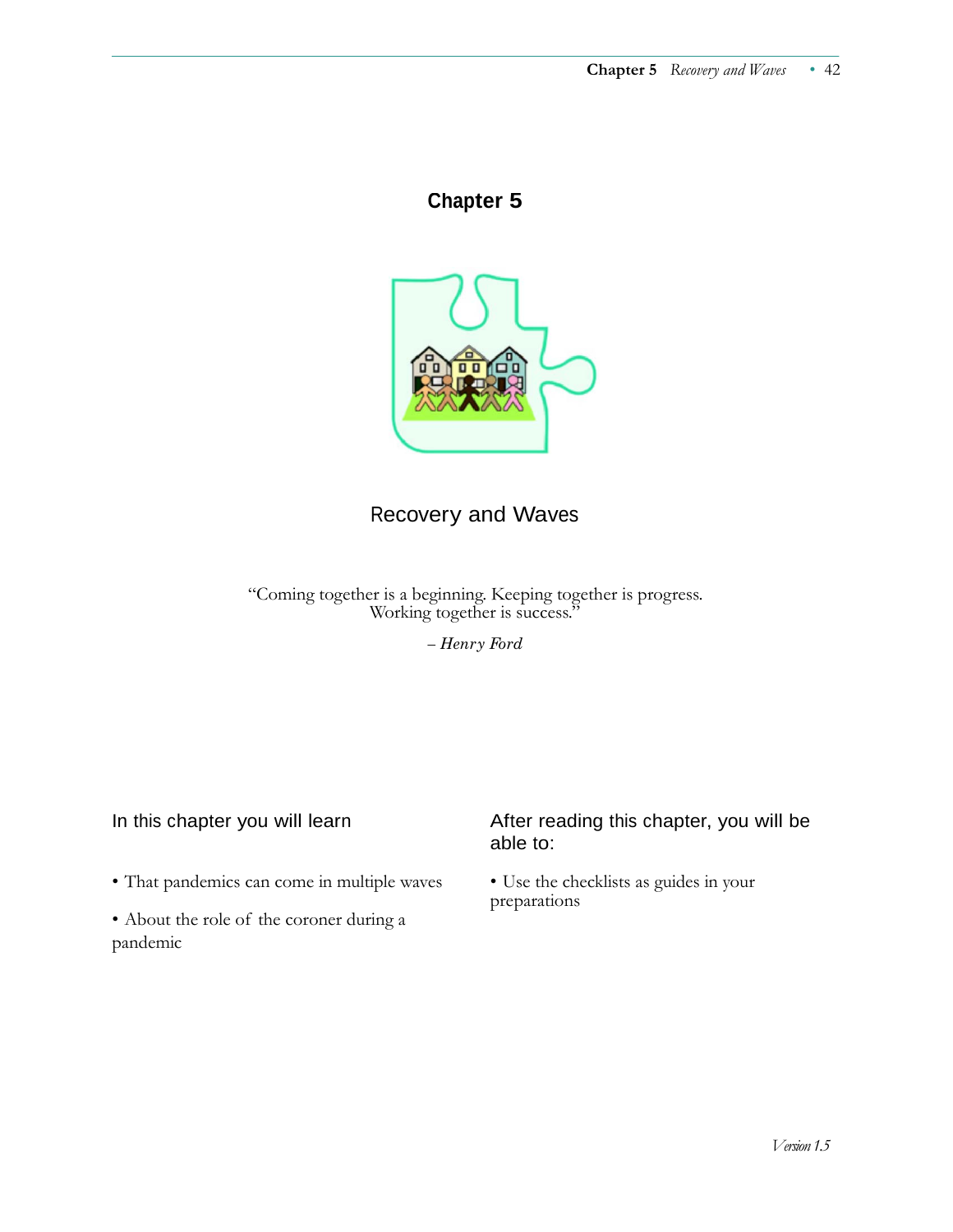## The Recovery Stage

The recovery stage will encompass some of the more unpleasant aspects of disaster, such as the handling of dead bodies, taking stock of who remains, restructuring any volunteer systems that were built, and recognizing that it may not truly be over.

#### Waves of a pandemic

In a pandemic, there can be multiple waves. Once people think the illness rates are subsiding, they are more comfortable attending social functions and do not pay as much attention to social distancing and proper isolation and infection control techniques, like hand-washing and cough etiquette. This can lead to the spread of ongoing or new waves of influenza throughout the community. For this reason, it is important not to become too complacent once the threat appears to be gone. Continue to monitor disease activity in your neighborhood through local health department reports (try searching online "who is sick"). Rely on the infection control techniques described in chapter 2, while continuing to monitor information on the pandemic locally, regionally, nationally and globally.

#### Remember

• If you have been sick with the circulating pandemic strain of influenza and have recovered, you are now a survivor— immune to the current circulating strain.

• As a survivor you can treat the sick without worry of becoming ill again (as long as the virus has not significantly evolved into a new strain). It is important to note, however, if you did not become sick in a previous wave you may still be susceptible during subsequent waves.

• State and local public health departments should be able to determine the nature of the strains circulating locally and regionally through their laboratory surveillance activities. Regardless, it is always best to use basic infection control precautions.

#### Take an inventory

This will be the time when businesses may be beginning to open, and suppliers may be delivering goods and services again. Take stock of your current situation and restock anything that may be needed. Now that you've survived the first wave, you'll know about items you wished you had put in your original kits, and adjust them accordingly.

While you may add comfort items to your kit, always remember the basics – food, water, clothing and medical supplies.

#### Volunteer systems

#### • Recruit willing survivors to fill leadership roles.

 Survivors have always played important roles in emergency response, and a pandemic is no exception. Because they have developed a natural immunity to the virus, a survivor's role in caring for the ill cannot be overstated.

#### • Modify volunteer command structure as needed.

Throughout the pandemic, roles for volunteers will change as the needs of the community change.

#### • Continue assisting community partners such as the local health department, community groups, or fire department.

You can play an important role as a volunteer within existing structures as well as within your neighborhood watch groups.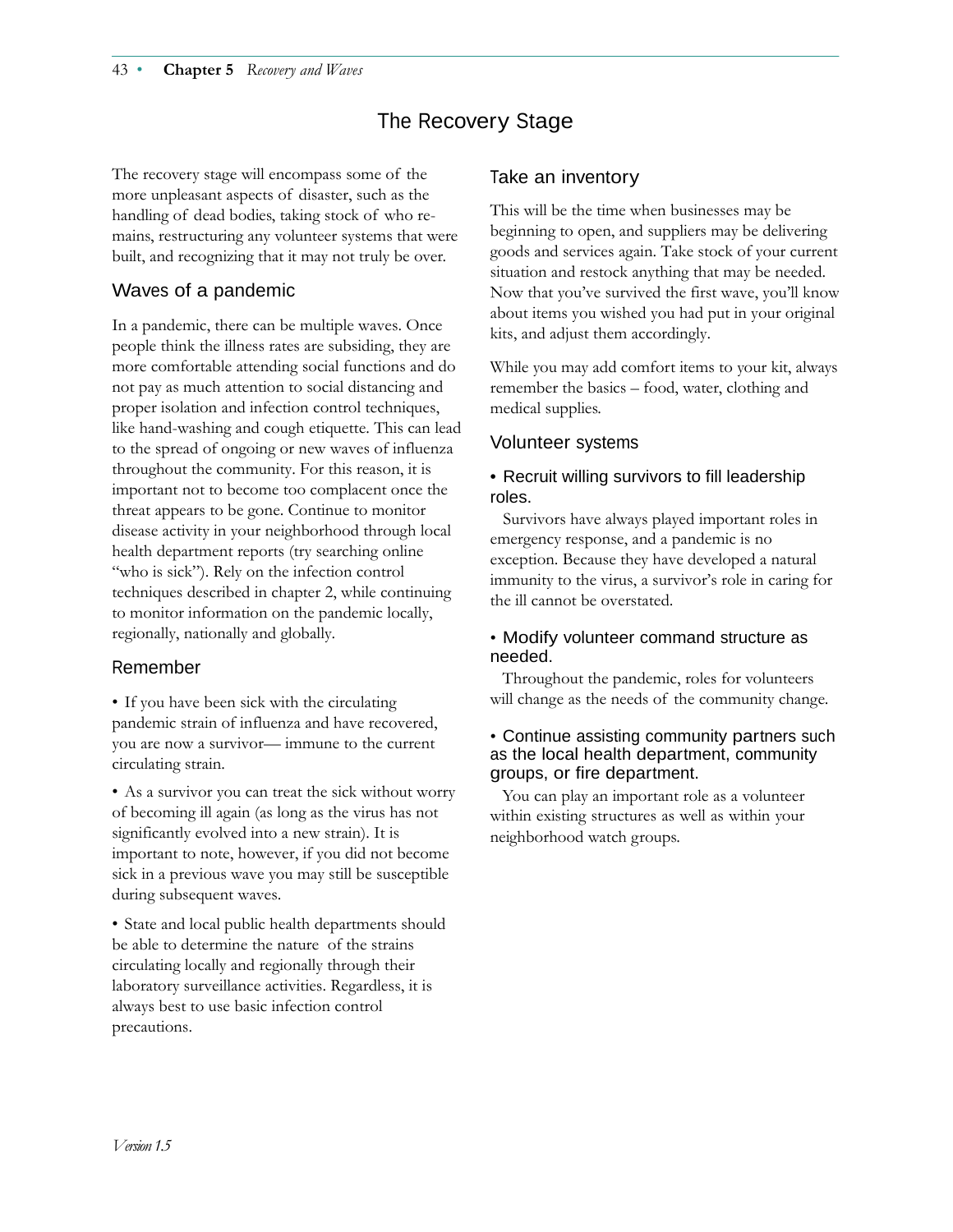## Dealing with Death During a Pandemic

One of the more unfortunate and inevitable aspects of a pandemic is the increase in death rates in the community. Some experts predict that the bodies of those who have died from pandemic influenza will still be contagious for up to 3 days or more, so you should take the same precautions in handling the body that you would do with someone who is sick.

#### What to do when someone dies at home

• Call your local police department or other designated contact.

• If no physician was in attendance, the police department may call the coroner to come and make a ruling as to the cause of death.

• Be sure to obtain a copy of the death certificate. A death certificate is required to claim benefits for insurance and other purposes.

• While wearing protective covering (gloves, mask, etc.), isolate the body, wrap it in plastic and secure with strong tape and place it in the coldest environment possible.

#### Record and keep this information with the body:

Date/time found

Exact location found

Name and other known information

How identified, when and by whom

Your name and contact information

#### What not to do

• Under no circumstance attempt to cremate a body.

• Under extreme circumstances, where timely body pick-up is not available, a body can be buried in a well-marked grave within a temporary community cemetery.

#### Some things to consider

• In the event of a pandemic, professionals dealing with the deceased will most likely be overwhelmed.

• It may take days, if not longer, for the body to be picked up from your home.

• With infrastructure damaged, the ability and capacity to store, transport, and process bodies may be backed up by the hundreds or thousands, depending on the area and stage of the pandemic.

• While it may take longer for bodies to be picked up, authorities will do everything they can to remove the body from the home rapidly and respectfully.

#### The role of the coroner

Previously mentioned were some expected estimates for the number of deaths that could occur in a pandemic. When infrastructure comes back on-line, the coroner may make house calls to collect the dead as was seen in the 1918 outbreak. During a pandemic, the coroner's office is required to perform normal operations, in addition to following the instructions of the county health officer and coordinating planning efforts of funeral homes and cemeteries. However, due to high demand, these operations may be delayed.

Even though it may seem obvious that your loved one has passed away from influenza, U.S. Government Code §27491 mandates that the coroner or the coroner's appointed deputy examine the body; makes identification; determines the circumstances, manner and means of death; performs evidence collection; processes personal effects; and, as circumstances warrant, isolates or decontaminates, transports and stores human remains. Code §27491 states that for purposes of inquiry, the body of one who is known to be dead from any of the causes, or under any of the circumstances that cause sudden and unexpected deaths, shall not be disturbed or moved from the position or place of death without permission of the coroner or the coroner's appointed deputy. In a pandemic this will not always be possible. However, you should be aware of the rule.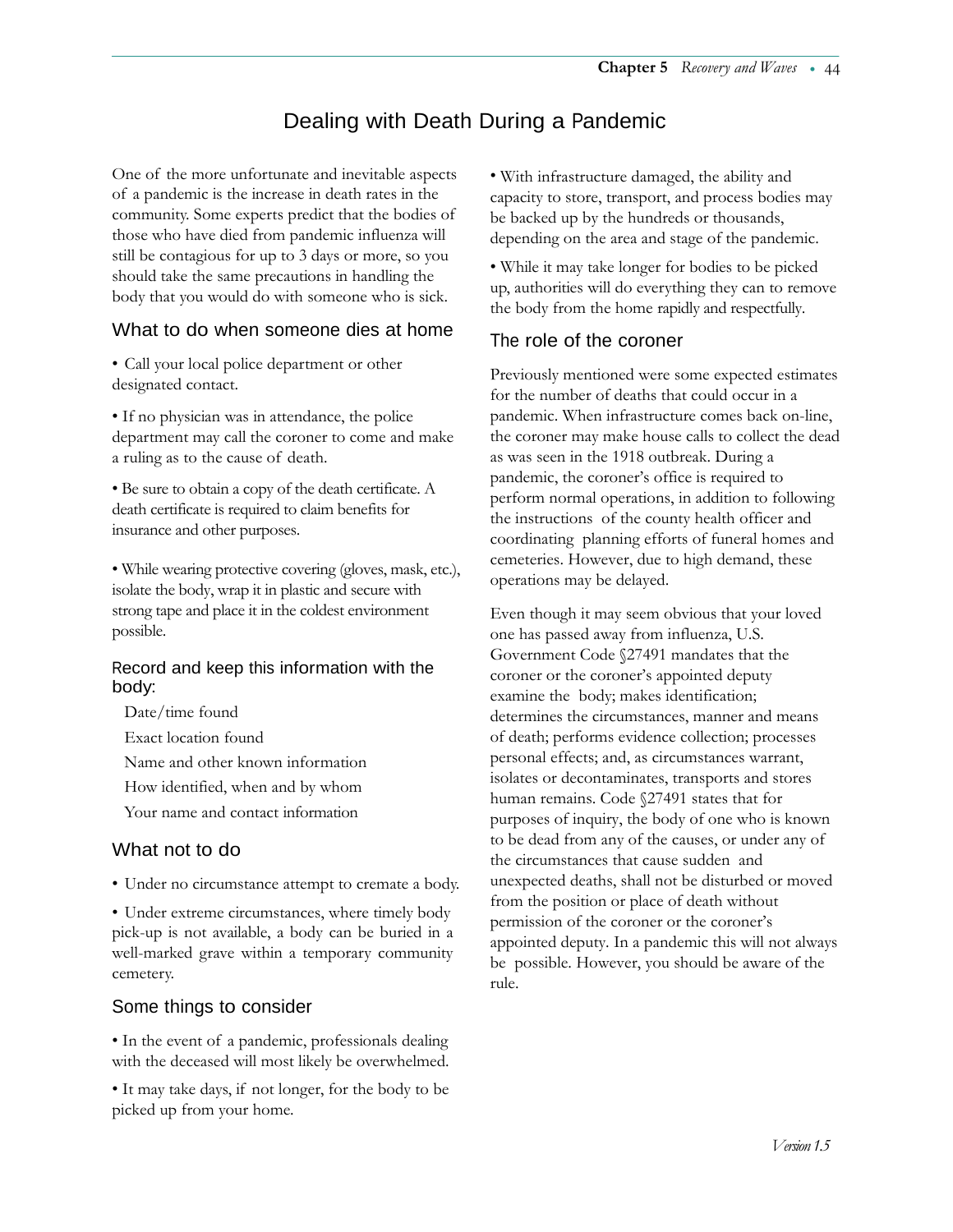## **Conclusion**



Now that you know about the consequences of pandemic influenza, it is clear that individuals and families can help to educate others to limit the impact pandemic influenza may have on our communities.

No one can predict when the next pandemic influenza will occur, nor what severity or strain it will be. When one does (and all authorities agree that one will occur in the future), you can be prepared to respond to the threat. It is important to make connections in your community and spread awareness about pandemic influenza. In the end, it will be each individual's responsibility to plan for, and respond to, a pandemic influenza outbreak. The responsibility for responding to this type of disaster cannot be placed on the shoulders of our emergency personnel. With attention to the preparedness described in this Guide, you will play an integral role in keeping yourself as safe and healthy as possible, avoiding becoming a victim yourself, while prepared to help others where you can.

*Version 1.5*

As an informed and appropriately prepared citizen, you can play a pivotal role in protecting the safety and well-being of your community.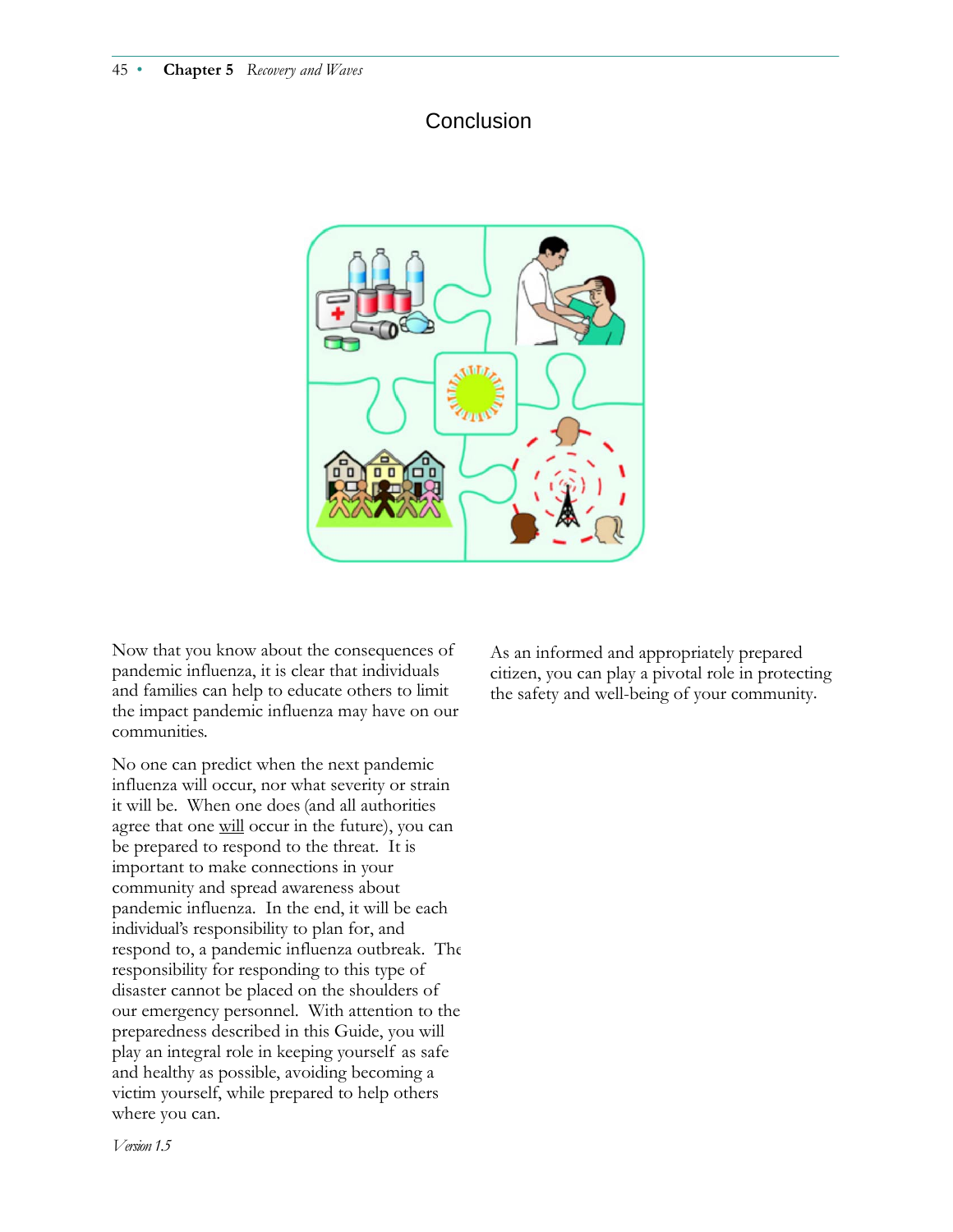### **Bibliography**

1. Bjarnason, Dan; Robin Rowland. "1918 Flu Epidemic." CBC News Online, January 16, 2007.

2. Levi PhD, Jeffrey; Misha Segal MBA and Laura Segal MA. "Pandemic Flu and the Potential for U.S. Economic Recession – A State by State Analysis". Trust for America's Health. www.healthyamericans.org. March 2007.

3. Taubenberger, MD, PhD, Jeffery K.; David M. Morens, MD, Anthony S. Fauci, MD. "The Next Influenza Pandemic Can It Be Predicted?". Stanford Univ Med Center, May 9, 2007. American Medical Association 2007.

4. Emery, Chris. Baltimore Sun, 5 July 2007. http://www.balt moresun.com/news/health/balto.hs.hands05jul05,0,5953545.story?track=rss

5. Number of Episodes of Illness, Healthcare Utilization, and Death Associated with Moderate and Severe Pandemic Influenza Scenarios. Pandemic Planning Assumptions, U.S. Department of Health and Human Services. 13 September 2006. http:// www.pandemicflu.gov/plan/pandplan.html.

6. "WHO Clarifies Pandemic Death Toll Predictions". 30 September 2005. http://health.da lynewscentral.com/content/ view/0001717/67/

7. Woodson, MD, FACP, Grattan. "Preparing for the Coming Influenza Pandemic" Edited by David Jodrey, PhD. © 2005

8. "Citizen Corps – Programs and Partners". Department of Homeland Security www.citizencorps.gov/programs/

9. "Over-the-counter (non-prescription) medications for influenza" © 2007 Government of Alberta http://health.gov.ab.ca/influenza/FS\_Overcounter. pdf

10. Pandemic Severity Index http://en.wikipedia.org/wiki/Pandemic\_Severity\_Index

11. "The Internet as a Communication Channel during an Emergency." Crisis and Emergency Risk Communication: Pandemic Influenza. CDC powerpoint, slide 36. http://www.bt.cdc.gov/coca/ppt/ cerc\_pandemic\_coca\_01\_07.ppt.

12. "Crisis and Emergency Risk Communication – Pandemic Influenza"

Safer – Healthier – PeopleTM. Center for Disease Control and Prevention

13. "Common Symptoms of Distress". Wellness Checkpoint's News Central http://a pm.wellnesscheckpoint.com/library/banner\_main.asp?P=987ECASMC2

14. "American Experience: Influenza 1918." Transcript of programming aired in 1998. PBS. http:// www.pbs.org/wgbh/amex/influenza/filmmore/ transcript/ ndex.html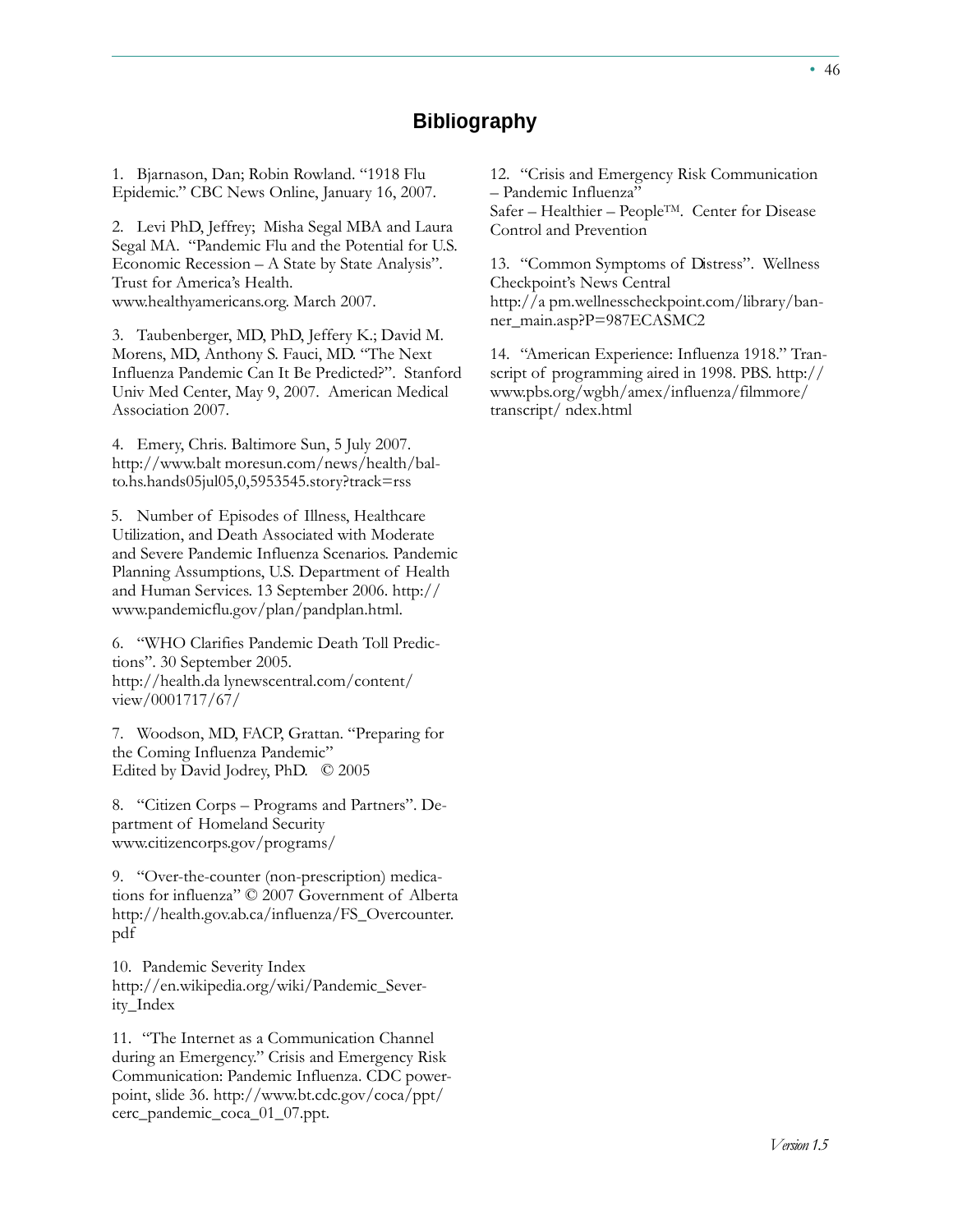

## **A** Appendix

- **A.** World Health Organization and Pandemic Phases
- **B.** World Health Organization Advice for Travelers
- **C.** Items to Stockpile for an Influenza Pandemic
- **D.** Items for Treatment of Severe Influenza
- **E.** Home-made Oral Rehydration Solution
- **F.** Possible Roles for Community Volunteers
- **G.** Example: Home Patient Medical Record
- **H.** Overview of Influenza Surveillance in the United States
- **I.** A Doctor's Letter during the Height of the 1918 Pandemic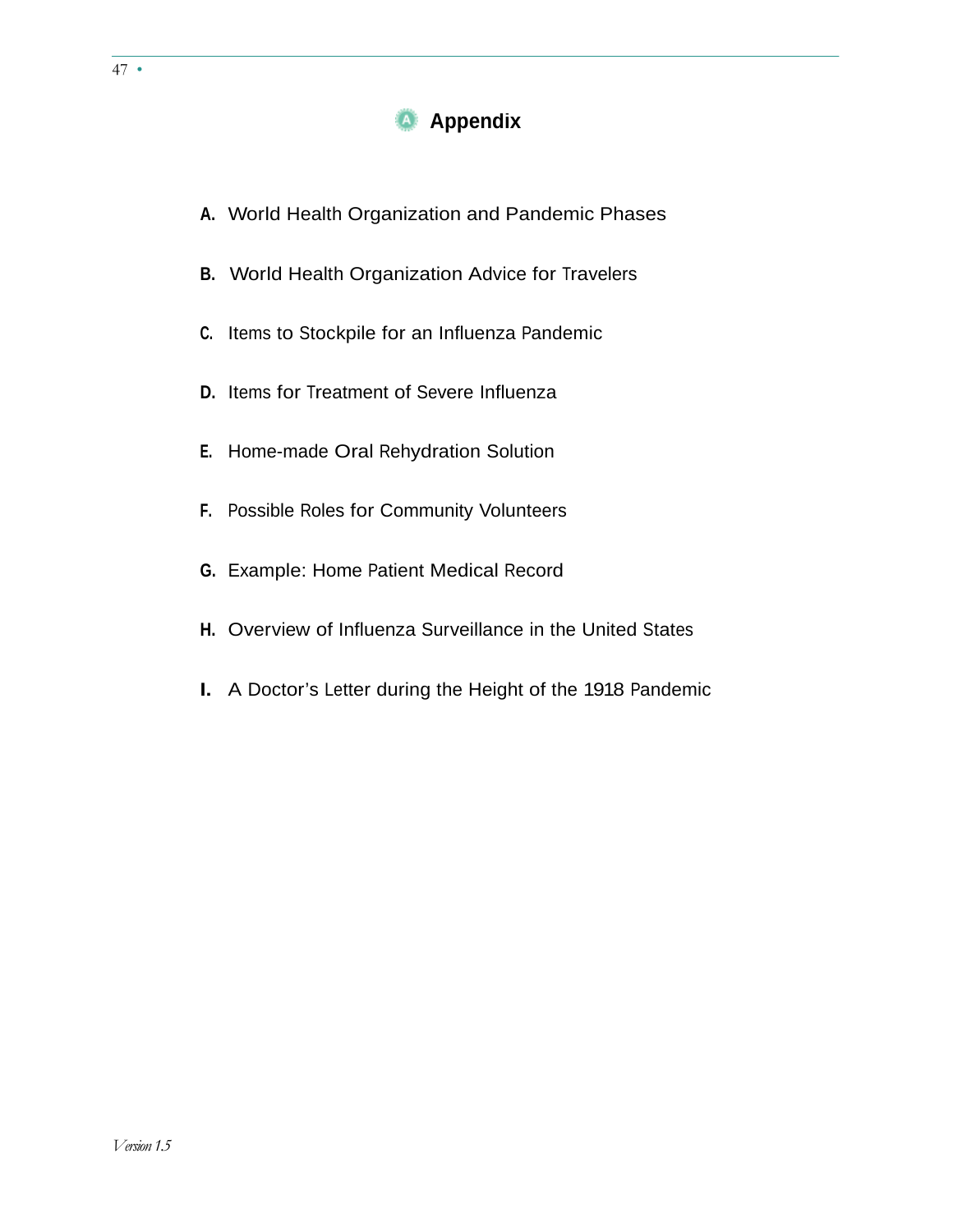#### Appendix A World Health Organization and Pandemic Phases

The World Health Organization is the United Nations' specialized agency for health. It was established on 7 April 1948. WHO's objective, as set out in its Constitution, is the attainment by all peoples of the highest possible level of health. Health is defined in WHO's Constitution as a state of complete physical, mental, and social well-being and not merely the absence of disease or infirmity.

WHO is governed by 192 Member States through the World Health Assembly. The Health Assembly is composed of representatives from WHO's Member States. The main tasks of the World Health Assembly are to approve the WHO programs and the budget for the following biennium and to decide major policy questions.

WHO is coordinating the global response to human cases of H5N1 avian influenza and monitoring the corresponding threat of an influenza pandemic.

#### Phases

The WHO has defined six phases that outline the spread of the virus throughout the population. These phases are the ones most commonly used in the media and are most appropriate for considering the pandemic from an international perspective.

#### Inter-Pandemic Period (between pandemics)

**Phase 1:** No new influenza virus subtypes have been detected in humans.

An influenza virus subtype has caused human infection and may be present in animals. If present in animals, risk of human infection is low.

**Phase 2:** No new influenza virus subtypes have been detected in humans. However, a circulating animal influenza virus subtype poses a substantial risk of human disease.

#### Pandemic Alert Period

**Phase 3:** Human infection(s) with a new subtype, but no human-to-human spread, or at most rare instances of spread to a close contact.

**Phase 4:** Small cluster(s) with limited human-tohuman transmission but spread is highly localized, suggesting that the virus is not well adapted to humans.

**Phase 5:** Larger cluster(s) but human-to-human spread still localized, suggesting that the virus is becoming increasingly better adapted to humans, but may not yet be fully transmissible (substantial pandemic risk).

#### Pandemic Period

**Phase 6:** Pandemic phase: increased and sustained transmission in the general population.

*For more information, please visit:* www.who.int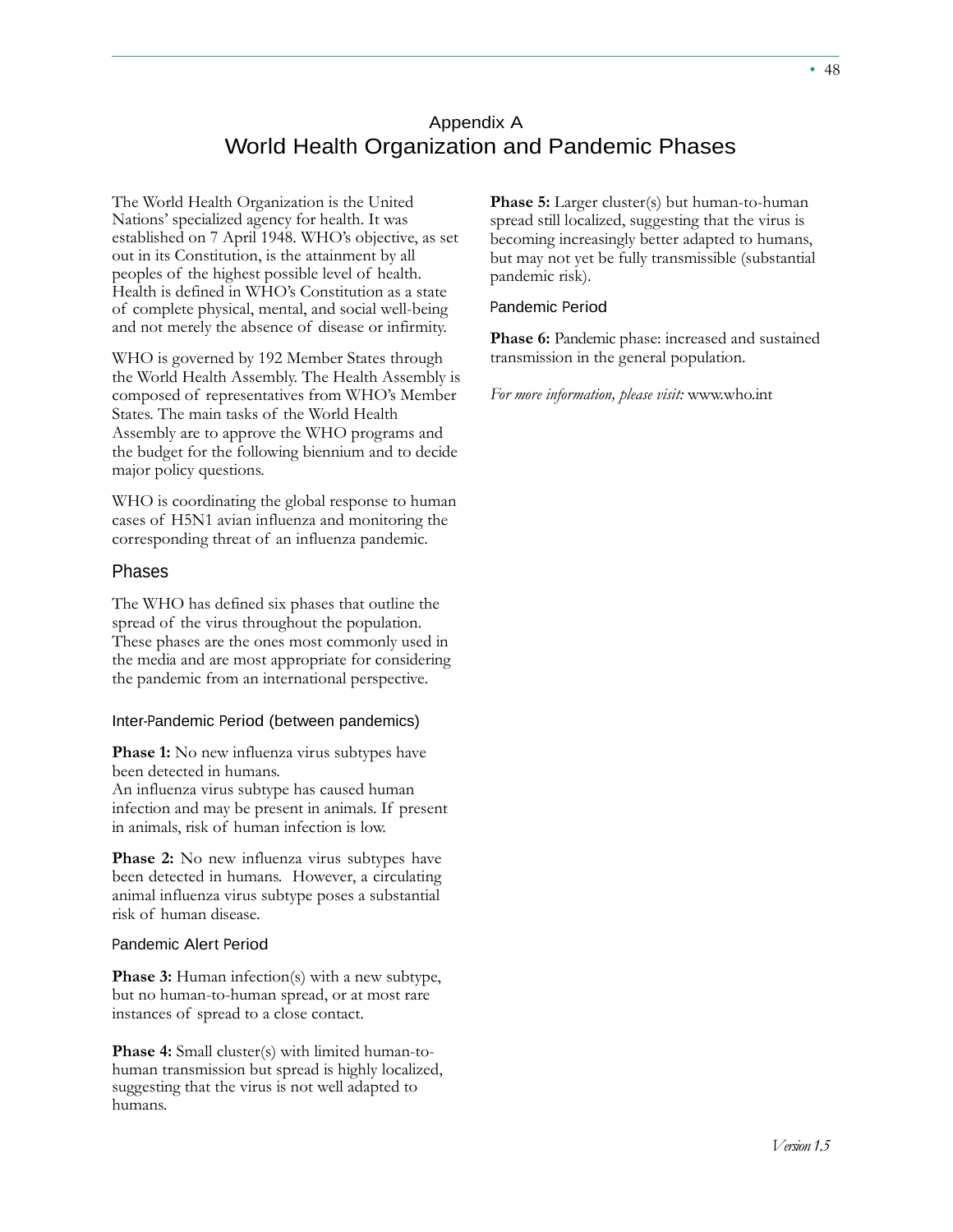## Appendix B World Health Organization Advice for Travelers *as of November 2005*

WHO recommendations relating to travelers coming from and going to countries experiencing outbreaks of highly pathogenic H5N1 avian influenza.

These recommendations are in-line with current Phase 3 in the WHO 6-Phase scale of pandemic alert. These recommendations may change with changes in the epidemiological situation and related risk assessments.

#### Restrictions on travel to areas affected by H5N1 avian influenza is not recommended

WHO does not recommend travel restrictions to areas experiencing outbreaks of highly pathogenic H5N1 avian influenza in birds, including countries that have reported associated cases of human infection.

#### Screening of travelers coming from H5N1 affected areas is not recommended

WHO does not, at present, recommend the routine screening of travelers coming from affected areas. Local authorities may, however, usefully provide information to travelers concerning risks, risk avoidance, symptoms, and when and where to report should these symptoms develop.

#### Avoid contact with high-risk environments in affected countries

Travelers to areas affected by avian influenza in birds are not considered to be at elevated risk of infection unless direct and unprotected exposure to infected birds (including feathers, feces, and under-cooked meat and egg products) occurs.

WHO continues to recommend that travelers to affected areas should avoid contact with live animal markets, and poultry farms, and any free-ranging or caged poultry. Large amounts of the virus are known to be excreted n the droppings from infected birds. Populations in affected countries are advised to avoid contact with dead migratory birds or wild birds showing signs of disease.

Direct contact with infected poultry, or surfaces and objects contaminated by their droppings, is considered the main route of human infection. Exposure risk is considered highest during slaughter, de-feathering, butchering, and preparation of poultry for cooking. There is no evidence that properly cooked poultry or poultry products can be a source of infection.

Travelers should contact their local health providers or national health authorities for supplementary information.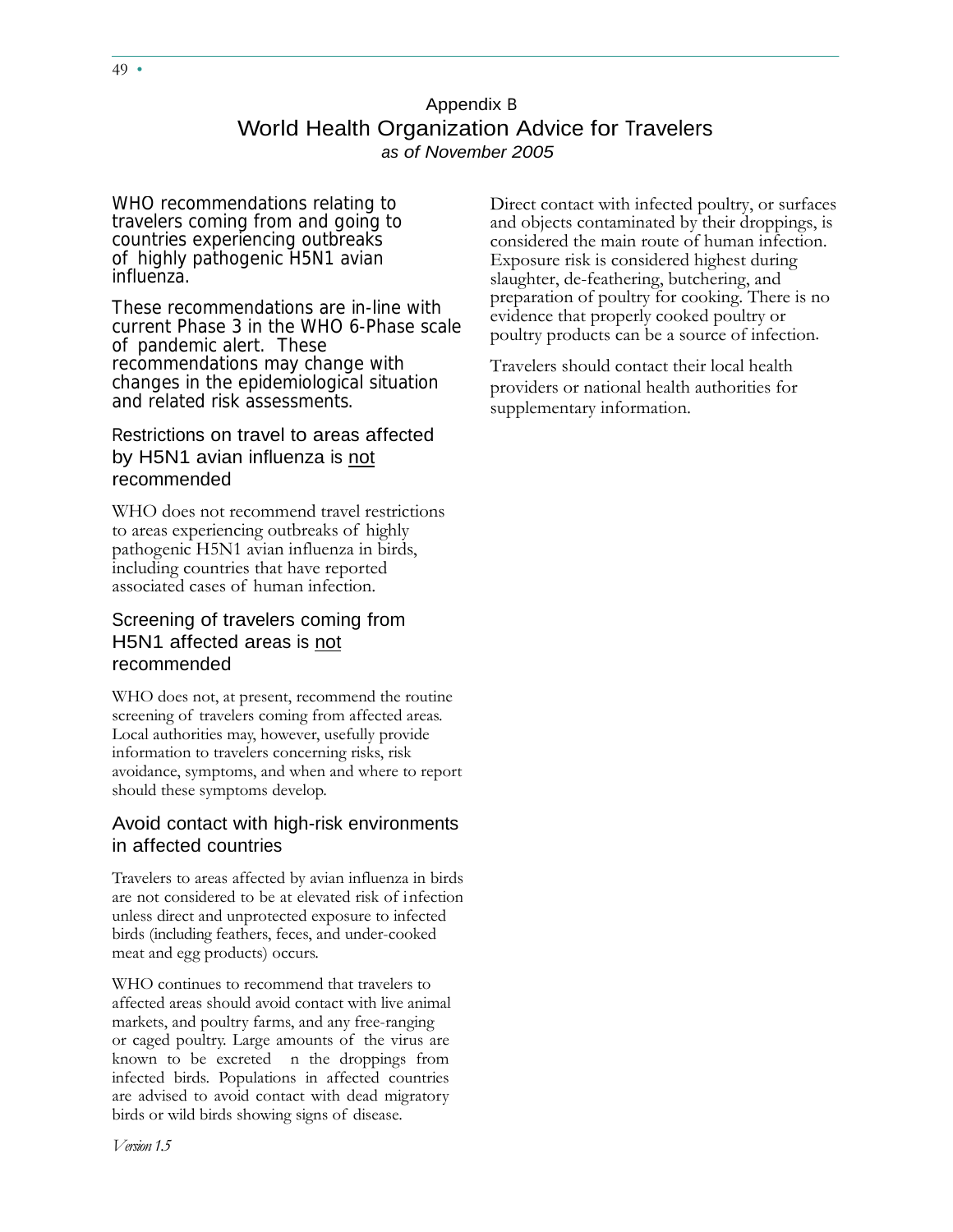### Appendix C Items to Stockpile for an Influenza Pandemic

#### Have at least 1-3 months worth of the following for an extended stay at home

#### Foods and Nonperishable Items

- Ready-to-eat canned meats, fish, fruits, vegetables, beans, and soups
- Protein or fruit bars
- Dry cereal or granola
- Peanut butter or nuts
- Dried fruit
- Crackers
- Canned juices
- Bottled water (1 gallon per person, per day)
- Canned or jarred baby food and formula
- Pet food and supplies (flea treatment etc.)
- Salt
- Sugar
- Cooking oil
- Multi -vitamins
- Dried beans
- Rice

• Honey (not to be fed to infants under 1-year old)

• Instant baby rice cereal (for cereal-based oral rehydration solution)

• General-use water – 1 gallon per person, per day

\*When possible, try to purchase foods that are low in sodium

\* For water: 2 quarts for drinking, 2 quarts for food preparation and sanitation each day. Use clean plastic containers. Avoid using containers that will decompose or break, such as milk cartons or glass bottles.

#### Medical, Health, and Emergency Supplies

• Alcohol-based hand rub, cleansing agent or soap

- Chlorine or iodine for disinfecting water
- Cell phone and charger
- Flashlight with extra batteries
- Portable radio and batteries, or hand-crank radio
- Manual can opener
- Garbage bags
- Thermometer
- Fluids with electrolytes (e.g. Gatorade, Propel)
- Multi-vitamins
- Medicines for fever, such as acetaminophen or ibuprofen
- Anti-diarrhea medication

#### Sanitary Items

- Two five-gallon buckets one for feces and one for urination
- Large garbage bags
- Lye sprinkle this on feces after each use it will help with odor and decomposition
- Tissues, toilet paper, disposable diapers, tampons, sanitary pads, and paper towels

#### Additional Materials

- Duct and masking tape
- Pens, pencils, and paper
- Spray paint
- Surgical/dust masks
- Shovel
- Temperature sensors
- Flashlights
- Plenty of extra batteries
- Money in small denominations
- Disposable plates, napkins, cups and plastic ware
- Bicycles fuel may be in short supply
- Novels
- Journal
- Games and books for children
- Deck of cards
- Baby toys
- Any items that you feel will provide you with comfort during a long stay at home
- To build a custom kit, visit the CodeReady website at www.codeready.org/kit.cfm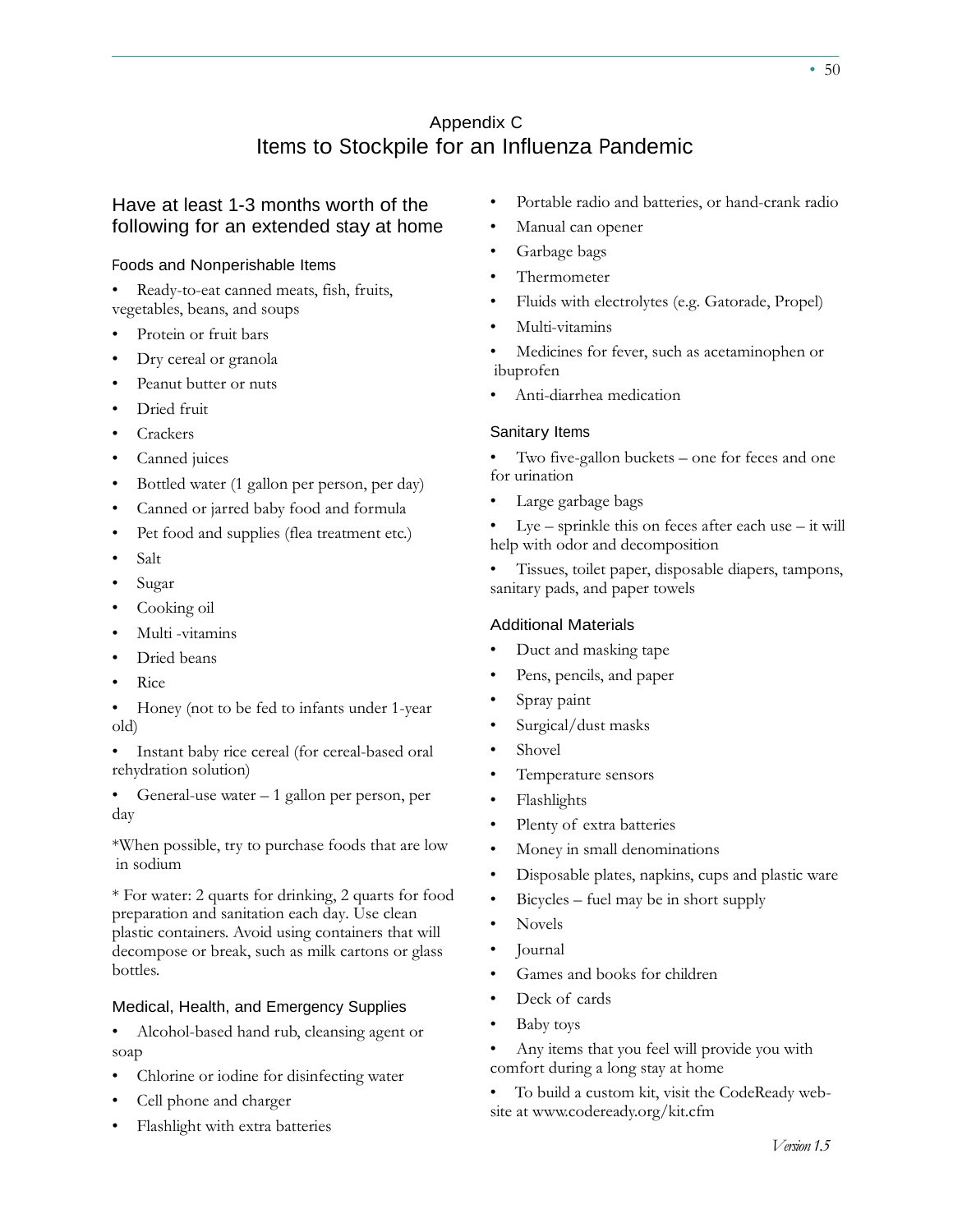## Appendix D Items for Treatment of Severe Influenza $<sub>13</sub>$ </sub>

#### OTC (over- the-counter) products to have on hand for home treatment of one person with severe influenza.

If you have more than one person in your household, multiply the amounts suggested by the number of people. For example, in a household with 4 people, have 4 lbs. of table salt available.).

- Table salt: 1 lb.
- Table sugar: 10 lbs.
- Baking soda: 6 oz.
- Household bleach: 1 gal.
- Tums: 500 tablets
- Acetaminophen 500mg: 100 tablets
- Ibuprofen 200mg: 100 tablets
- Caffeinated tea, dry loose: 1 lb.
- Electronic thermometer:  $2_{11}$
- Automatic blood pressure monitor<sub>12</sub>
- Notebook for recording vital signs and fluid intake and output
- Kitchen measuring cup with 500 cc (equal to 2 cups) capacity
- Diphenhydramine (Benadryl) 25mg capsules: 60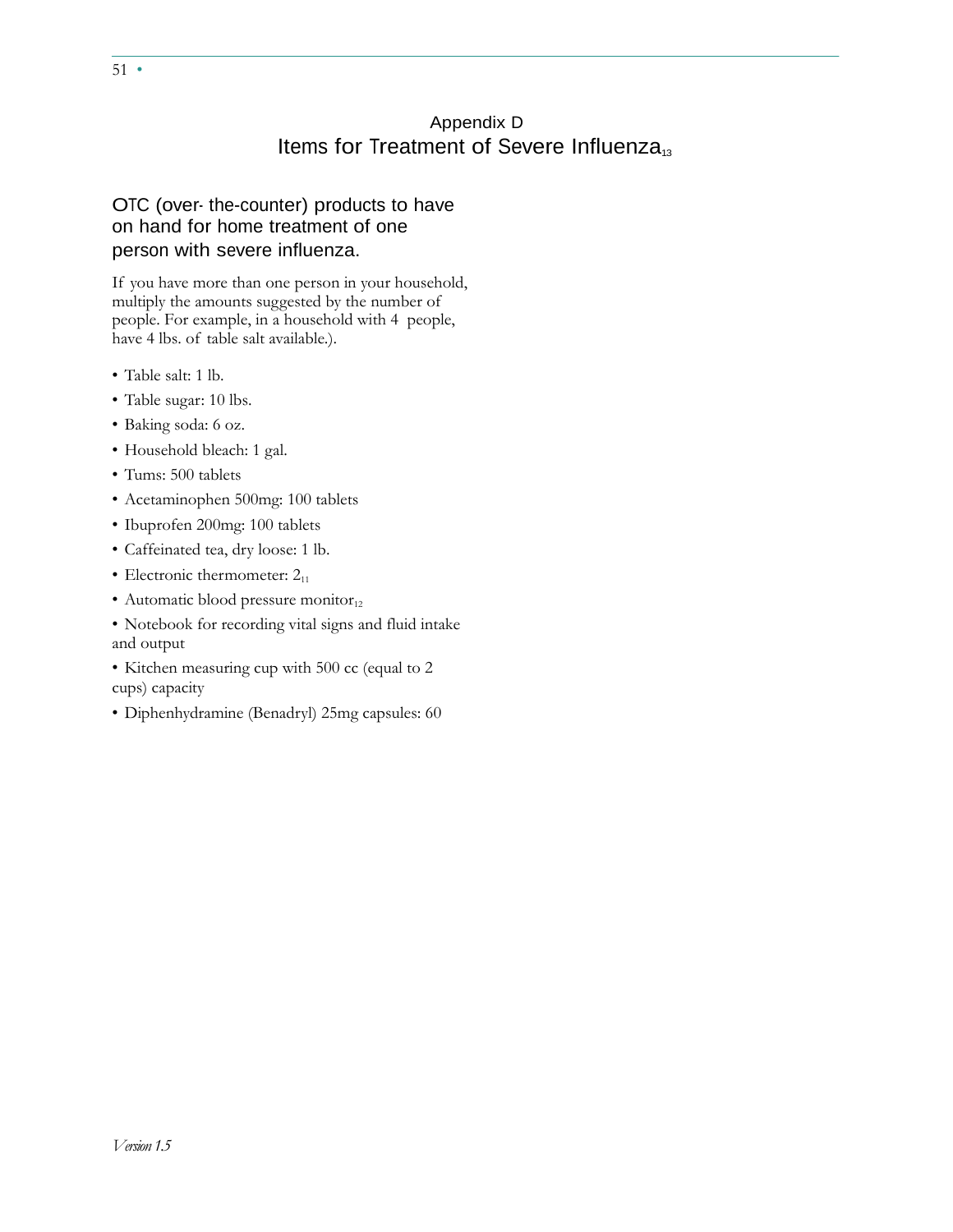#### Appendix E Home-made Oral Rehydration Solution

Allow sick individuals sips of liquids every 5 minutes, day and night, until he or she begins to urinate normally. A large person needs 3 or more liters a day. A small child usually needs at least 1 liter a day, or 1 glass for each watery stool. Keep giving fluids often in small sips, even if the person vomits. Do not stop administering fluids until the person has been able to keep down at least a quart of fluids. This requires caregivers to "push fluids" and be persistent with maintaining adequate hydration.

Stir the following ingredients until the salt and sugar dissolve. You can also add 1/2 cup orange juice or some mashed banana to improve the taste and provide some potassium.

- **1 level teaspoon of salt**
- **8 level teaspoons of sugar**

**• 1 liter (just over four cups) of clean drinking, or boiled, water and then cooled**

#### *Hydration Maintenance Guidelines Based on Age*

#### Infants (under 1 year of age)

- Breast milk
- Infant formula
- Store-bought oral rehydration solution (Pedialyte® for example)
- Diluted fruit juice (50% water, 50% juice)
- Homemade, cereal-based oral rehydration solution (see below for recipe)

#### Toddlers (1-3 years of age)

• Milk

• Store-bought oral rehydration solution (Pedialyte® for example)

- Soup broth
- Jell-O<sup>®</sup> water (1 package per quart of water, or twice as much water as usual)
- Popsicles<sup>®</sup>
- Gatorade®
- Kool-Aid®
- Juices
- Homemade, cereal-based oral rehydration solution

#### Children over 3, teens, and adults

- Water
- Soup broth

• Jell-O® water (1 package per quart of water, or twice as much water as usual)

- Popsicles<sup>®</sup>
- Gatorade®
- Kool-Aid®
- Juices

#### *Home-made Cereal-based Oral Rehydration Solution Recipe*

A homemade cereal-based solution can be prepared by mixing 1/2 cup of dry, precooked baby rice cereal with 2 cups of water and 1/4 teaspoon of salt. This should produce an oral rehydration solution containing about 60 g of rice per L and 50 mEq of sodium per L. The salt must be measured carefully, using a level quarter-teaspoon. The resulting mixture should be thick, but pourable and drinkable, and it should not taste salty.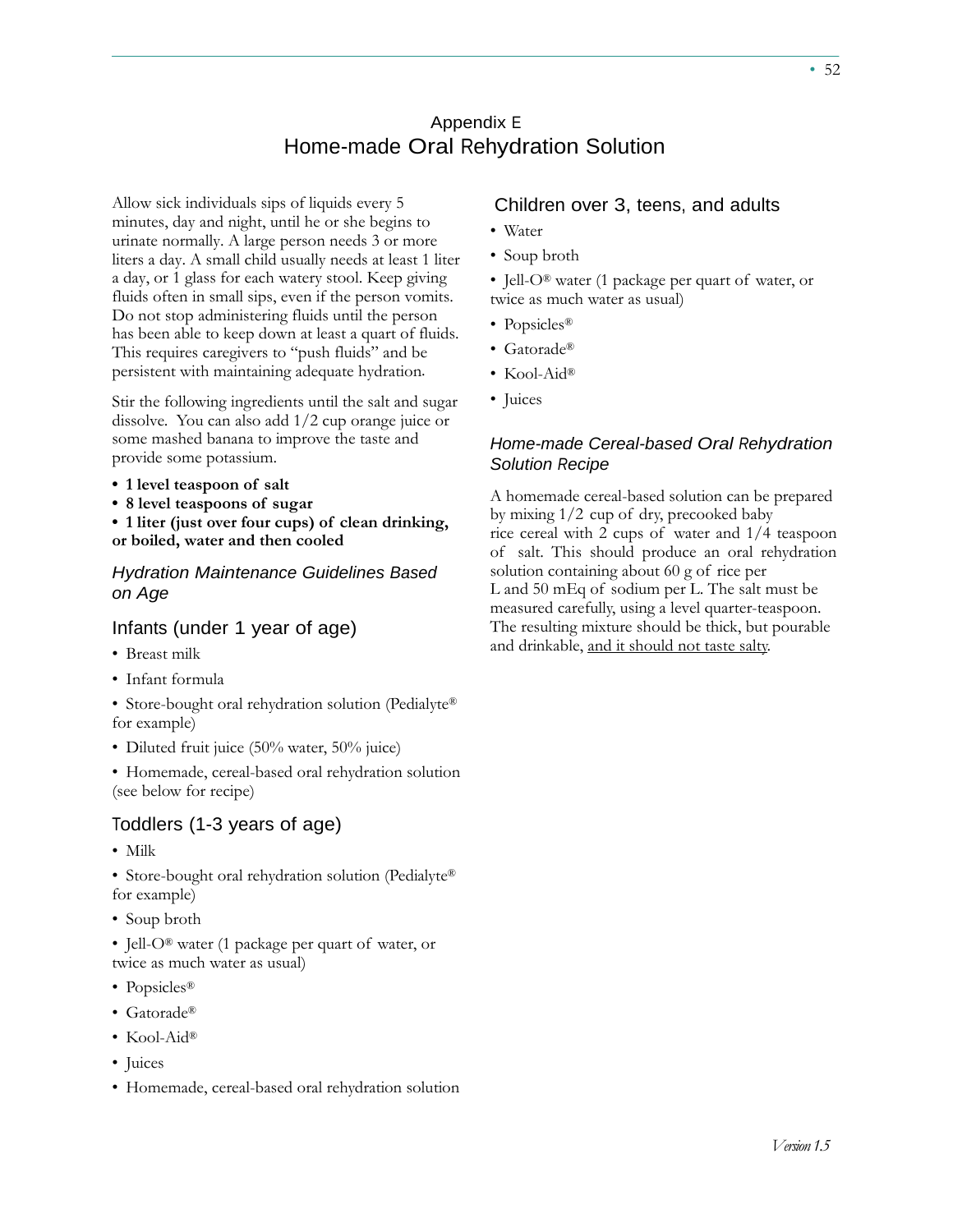53 •

### Appendix F Possible Roles for Community Volunteers

#### Area Leader Duties:

- Maintain communication with local emergency operations center
- Manage neighborhood surveillance and documentation

• Maintain command structure within volunteer group

- Establish new areas that need specific leadership, such as mental health
- Maintain contact with the medical authorities

#### Volunteer Coordinator Duties:

• Recruit volunteers and maintain updated contact list

• Add new volunteers to database

• Work with area leader to determine current needs of the community

#### Supplies Manager Duties:

- Coordinate supply pick-up in case of donations
- Help obtain food and medical supplies
- Coordinate storage of area refrigerators, generators, propane tanks

• Coordinate usage of essential pandemic supplies: temperature sensors, respirators, etc.

#### Medical Operations Manager Duties:

- Liaison with hospitals and care centers
- Provide care for the ill

• Set up areas for the sick with guidance from public health authorities: for example, designate and establish a house or building as an infirmary (see stage 5)

• Establish makeshift infirmaries

• Establish nursing roles using survivors and those with existing immunity

• Provide supplies such as food and medicine to those who are ill

• Establish means of transportation for the ill and the dead.

#### Communications Leader Duties:

• If phone system fails, maintain Ham radio (ARES/RACES) www.arrl.org

#### Coroner Function Duties:

- Coordinate transportation of dead bodies
- Document death information: time of death, surviving family, etc. (see stage 6)

#### Public Educator Duties:

- Maintain clear, consistent and up-to-date education directed toward the public
- Organize at-home school activities for area children

#### Mental Health Monitor Duties:

• Monitor mental health of response workers and community members

- Organize mental health treatment for those in need
- Work with public educators to inform community about maintaining mental health

#### Special Skills Duties:

• Include community members with skills needed for community maintenance such as mechanics, plumbers, electricians, computer technicians, etc.

• Work with volunteer coordinator and communications leader to assist the community as necessary

#### Trained Alternates:

All specified roles, particularly the area leader and volunteer coordinator, should have trained alternates ready to assume responsibilities in the event that the originally designated individual falls ill.

*Version 1.5*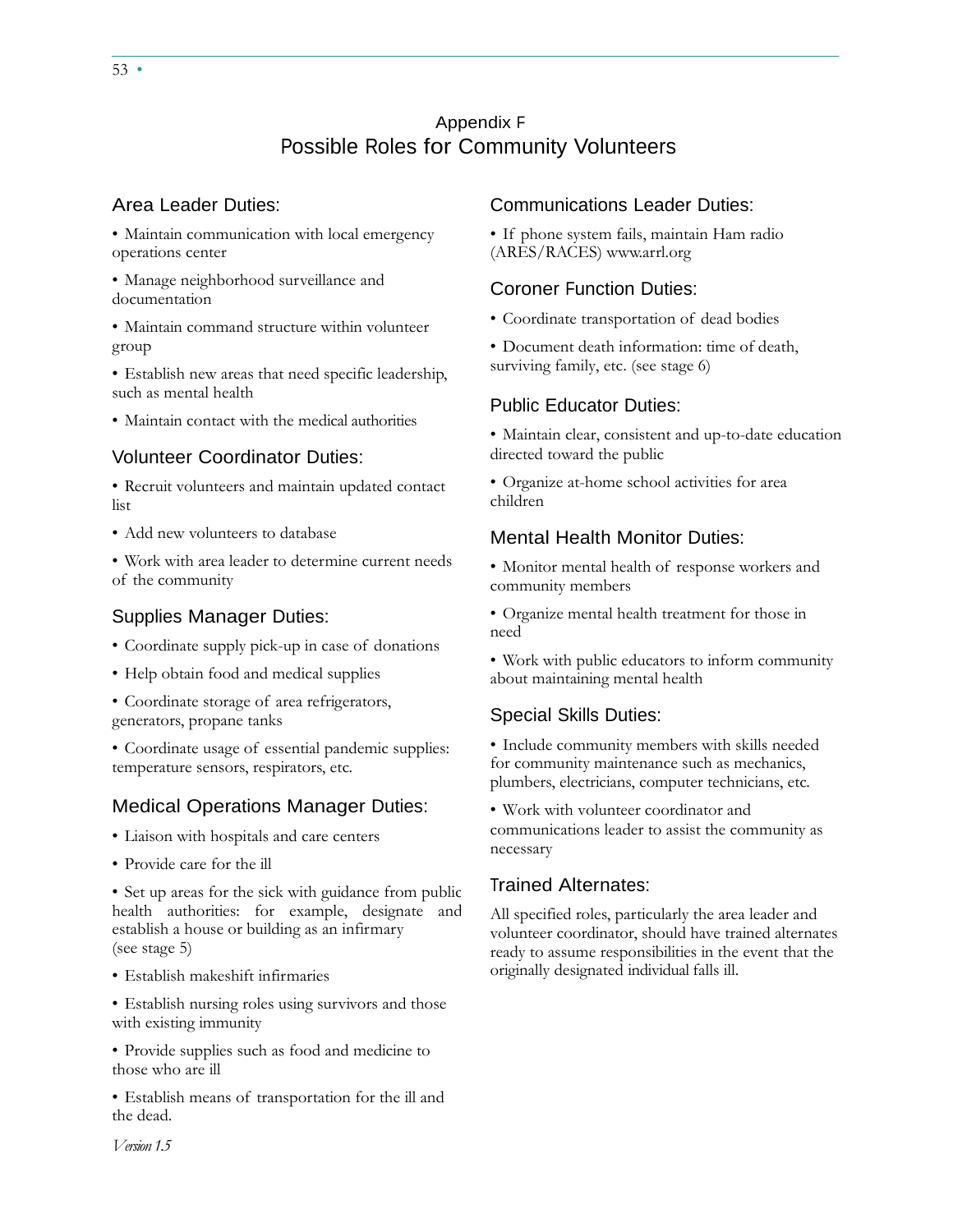#### Appendix  $G_{13}$ Example: Home Patient Medical Record

Patient Name: Mary Smith Date of Birth: 3-31-1951 Date symptoms first began: January 15, 2008

#### **1-17-08 3:00 PM Initial Note**

Subjective **(S)**19: Mary became weak and faint today after suffering from muscle aches and pains for the last couple of days. She has trouble standing up without dizziness. She is nauseated and also complains of headache and sore throat. She is urinating but not as much as usual. She has been trying to drink more but has been busy taking care of the sick. She has not been getting much sleep for the last 2 weeks.

Objective **(O)**: Vital Signs: Temp: 102°F, Pulse: 110/ min and regular, Respiratory Rate: 22/min, BP 100/60 The skin is pale and mildly moist. Mary looks very tired but is awake and alert. Her mouth is moist.

Assessment **(A)**: Flu with mild dehydration and fatigue

Plan **(P)**: Push fluids (ORS), ibuprofen 800 mg every 24 hours as needed for temp > 101 or pain. Bed rest. Keep track of fluid intake and urine output. Take VS and check hydration, fluid input/output, and 4 times daily. (Use anti-nausea meds if available).

#### **1-17-08 11:30 PM**

(S) Mary's sleeping on and off. She feels less faint but still dizzy. She is peeing

(O) Temp 100°F, Pulse 90/min, BP 100/60 Fluid In: 1500 ml24 ORS, Urine Out: 250 ml

(A) Flu, improved symptoms, patient still dehydrated but hydration underway

(P) Push more fluids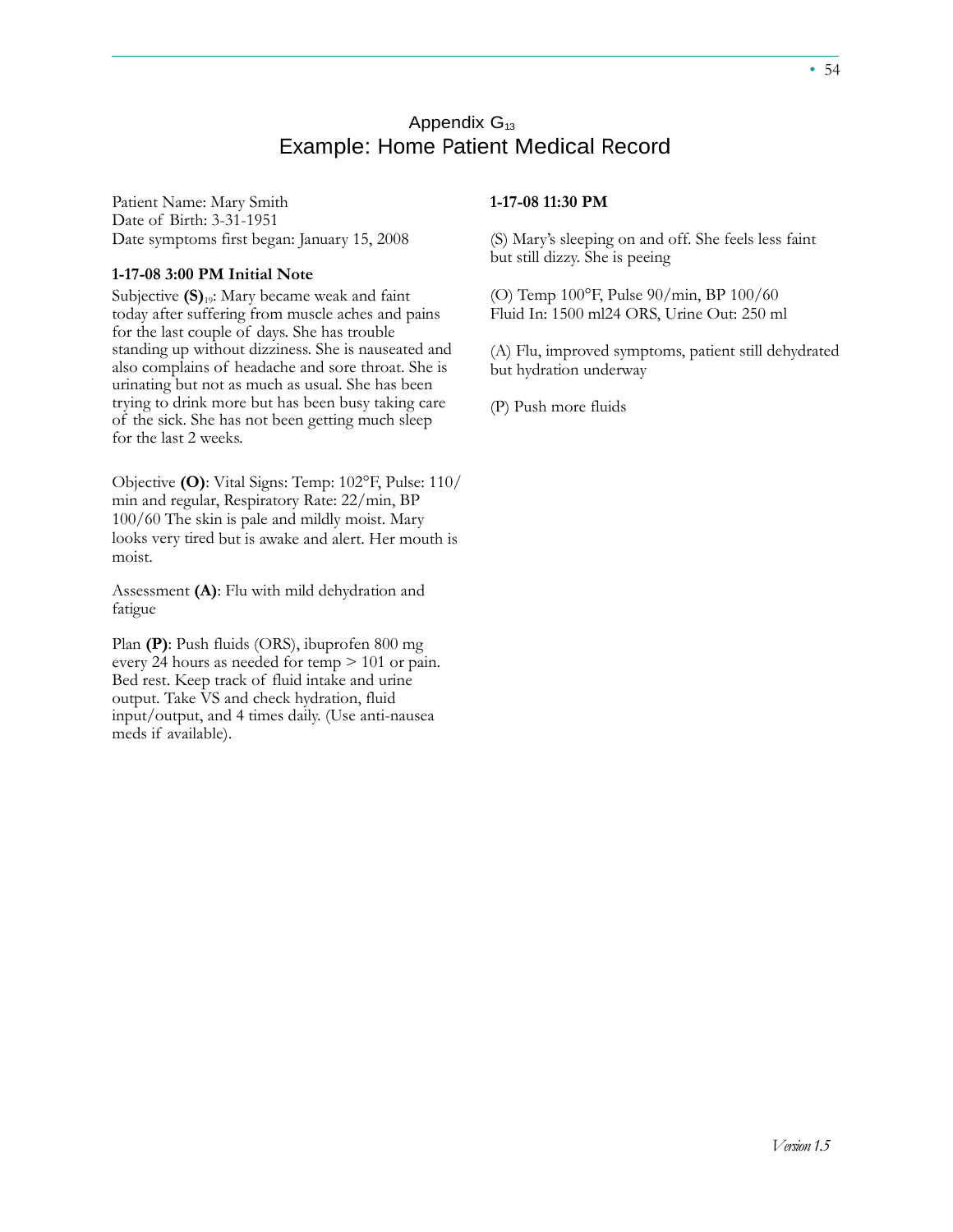Appendix H



## **INFLUENZA (FLU)**

#### FACT SHEET

#### Overview of Influenza Surveillance in the United States

The Influenza Branch at CDC collects and reports information on influenza activity in the United States each week from October through May. The U.S. influenza surveillance system has seven different components, including four that operate year-round that allow CDC to:

• Find out when and where influenza activity is occurring

• Determine what type of influenza viruses are circulating

- Detect changes in the influenza viruses
- Track influenza-related illness

• Measure the impact influenza is having on deaths in the United States

#### The Seven Components of Influenza Surveillance:

**1. World Health Organization(WHO) and National Respiratory and Enteric Virus Surveillance System (NREVSS) Collaborating Laboratories** About 80 WHO and 50 NREVSS collaborating laboratories located throughout the United States report the total number of respiratory specimens tested and the number positive for influenza types A and B each week. Most of the U.S. WHO collaborating laboratories also report the influenza A subtype (H1N1 or H3N2) of the viruses they have isolated and the ages of the persons from whom the specimens were collected. Some of the influenza viruses collected by laboratories are sent to CDC for more testing.

**2. U.S. Influenza Sentinel Providers Surveillance Network:** Each week, approximately 1,200 healthcare providers around the country report the total number of patients seen and the number of those patients with influenza-like illness (ILI) by age group. For this system, ILI is defined as fever (temperature of  $\geq$ 100°F [37.8°C]) and a cough

and/or a sore throat in the absence of a KNOWN cause other than influenza. The percentage of patient visits to sentinel providers for ILI reported each week is weighted on the basis of state population. This percentage is compared each week with the national baseline of 2.2%. The baseline is the mean percentage of patient visits for ILI during non-influenza weeks for the previous three seasons plus two standard deviations. Due to wide variability in regional level data, it is not possible to calculate region-specific baselines, and it is not appropriate to apply the national baseline to regional data.

#### **3. 122 Cities Mortality Reporting System**

Each week, the vital statistics offices of 122 cities report the total number of death certificates received and the number of those for which pneumonia or influenza was listed as the underlying or as a contributing cause of death by age group. The percentage of all deaths due to pneumonia and influenza are compared with a seasonal baseline and epidemic threshold value calculated for each week.

**4. State and Territorial Epidemiologists Reports** State health departments report the estimated level of influenza activity in their states each week. States report influenza activity as no activity, sporadic, local, regional, or widespread. These levels are defined as follows:

o **No Activity:** No laboratory-confirmed cases of influenza and no reported increase in the number of cases of ILI.

o **Sporadic:** Small numbers of laboratoryconfirmed influenza cases or a single laboratoryconfirmed influenza outbreak has been reported, but there is no increase in cases of ILI.

o **Local:** Outbreaks of influenza or increases in ILI cases and recent laboratory-confirmed influenza in a single region of the state.

 o **Regional:** Outbreaks of influenza or increases in ILI and recent laboratory confirmed influenza in at least 2 but less than half the regions of the state.

o **Widespread:** Outbreaks of influenza or increases in ILI cases and recent laboratoryconfirmed influenza in at least half the regions of the state.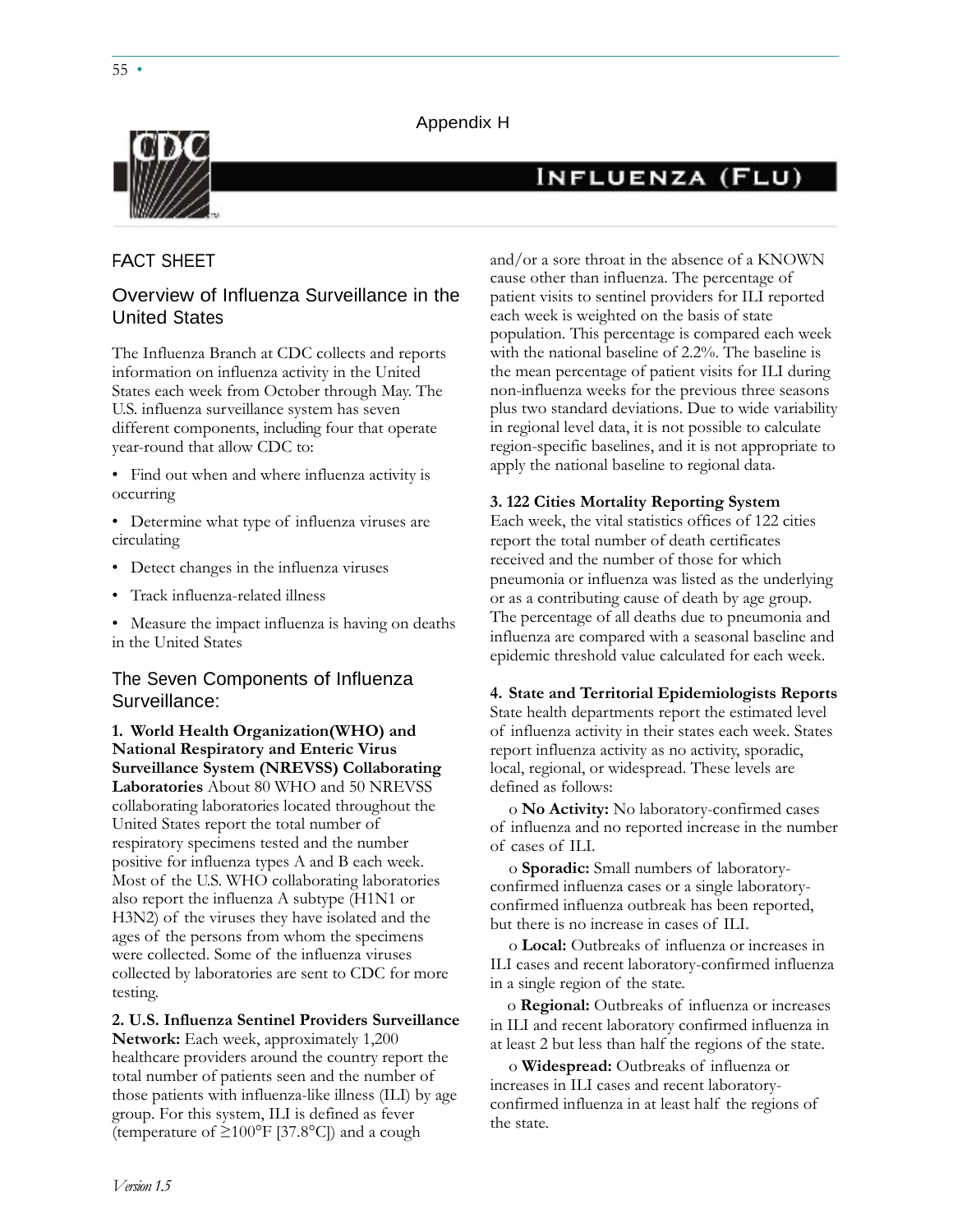#### **5. Influenza-associated pediatric mortality**

Influenza-associated pediatric mortality is a newly added nationally notifiable condition. Laboratoryconfirmed influenza-associated deaths in children less than 18 years old are reported through the Nationally Notifiable Disease Surveillance System.

#### **6. Emerging Infections Program (EIP)** The EIP

Influenza Project conducts surveillance for laboratory-confirmed influenza related hospitalizations in persons less than 18 years of age in 60 counties covering 12 metropolitan areas of 10 states (San Francisco CA, Denver CO, New Haven CT, Atlanta GA, Baltimore MD, Minneapolis/St. Paul MN, Albuquerque NM, Las Cruces, NM, Albany NY, Rochester NY, Portland OR, and Nashville TN). Cases are identified by reviewing hospital laboratory and admission databases and infect on control logs for children with a documented positive influenza test (viral culture, direct/indirect fluorescent antibody assay (DFA/IFA), reverse transcription-polymerase chain reaction (RT-PCR), or a commercial rapid antigen test) conducted as a part of routine patient care. EIP estimated hospitalization rates are reported every two weeks during the influenza season.

#### **7. New Vaccine Surveillance Network (NVSN**)

The New Vaccine Surveillance Network (NVSN) provides population-based estimates of laboratoryconfirmed influenza hospitalization rates for children less than 5 years old residing in three counties: Hamilton County OH, Davidson County TN, and Monroe County NY. Children admitted to NVSN hospitals with fever or respiratory symptoms are prospectively enrolled and respiratory samples are collected and tested by viral culture and RT-PCR. NVSN estimated rates are reported every two weeks during the influenza season. Together, the seven influenza surveillance components are designed to provide a national picture of influenza activity. Pneumonia and influenza mortality is reported on a national level only. Sentinel provider and laboratory data are reported on a national level and by influenza surveillance region. (http://www.cdc.gov/flu/ images/usregmap.gif). The state and territorial epidemiologists' reports of influenza activity are the only state-level information reported. Both the EIP and NVSN data provide population- based, laboratory-confirmed estimates of influenza- related pediatric hospitalizations but are reported from limited geographic areas.

#### It is important to remember the following about influenza surveillance in the United States

• All influenza activity reporting by states and health-care providers is voluntary.

• The reported information answers the questions of where, when, and what influenza viruses are circulating. It can be used to determine if influenza activity is increasing or decreasing, but cannot be used to ascertain how many people have become ill with influenza during the influenza season.

• The system consists of seven complementary surveillance components. These components include reports from more than 120 laboratories, 2,000 sentinel health care providers, vital statistics offices in 122 cities, research and health-care personnel at the NVSN and EIP sites, and influenza surveillance coordinators and state epidemiologists from all 50 state health departments, and the New York City and District of Columbia health departments.

• Influenza surveillance data collection is based on a reporting week that starts on Sunday and ends on Saturday of each week. Each surveillance participant is requested to summarize weekly data and submit it to CDC by Tuesday afternoon of the following week. Those data are then downloaded, compiled, and analyzed at CDC. The report is distributed and posted on the CDC Web site (http://www.cdc. gov/flu/weekly/fluactivity.htm) each Friday from October through May.

For more information, visit www.cdc.gov/flu or call the CDC Flu Information Line at 800-CDC-INFO (English and Spanish) or 888-232-6358 (TTY).

**DEPARTMENT OF HEALTH AND HUMAN SERVICES** CENTERS FOR DISEASE CONTROL AND PREVENTION SAFER · HEALTHIER · PEOPLE"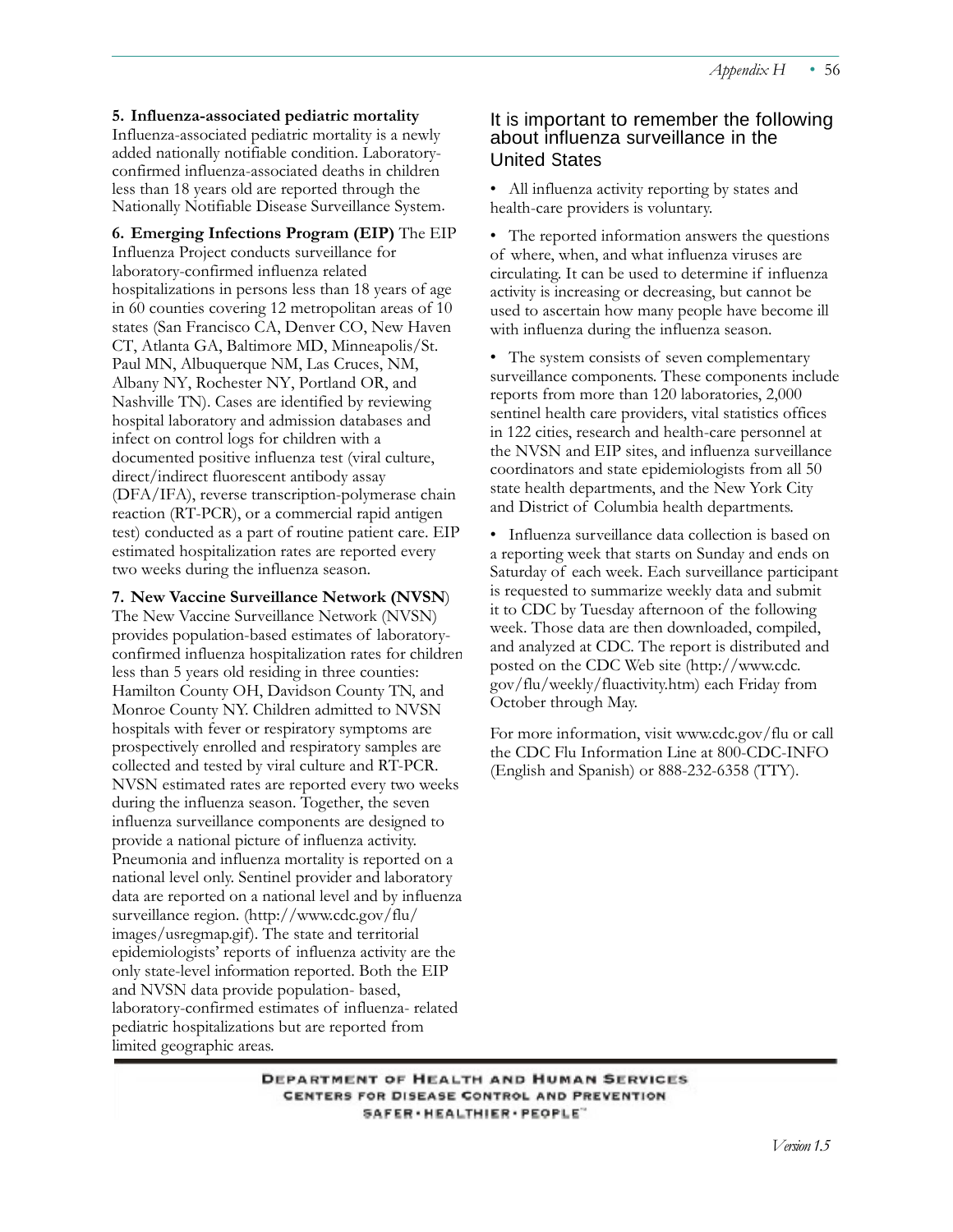#### Appendix I A Doctor's Letter during the Height of the 1918 Pandemic.

In September 1918, the second pandemic influenza wave was making its way through America. Military bases were especially hard hit by the pandemic in the United States. Below is a reprint of a letter from a recently recruited military doctor assigned to a U.S. Army base in Massachusetts, Camp Devens. This was a training base for new recruits and was one of the worst affected by the flu. The letter is important for its clear description of the rapid course of the illness, how this pandemic flu differed so greatly from the usual seasonal variety, and how the medical resources of the camp had become exhausted by the sheer number of cases and the high case fatality rate.

#### *Camp Devens, Mass. Surgical Ward No 16 29 September 1918 (Base Hospital)*

*My dear Burt, It is more than likely that you would be interested in the news of this place, for there is a possibility that you will be assigned here for duty, so having a minute between rounds I will try to tell you a little about the situation here as I have seen it in the last week.*

*As you know I have not seen much Pneumonia in the last few years in Detroit, so when I came here I was somewhat behind the niceties of the Army way of intricate Diagnosis. Also to make it good, I have had for the last week an exacerbation of my old "Ear Rot" as Artie Ogle calls it, and could not use a Stethoscope at all, but had to get by on my ability to "spot" 'em thru my general knowledge of Pneumonias. I did well enough, and finally found an old Phonendoscope that I pieced together, and from then on was all right. You know the Army regulations require very close locations etc* 

*Camp Devens is near Boston, and has about 50,000 men, or did have before this epidemic broke loose. It also has the Base Hospital for the Div. of the N. East. This epidemic started about four weeks ago, and has developed so rapidly that the camp is demoralized and all ordinary work is held up till it has passed. All assemblages of soldiers taboo.*

*These men start with what appears to be an ordinary attack of LaGrippe or Influenza, and when brought to the Hosp. they very rapidly develop the most viscous [sic] type of Pneumonia that has ever been seen. Two hours after admission they have the Mahogany spots over the cheek bones, and a few hours later you can begin to see the Cyanosis extending from their ears and spreading all over the face, until it is hard to distinguish the colored men from the white. It is only a matter of a few hours then until death comes, and it is simply a struggle for air until they suffocate. It is horrible.*

*One can stand it to see one, two or twenty men die, but to see these poor devils dropping like flies sort of gets on your nerves. We have been averaging about 100 deaths per day, and still keeping it up. There is no doubt in my mind that there is a new mixed infection here, but what I don't know. My total time is taken up hunting Rales, rales dry or moist, sibilant or crepitant or any other of the hundred things that one may find in the chest, they all mean but one thing here—Pneumonia and that means in about all cases death.* 

*The normal number of resident Drs. here is about 25 and that has been increased to over 250, all of whom (of course excepting me) have temporary orders-"Return to your proper Station on completion of work". Mine says "Permanent Duty", but I have been in the Army just long enough to learn that it doesn't always mean what it says. So I don't know what will happen to me at the end of this.*

*We have lost an outrageous number of Nurses and Drs., and the little town of Ayer is a sight. It takes Special trains to carry away the dead. For several days there were no coffins and the bodies piled up something fierce, we used to go down to the morgue (which is just back of my ward) and look at the boys laid out in long rows. It beats any sight they ever had in France after a battle. An extra long barracks has been vacated for the use of the Morgue, and it would make any man sit up and take notice to walk down the long lines of dead soldiers all dressed and laid out in double rows. We have no relief here, you get up in the morning at 5:30 and work steady till about 9.30 P.M., sleep, then go at it again. Some of the men of course have been here all the time, and they are TIRED.*

*If this letter seems somewhat disconnected overlook it, for I have been called away from it a dozen times the last time just now by the Officer of the Day, who came in to tell me that they have not as yet found at any of the autopsies any case beyond the red hepatitis stage. It kills them before they get that far.*

*I don't wish you any hard luck Old Man but I do wish you where here for a while at least. It's more comfortable when one has a friend about. The men here are all good fellows, but I get so damned sick of Pneumonia that when I go to eat I want to find some fellow who will not "Talk Shop" but there ain't none nohow. We eat it, live it, sleep it, and dream it, to say nothing of breathing it 16 hours a day. I would be very grateful indeed if you would drop me a line or two once in a while, and I will promise you that if you ever get into a fix like this, I will do the same for you.*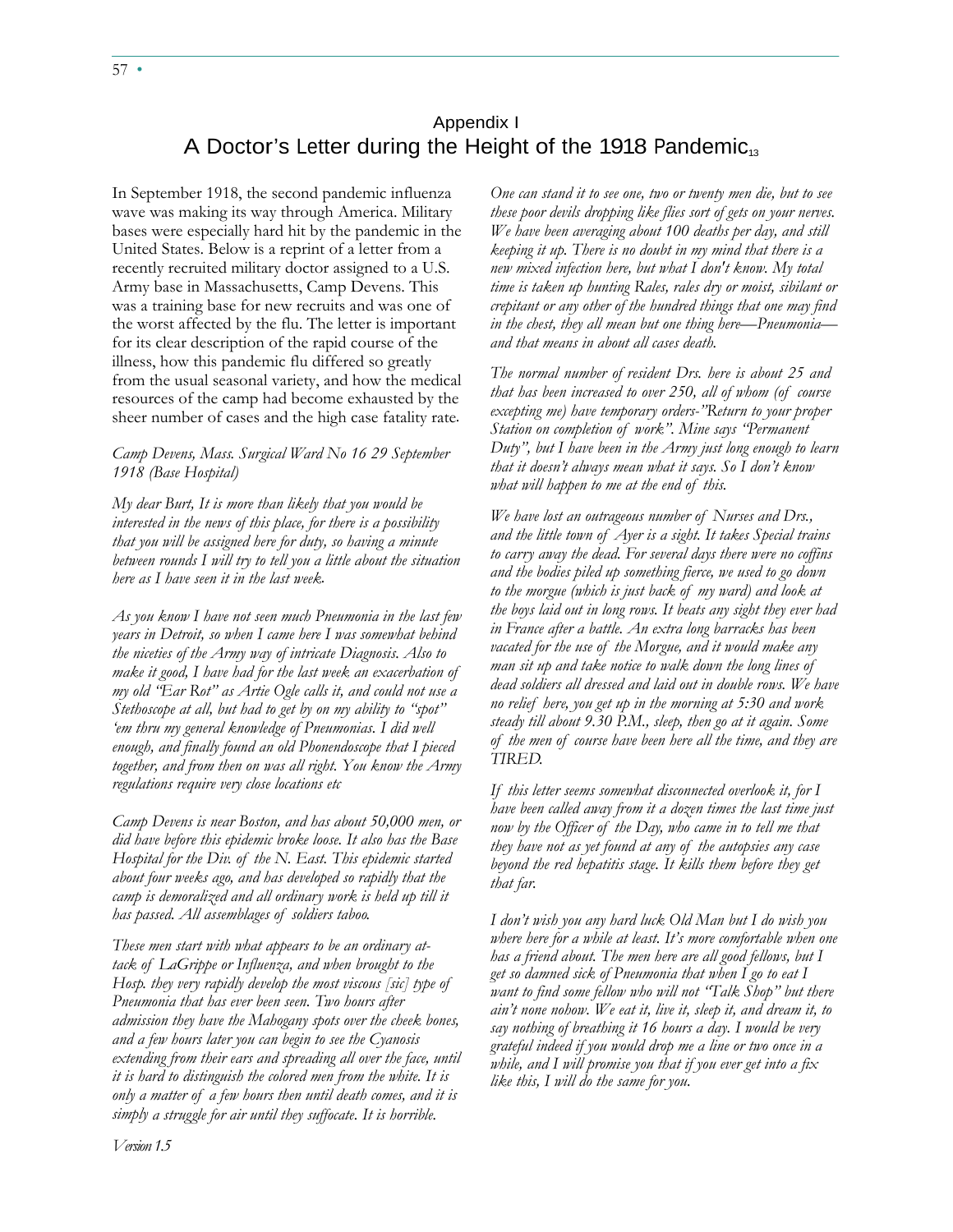*Each man here gets a ward with about 150 beds, (Mine has 168) and has an Asst. Chief to boss him, and you can imagine what the paper work alone is - fierce,-- and the Govt. demands all paper work be kept up in good shape. I have only four day nurses and five night nurses (female) a ward-master, and four orderlies. So you can see that we are busy. I write this in piecemeal fashion. It may be a long time before I can get another letter to you, but will try.*

*This letter will give you an idea of the monthly report, which has to be in Monday. I have mine most ready now. My Boss was in just now and gave me a lot more work to do so I will have to close this.*

*Good Bye old Pal, "God be with you till we meet again" Keep the Bowels open. (Sgt) Roy.*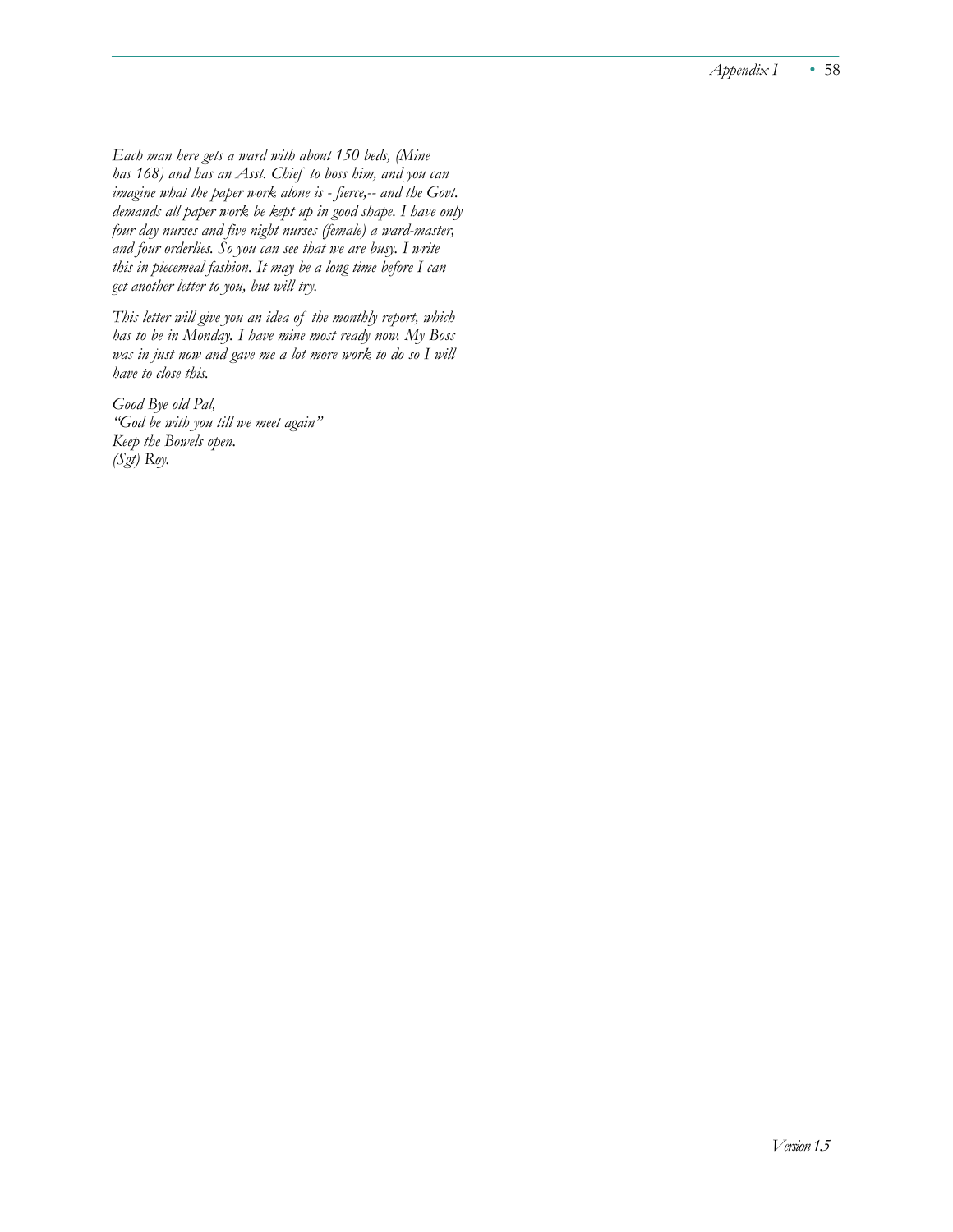#### **Glossary** ſĞ

| <b>Acute infection</b>      | Afflicted by a disease exhibiting a rapid onset followed by a short,<br>severe course                                                                                                                                                                                                                                                                                                                                                                                                                                                                           |
|-----------------------------|-----------------------------------------------------------------------------------------------------------------------------------------------------------------------------------------------------------------------------------------------------------------------------------------------------------------------------------------------------------------------------------------------------------------------------------------------------------------------------------------------------------------------------------------------------------------|
| Airborne transmission       | While airborne transmission over long distances (through building<br>ventilation systems for example) is rare in flu, small particle<br>aerosolization over short distances (throughout an enclosed room<br>for example) may play a role. Small particles (less than 5 microns in<br>size) hang in the air in rooms with poor circulation and may reach<br>the lower respiratory tract more easily than large droplets. This is<br>the case for the bacteria that causes tuberculosis and may be<br>controlled through the use of specialized ventilator masks. |
| Asymptomatic                | Asymptomatic means there are no symptoms of disease. A per-<br>son is said to be asymptomatic if an illness or condition is present<br>without symptoms, the person has recovered from an illness or<br>condition and no longer has any symptoms, or if he or she is<br>healthy or has a particular illness or condition that usually does not<br>produce symptoms.                                                                                                                                                                                             |
| Autopsy                     | An autopsy is a medical procedure consisting of a thorough<br>examination performed on a body after death to evaluate disease or<br>injury that may be present and to determine the cause and manner<br>of a person's death.                                                                                                                                                                                                                                                                                                                                    |
| <b>CDC</b>                  | Centers for Disease Control and Prevention in Atlanta, Georgia                                                                                                                                                                                                                                                                                                                                                                                                                                                                                                  |
| Clinical attack rate        | The percentage of the population that develops influenza with<br>symptoms of infection                                                                                                                                                                                                                                                                                                                                                                                                                                                                          |
| <b>Contact transmission</b> | Refers to direct skin-to-skin contact between individuals and<br>indirect contact with objects in the environment. Frequent hand<br>washing and the use of disinfectants can control this mode of<br>transmission.                                                                                                                                                                                                                                                                                                                                              |
| Coroner                     | The Coroner investigates and determines the mode, manner and<br>cause of death for those who die under the Coroner's jurisdiction                                                                                                                                                                                                                                                                                                                                                                                                                               |
| <b>Cremation</b>            | The practice of disposing of a corpse by burning. This often takes<br>place in a crematorium or crematory                                                                                                                                                                                                                                                                                                                                                                                                                                                       |
| Isolation                   | Separation and restriction of movement of sick individuals.<br>Isolation is recommended for the time period the individual is<br>deemed infectious.                                                                                                                                                                                                                                                                                                                                                                                                             |
| Large droplet transmission  | Large droplets are greater than 10 microns and contain viral<br>particles. They are dispersed by coughing, sneezing, or talking, and<br>are deposited on the mucous membranes of other individuals (nose,<br>mouth, eyes, etc.). Large droplets usually travel within a radius of 3<br>feet and hence are the basis for the infection control guideline of<br>maintaining greater than a 3-foot radius between people.                                                                                                                                          |
| <b>Morbidity</b>            | The state of being diseased, the degree or severity of a disease, the<br>prevalence of a disease: the total number of cases in a particular<br>population at a particular point in time, or the incidence of a disease:<br>the number of new cases in a particular population during a<br>particular time interval                                                                                                                                                                                                                                              |